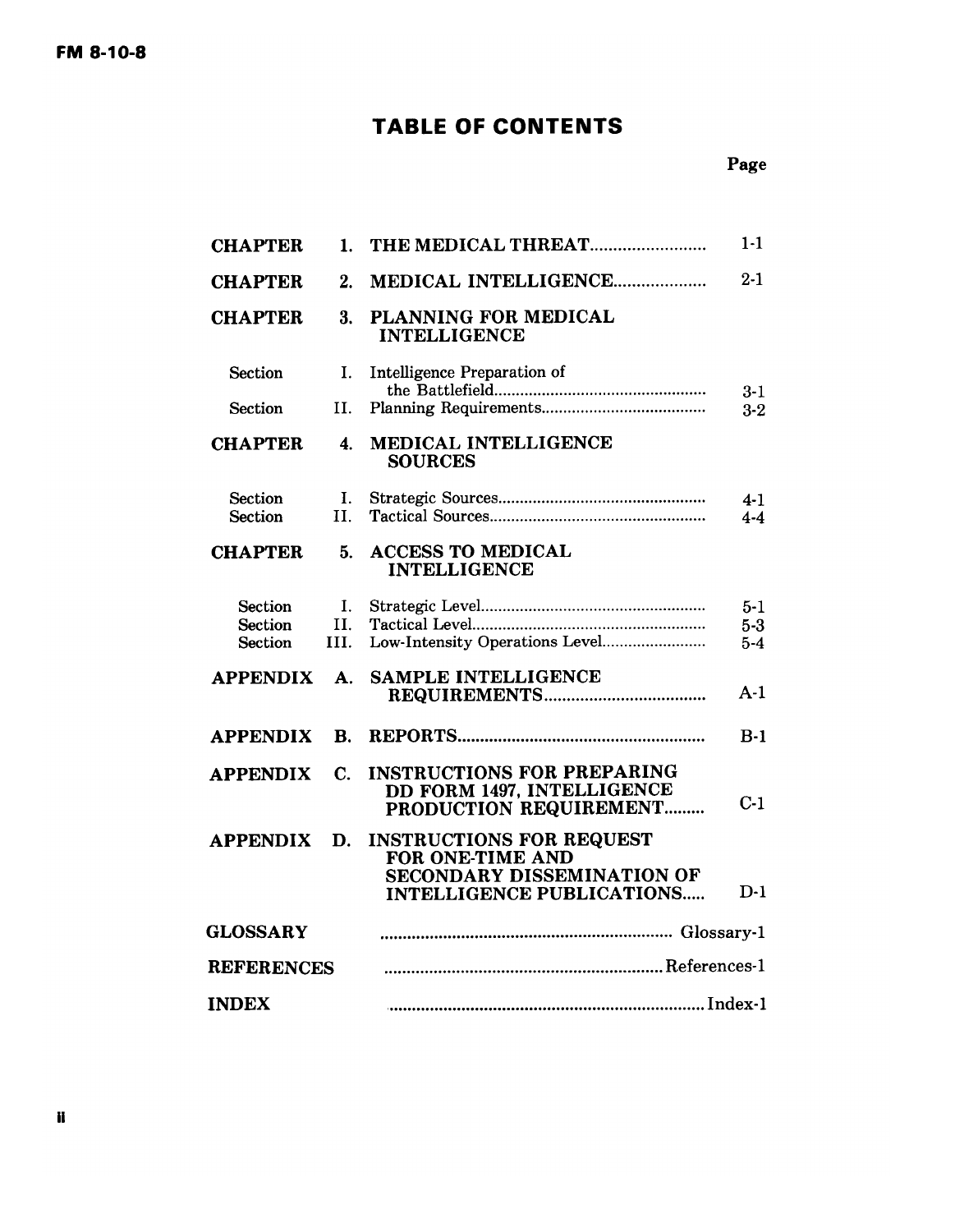<span id="page-1-0"></span>**Field Manual No. 8-10-8**

## **FM 8-10-8 HEADQUARTERS DEPARTMENT OF THE ARMY Washington, DC, 7 July 1989**

## **MEDICAL INTELLIGENCE IN A THEATER OF OPERATIONS**

## **PREFACE**

This manual furnishes guidance to commanders, medical staff officers, military intelligence officers and noncommissioned officers (NCOs), and other personnel concerned with the use of medical intelligence in planning or conducting military operations at all levels of command. It answers the following questions: What is the medical threat? What is medical intelligence? Who needs medical intelligence? Who is responsible for producing medical intelligence? How does one obtain medical intelligence? Information in this publication is applicable across the spectrum of conflict.

The provisions of this publication are the subject of the North Atlantic Treaty Organization Standardization Agreement (STANAG) 2084 (INT) (Edition No. 5) — Handling and Reporting of Captured Enemy Equipment and Documents.

The proponent of this publication is the Academy of Health Sciences. Submit changes for improving this publication on DA Form 2028 (Recommended Changes to Publications and Blank Forms), and forward it to **Commandant, Academy of Health Sciences, US Army, ATTN: HSHA-TLD, Fort Sam Houston, Texas 78234-8100.**

Unless otherwise stated, whenever the masculine gender is used, both men and women are included.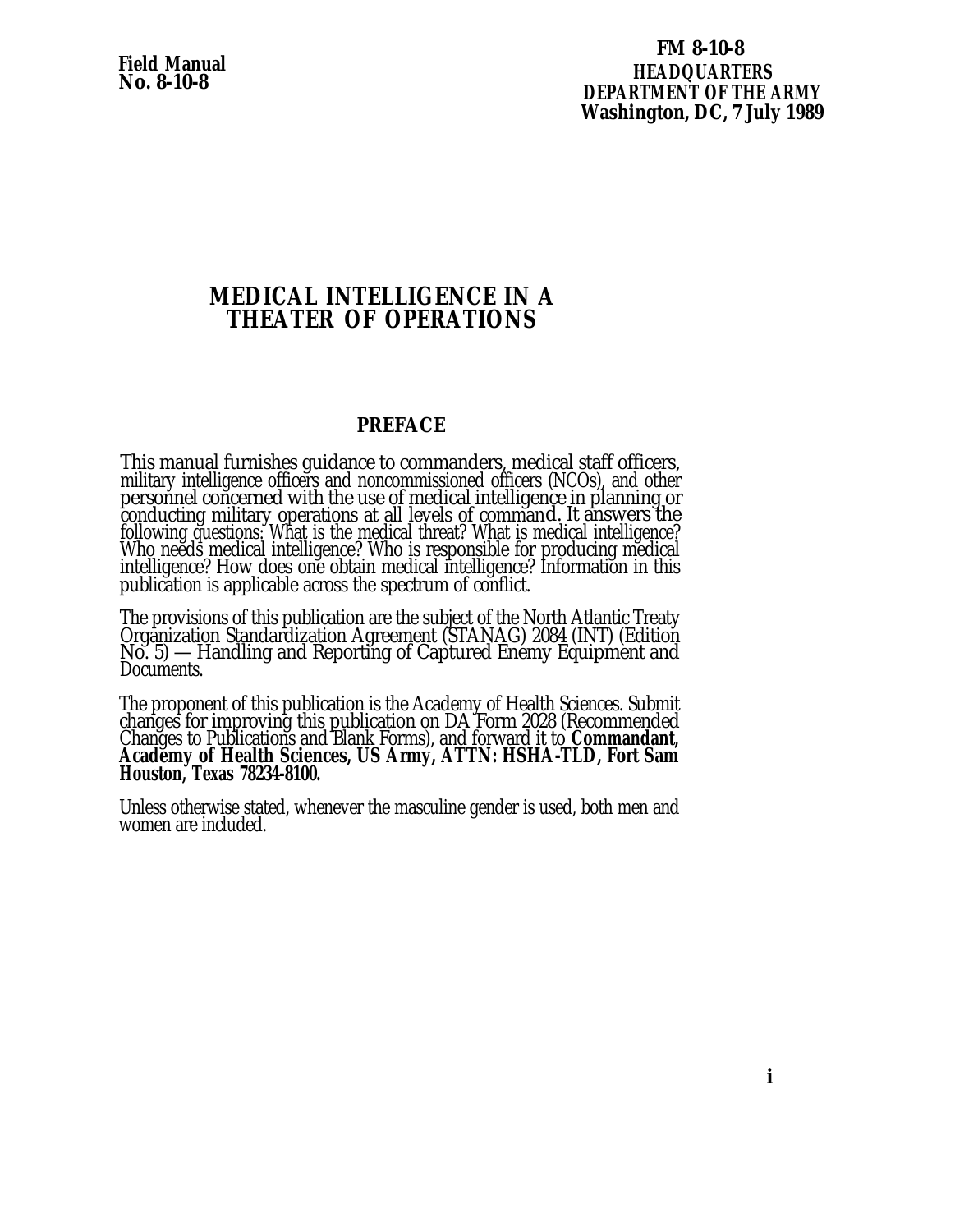## **CHAPTER 1**

# **THE MEDICAL THREAT**

## **1-1. Teachings of Hippocrates of Cos.**

About 400 B.C., Hippocrates of Cos, a Greek practitioner and teacher of medicine, taught that to investigate medicine one must foresee the effects of—

- The seasons.
- The wind and heat and cold.
- The quality of the water.
- The terrain of a city.

He considered these elements critical to learning about a city where one is a stranger. He felt that if these things were studied, one would know the diseases that exist, how to treat those diseases, and, most importantly, how to prevent them. From this information one could also determine the epidemics that may occur.

## **1-2. Combat effectiveness of the soldier.**

Today, as in the time of Hippocrates of Cos, knowing the medical threat is just as important. Commanders and health service support (HSS) planners must determine the medical threat that targets the soldiers. They must study the composite of all ongoing or potential enemy actions and environmental conditions that will reduce the combat effectiveness of the soldier by wounding him, injuring him, exhausting him physically or mentally, or causing him disease.

## **1-3. Modern warfare and the medical threat.**

The characteristics of modern warfare that define the medical threat include the following

*a.* Significant increases in wounded casualties beyond the capability of the HSS system to provide timely medical care.

*b.* Enemy combat operations in friendly rear areas interdicting lines of communication and disrupting vital combat support and combat service support activities. This will seriously impact on the ability of HSS personnel to retrieve and evacuate wounded, sick, and injured soldiers and provide them timely medical care.

*c.* Prolonged periods of intense, continuous operations under all types of conditions that tax soldiers to the limits of their physiological and emotional endurance.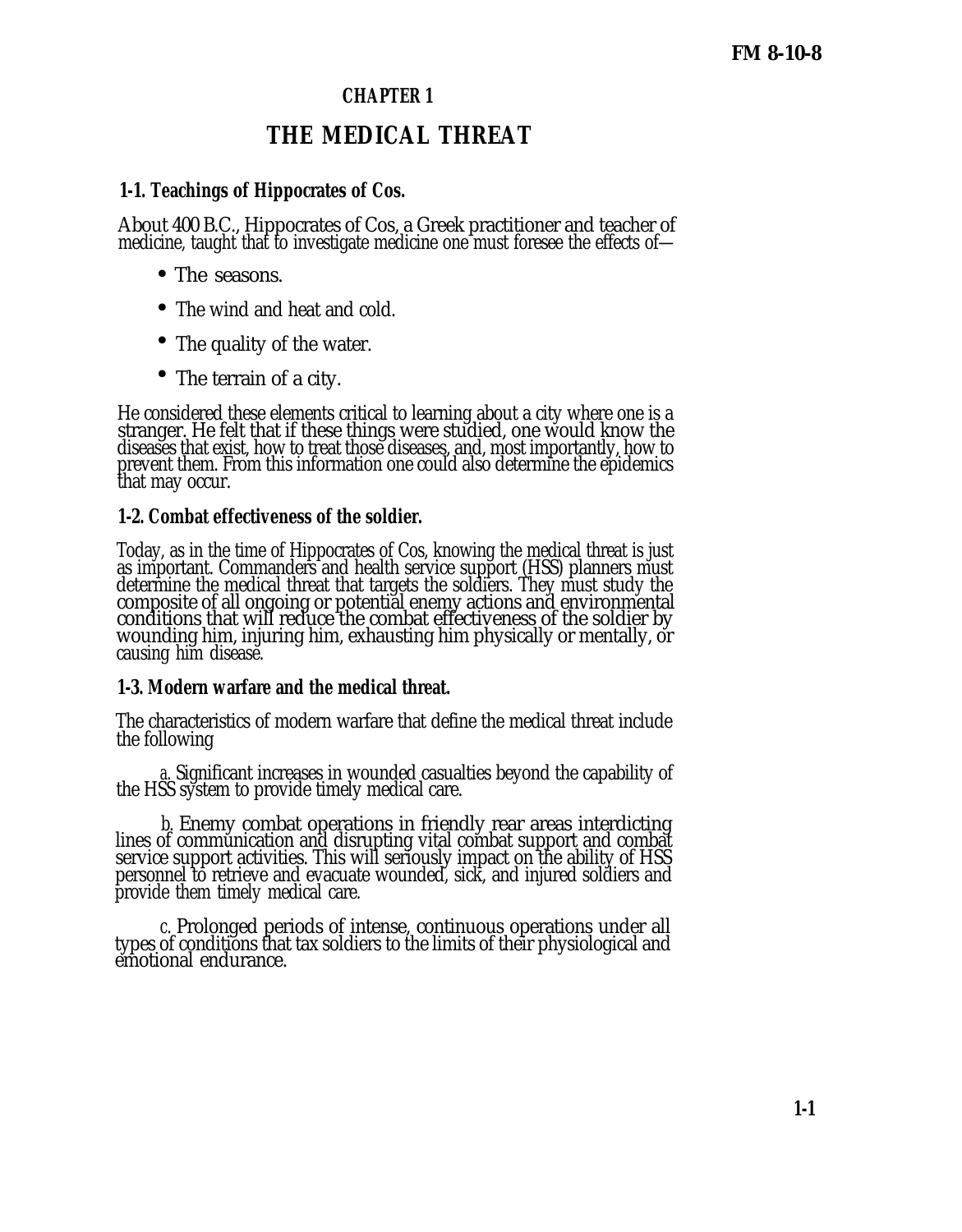<span id="page-3-0"></span>*d.* Premeditated attack upon medical organizations, personnel, or Class VIII, medical materiel; although this action is not currently anticipated, it may occur. Also, a steady erosion of battlefield medical resources will result from–

 • The level of combat intensity, heavy use of supplies, and the ever-increasing range of indirect fire weapons.

• The enhanced lethality, wounding capability, and destructive properties of munitions.

 • The collateral and residual effects of conventional, nuclear, biological, and/or chemical weapons.

 $\bullet$ The actions of terrorists (individuals or groups) directed against defenseless targets, especially to hospitals and medical facilities.

*e.* Infectious diseases that pose a major threat to combat forces. These may be in the form of naturally occurring diseases or diseases introduced by a biological weapon.

*f.* Environmental factors such as extremes in temperature and altitude and the presence of poisonous animals, plants, and insects. These are important considerations as causative agents of disease and injury casualties.

*g.* Application of advanced technologies to enhance existing weapons and munitions and the development of new weapon systems. These may provide the health service support system with new diagnostic and treatment challenges. Excellent examples of technology driven developments that we may confront include—

 • Engineered biochemical compounds used as biological warfare agents.

 • Genetically engineered microorganisms used as biological warfare agents.

 • Directed energy weapons consisting of high- and low-energy lasers and high-energy microwave, radio frequency, and particle weapons.

• Enhanced blast effect weapons used against personnel.

• New flame and incendiary compounds and munitions.

 • Enhanced nuclear weapons with increased lethality from radiation.

• Possible mind-altering agents.

## **1-4. Historical incidents and the medical threat.**

Commanders, health service support planners, military intelligence officers and NCOs, and other personnel at all levels of command can learn much from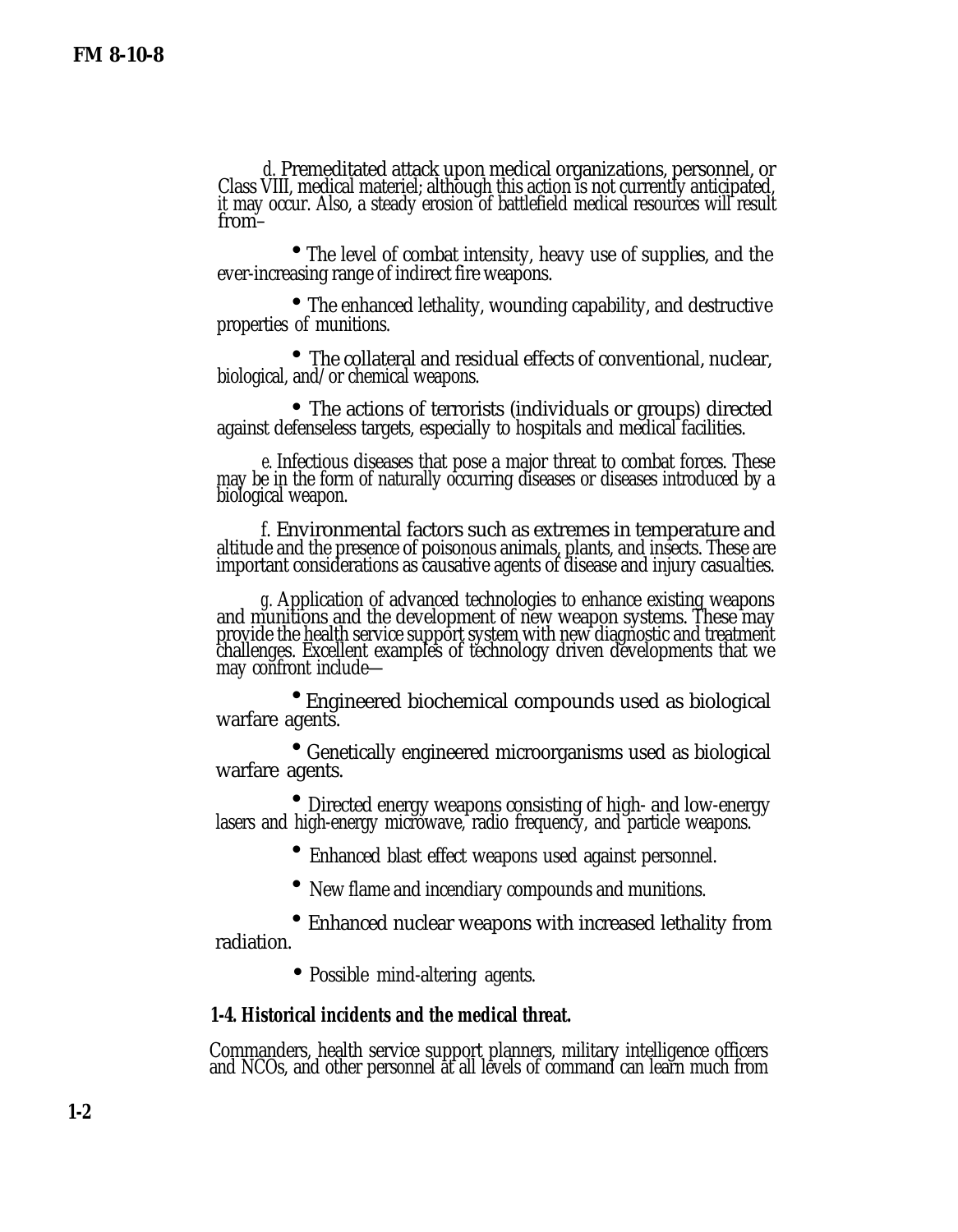studying the medical threat in past battles or military involvements. When historical incidents are studied, you must focus on the following questions:

 • Were commanders aware of the medical threat to their soldiers?

• Did they consider the medical threat in making their plans?

 • TO what degree did the medical threat affect the outcome of the operations?

 • Were the operations successful because of the commanders' efforts to counter the medical threat?

 • Were the operations unsuccessful because of a lack of effort to counter the medical threat?

### **1-5. Health service support planning in historical examples.**

Some historical examples of military experiences that can be attributed to proper or improper HSS planning are—

*a. French wars.* Some of the greatest fiascos in military history have been the result of a breakdown in hygiene and disease control. Even though history holds Napoleon as a great leader, he failed to appreciate the medical threat.

(1) For example, in 1803 when Napoleon sent a force of 22,000 men to suppress a rebellion in the French colony of Haiti, 20,000 men died from yellow fever. As a result, Haiti achieved independence with little French opposition. It was clearly a lack of good judgment to send a force into an area where yellow fever was epidemic-there being no vaccine against yellow fever or no other prophylactic measure to control it.

(2) Another example of the lack of appreciation for the medical threat occurred in 1812 when Napoleon invaded Russia. He had an army that numbered in excess of 600,000 soldiers. His central fighting force, which numbered anywhere between 232 to 300 thousand soldiers, was reduced to a mere 90,000 soldiers when Moscow was captured. The exact distribution of casualties by cause may never be known, but the majority (approximately 80 percent) were due to disease (diphtheria, dysentery, and typhus and exhaustion); only 20 percent were actual battle casualties. On the retreat to France, the army met with harsh winter conditions. Additional battle casualties and casualties due to disease and nonbattle (cold) injury reduced Napoleon's army even more. By the time the last of the soldiers had crossed the river Niemen to the German bank, 40,000 remained; only 1,000 of these were ever again fit for duty.

### *b. World War I.*

(1) As an example of the benefits which may be accrued from heeding the lessons of other armies, consider the disease of tetanus. In World War I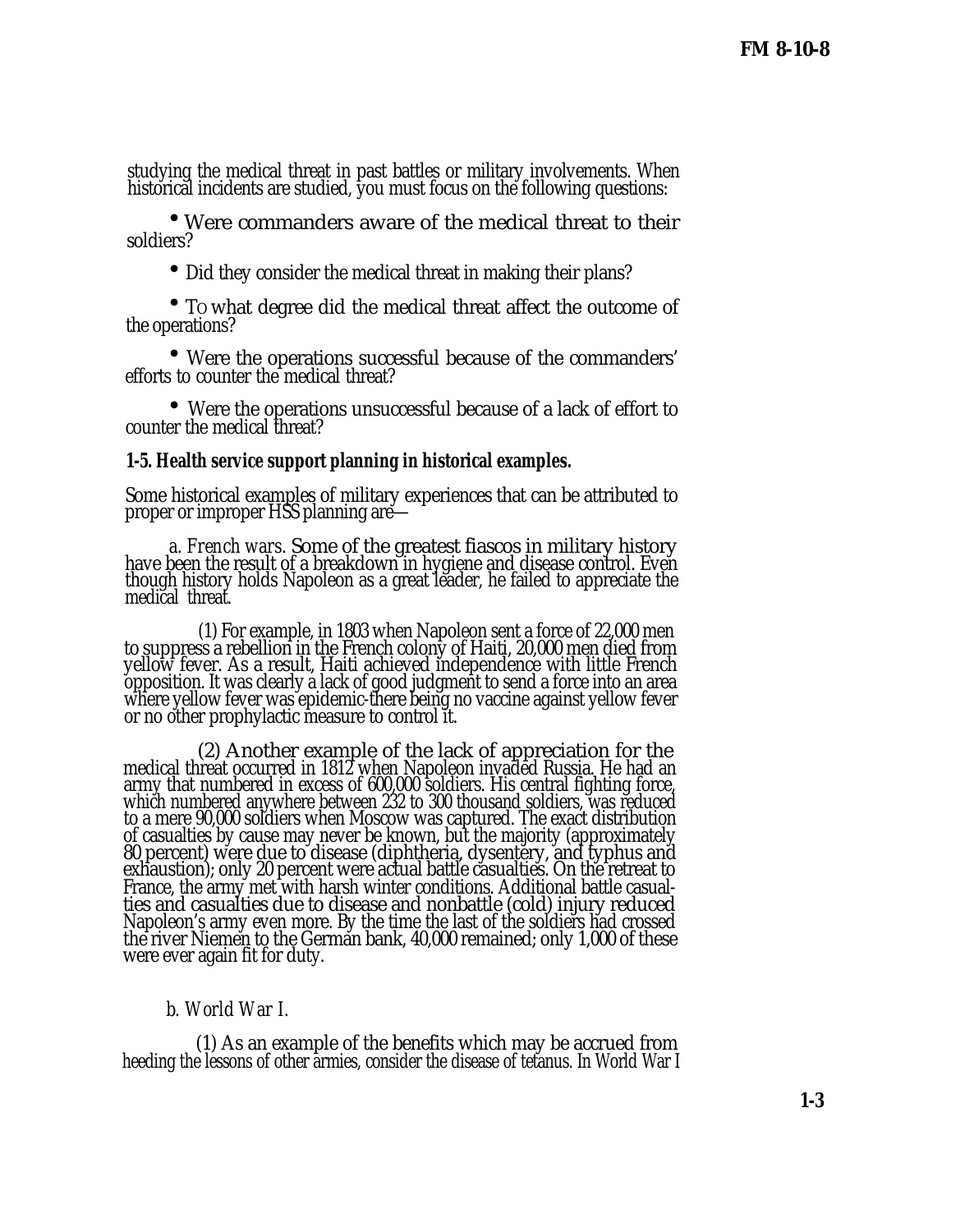in France where the soil was particularly rich in bacteria that cause tetanus, this disease was a constant danger to the wounded. The British troops, for example, had a rate of 52 tetanus cases per 1,000 wounded. Of these tetanus casualties, 90 percent died. The tetanus antitoxin had been developed before the war, but British medical authorities did not immunize because of the uncomfortable side effects of chills, fever, and injection pain caused by the antitoxin. The US Army recognized this medical threat and immunized the troops with the tetanus antitoxin prior to deploying to France. Consequently, the US Army had negligible tetanus rates, and the lives of may US soldiers were saved.

(2) Chemical agents were used extensively throughout the war. Countless chemical agents were experimented with; however, the chemical agents that were most effective and thus most often used were phosgene and mustard. Numerous medical personnel suffered from cross contamination with mustard during patient treatment. This put tremendous burden on health care capabilities. It is unfair to judge the errors committed in the past based on the knowledge subsequently gained from the experience. This experience, however, taught the Army Medical Department (AMEDD) that HSS personnel must protect themselves first from the effects of these chemical agents. Since warfare has become increasingly sophisticated, this caution also applies to self-protection from the effects of nuclear, biological, and chemical (NBC) weapons.

*c. Operation "Urgent Fury" in Grenada.* The importance of knowing and appreciating the medical threat is as important now as it was in past battles or military involvements. As recently as 1983, the "no-notice" deployment of US forces in Grenada did not offer ample time to research and prepare a medical intelligence assessment of the operational environment. Little information was available prior to the invasion to indicate the medical threat from indigenous insects, plants, and unsafe water supplies. The effects of the heat in a tropical environment were known; however, the short lead time for deployment of combat troops did not allow for the issue of lightweight jungle fatigues. Existing supplies of insect repellents were inadequate and were quickly exhausted. Combat commanders promptly recognized the need to offset potential performance degradation from the environment. Had additional time been available–

•<br>• با بار *Water discipline would have been emphasized throughout the deployment.* The incorrect assumption that potable water would be readily available led to—

 • • Inadequate resources to supply water.

 • • Insufficient command emphasis on assuring that troops drank sufficient amounts of safe water.

Too many soldiers became casualties because of dehydration.

 • *The lightweight jungle fatigue uniforms would have been issued to US forces prior to deployment.* The battle dress uniform proved to be too hot and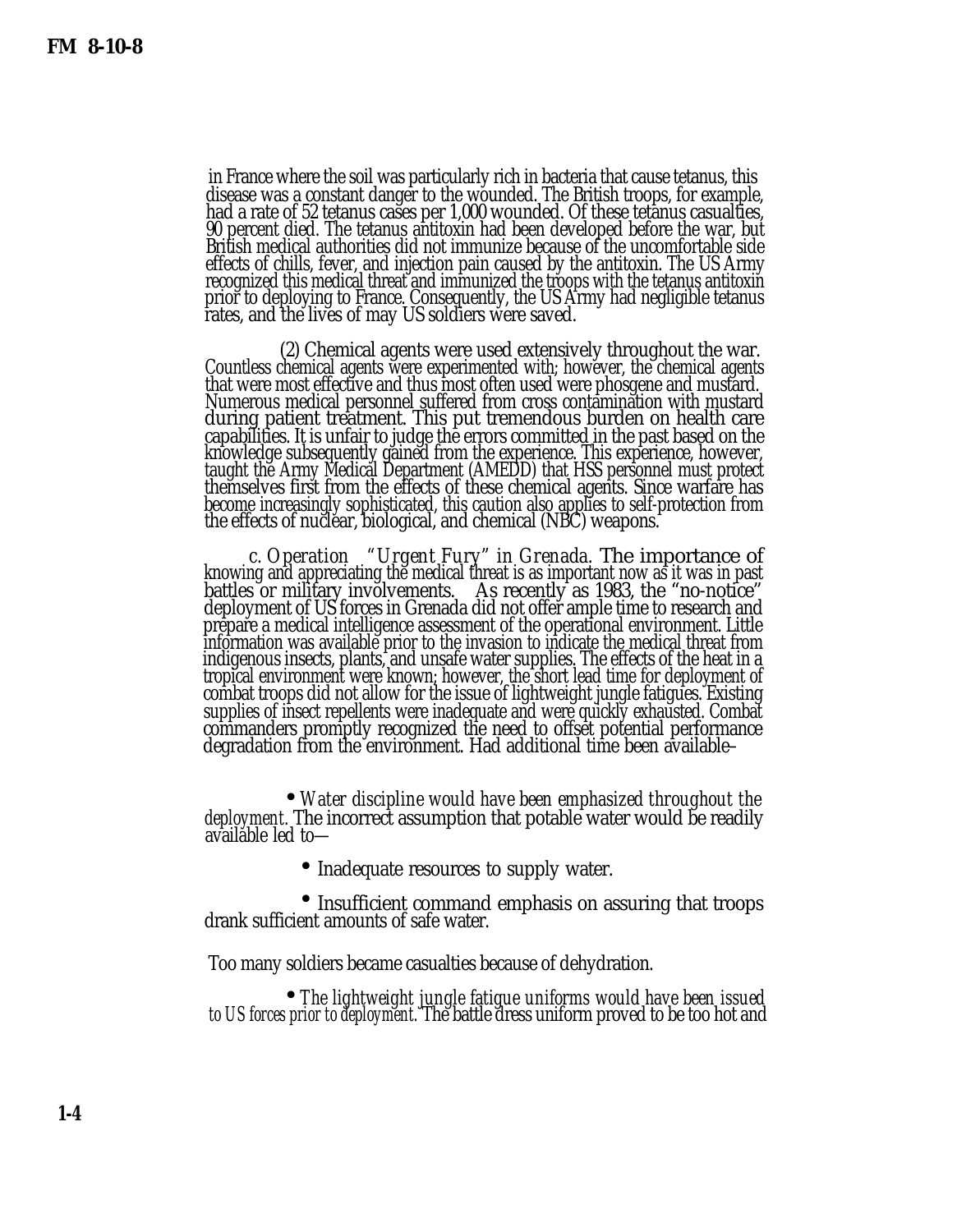heavy in a tropic environment. The lightweight jungle fatigue uniform was subsequently sent from Fort Bragg, North Carolina, and alleviated the problem.

 • *Provisions for an adequate resupply of insect repellent and bed nets would have been made.*

 • *US forces would have been cautioned to protect themselves against a species of extremely aggressive ants.*

 • *US forces would have been warned to stay away from the "manchineel" tree, an indigenous poisonous plant.* Some soldiers developed blisters on their bodies after sweeps through the jungle and underbrush. The task force leadership quickly considered the possibility that mustard agent, a chemical agent that bums and blisters the skin, had been employed by enemy forces. The local inhabitants, however, identified the manchineel tree as the source of the problem. Inhabitants in the Caribbean avoid this tree and its fruit because the caustic sap can greatly irritate one's skin and eyes.

### **1-6. Estimating the patient workload.**

FM 8-55 explains the differences among disease, nonbattle injury, and wounded in action. It tells the planner how to estimate probable patient workload, and it includes charts showing these comparisons in several wars.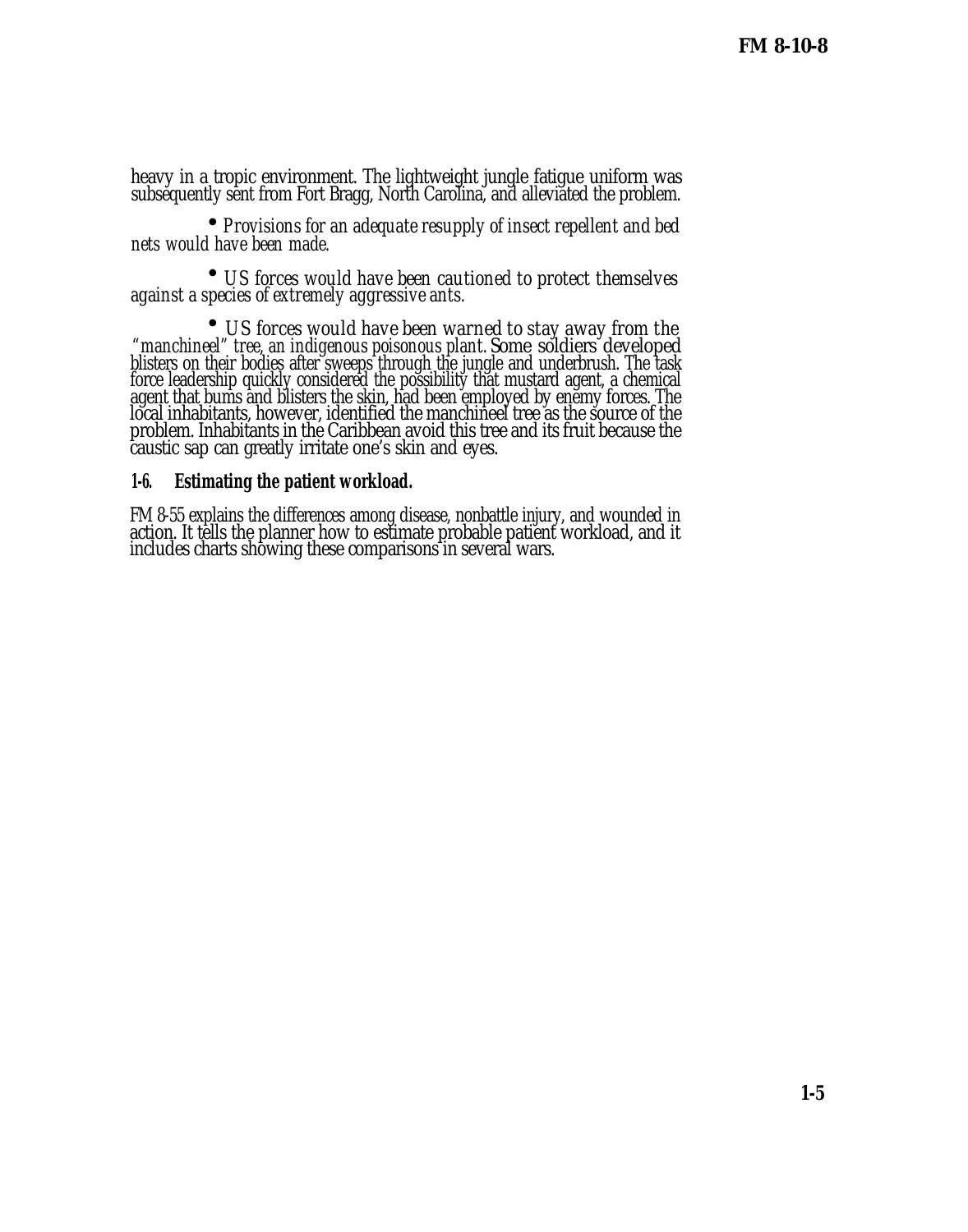## **CHAPTER 2**

## **MEDICAL INTELLIGENCE**

## **2-1. Intelligence language.**

What is medical intelligence? The term medical intelligence was first introduced into the US Army and military intelligence community during World War II. To understand it, you must first know the meaning of –

*a.* Information. In intelligence usage, information is unevaluated material of every description that may be used in the production of intelligence.

*b.* Intelligence. Intelligence is the product resulting from collection, processing, integration, analysis, evaluation, and interpretation of available information concerning foreign countries or areas.

*c.* Strategic intelligence. Strategic intelligence is required by national and allied decision makers to formulate policy and military plans at national and international levels. Strategic intelligence and tactical intelligence differ primarily in level of application, but they may also vary in terms of scope and details.

*d.* Tactical intelligence. Tactical intelligence is required by corps level and below commanders—

• TO develop an estimate of the situation.

 • TO project enemy intentions in sufficient time to select and execute the most effective friendly course of action to defeat the enemy.

The purpose of tactical intelligence is to obtain and provide decision makers with reliable information about the enemy, weather, and geographical features as quickly as possible. Tactical intelligence seeks to discover the type, strength, location, organization, capabilities, and behavior of enemy forces; their direction and speed of movement; and their intentions. It includes information about weather and terrain within the operational area and their effects on friendly and enemy operations. Tactical intelligence is critical to support command decisions such as mission-oriented protection posture (MOPP) levels.

*e.* Scientific and technical intelligence. Scientific and technical intelligence (S&TI) is the product resulting from the collection, evaluation, analysis, and interpretation of foreign scientific and technical information that covers—

(1) Foreign developments in basic and applied research and in applied engineering techniques.

(2) Scientific and technical characteristics, capabilities, and limitations of all foreign military systems, weapons, weapons systems, and other materiel, the research and development related thereto, and the production methods employed for their manufacture.

(3) Related technology pertaining to materiel operations and logistics support.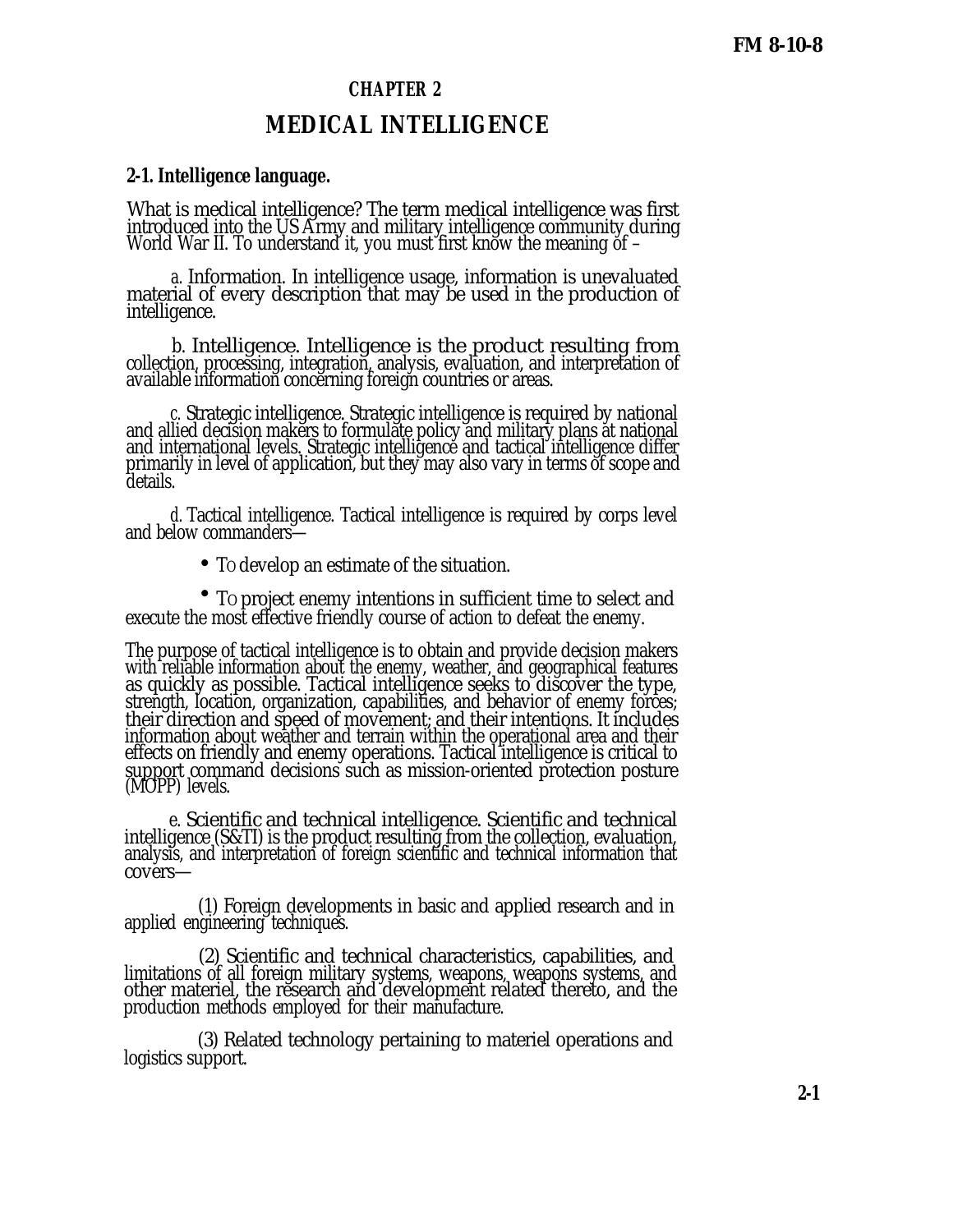*f.* Technical intelligence.

(1) Technical intelligence is knowledge of foreign technological developments and the performance and operational capabilities of foreign materiel which have or may eventually have a practical application for military purposes. Technical intelligence consists of five functional areas:

- Communications-electronics (CE) intelligence.
- Weapons-munitions intelligence.
- Nuclear, biological, and chemical intelligence.
- Medical intelligence,
- Mobility intelligence.

(2) Technical intelligence provides the commander the most up-todate assessment of enemy equipment. It can also inform commanders about state-of-the-art technology of the enemy.

(3) See FM 34-54 for a description of the mission and organization of battlefield technical intelligence assets in the theater.

### **2-2. Aspects of medical intelligence.**

Medical intelligence, which is a functional area of technical intelligence, is that category of intelligence resulting from the collection, evaluation, analysis, and interpretation of *foreign* medical, biotechnological, and environmental information. It includes intelligence on—

 • Endemic or epidemic diseases, public health standards and capabilities, and the quality and availability of health services.

 • Medical supplies, medical services, health service facilities, and number of trained HSS personnel.

 • Location-specific diseases, strains of bacteria, insects, harmful vegetation, snakes, fungi, spores, and other harmful organisms.

 • Foreign animal and plant diseases especially those diseases transmissible to humans.

• Health problems relating to the use of local food supplies,

 • Medical effects of and prophylaxis against chemical and biological agents and radiation.

 • The impact of newly developed *foreign* weapons systems as they relate to casualty production.

 • An enemy force as it relates to his state of health and fitness or his use of special antidotes.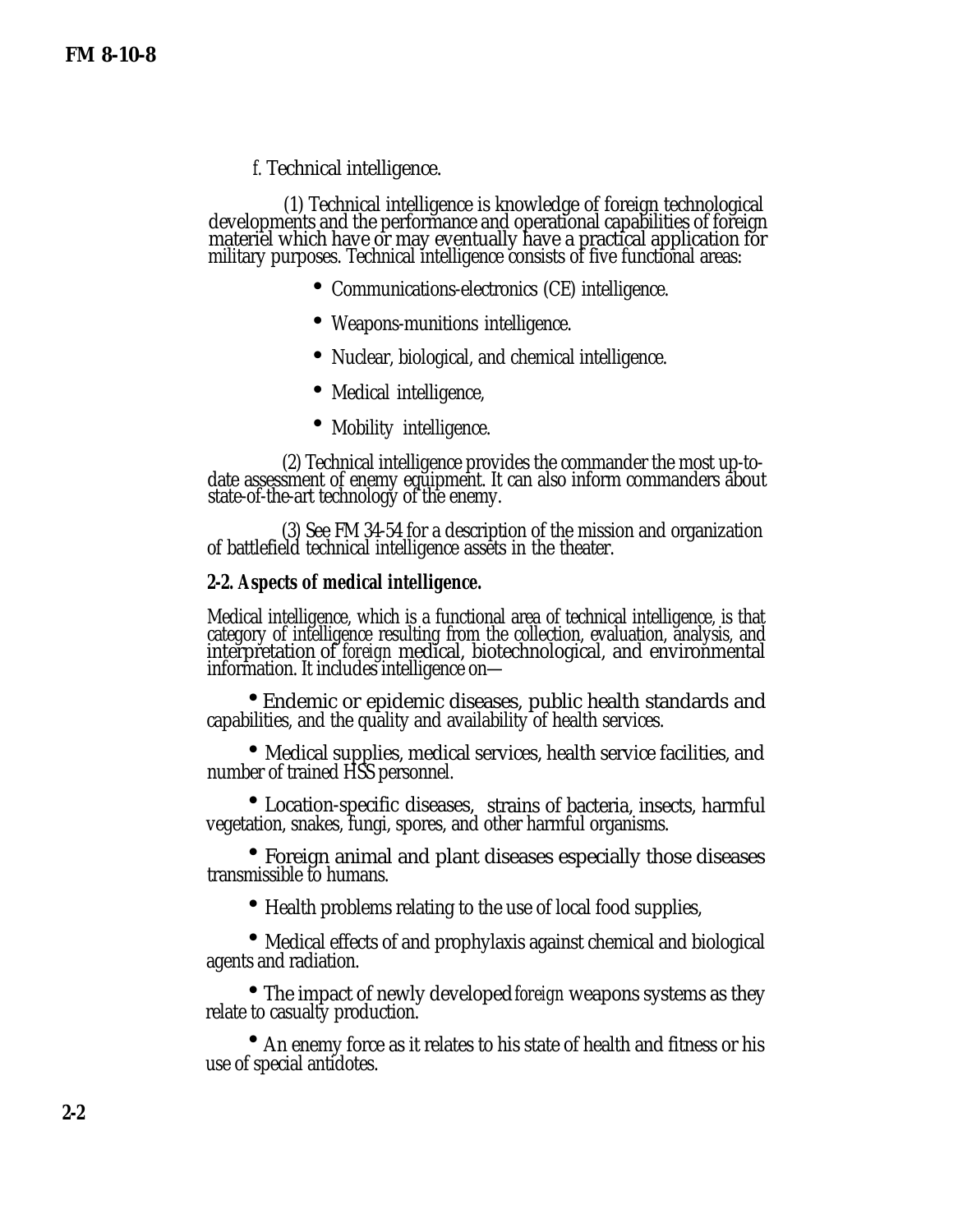• An area of operations such as altitude, heat, cold, and swamps that in some way may affect the health of the command or HSS operations.

## **2-3. The significance of medical intelligence.**

Medical intelligence is critical to strategic and tactical planning and operations to conserve the fighting strength. It is a highly technical area which must be complete (collected, evaluated, analyzed, and interpreted) so that the end product is technically accurate and contains all required information.

*a.* At the strategic level, the objective of medical intelligence is to contribute to the formulation of national and international policy predicated in part on foreign military and civilian capabilities of the medical or biological scientific community.

*b.* At the tactical level, the objective of medical intelligence is to provide *intelligence* evaluation and analyses of the following factors in the theater:

•Conditions concerning people or animals.

 $\bullet$ Epidemiological information (incidence, distribution, and control of infectious diseases).

- • Plants.
- Enemy's field health service support.

•<br>با با با با New weapons systems or employment methods that could alter health service support planning factors.

 • Medical implications of contamination from NBC weapons based on employment tactics and chemical or biological agents used.

- Antidotes to protect against the nuclear, biological, or chemical threat.
	- Weather and/or terrain implications.

Medical intelligence also assists in identifying captured enemy materiel and equipment and how it can be used in treating enemy prisoners of war (EPW).

### **2-4. The commander and medical intelligence.**

Medical intelligence, therefore, provides the commander with that knowledge of *foreign* civilian and military medical, biotechnological, and environmental information to conduct his operation. [Chapter 3](#page-0-0) explains the development of the estimate of the situation to determine the requirements for medical intelligence.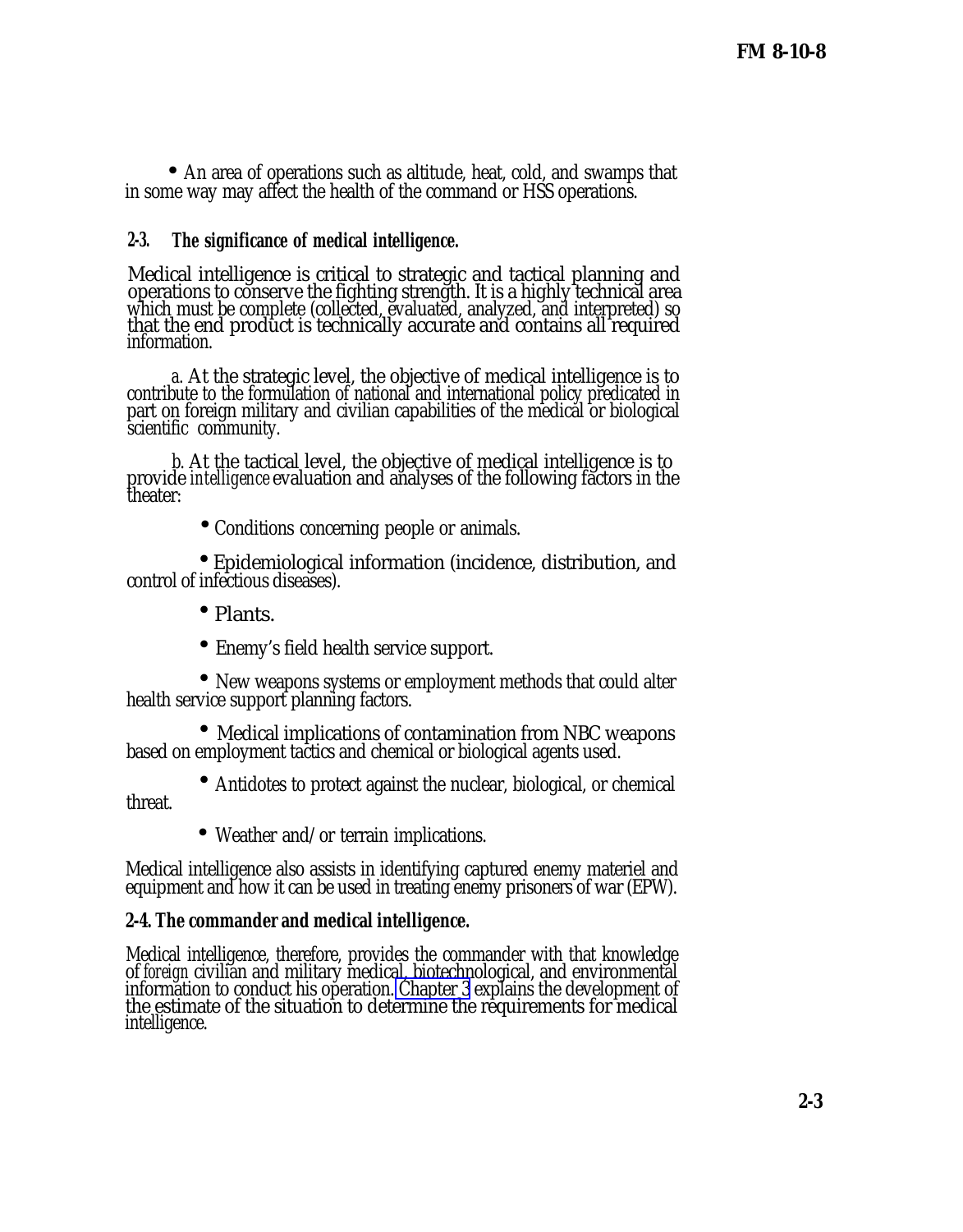## **CHAPTER 3**

## **PLANNING FOR MEDICAL INTELLIGENCE**

## **Section I. INTELLIGENCE PREPARATION OF THE BATTLEFIELD**

### **3-1. Intelligence preparation of the battlefield process.**

To effectively fight the AirLand Battle (ALB), the commander must have detailed knowledge of the weather, enemy, and terrain in an area of operations. Climate, terrain, and local conditions have major impacts on the conduct and outcome of a war. The commander must understand the nature, uses, and reinforcement of terrain. He must also understand how weather affects troops and equipment. To retain the initiative in the ALB, he must be able to operate in adverse conditions and during periods of limited visibility. Intelligence preparation of the battlefield (IPB) is the key. During peacetime, IPB builds an extensive data base for each potential area in which a unit may be required to operate. It analyzes this data base to determine the impact of the weather, enemy capabilities, and terrain on the operation. Detailed information on the functions of IPB is contained in FM 34-3. A brief description of these IPB functions follows:

*a.* Function one is *battlefield area evaluation.* In this function, the friendly area of operations and the areas of interest are determined to narrow the IPB process to a specific area of the battlefield.

*b.* Function two is *terrain analysis.* In this function, the focus is on the military aspects of the terrain and their effects on friendly and enemy capabilities to move, shoot, and communicate. Analysis of the following factors reduces uncertainties of the effects of terrain on combat operations:

- Observation and fields of fire.
- Cover and concealment.
- Obstacles.
- Key terrain.
- Avenues of approach and choke points.

*c.* Function three is *weather analysis.* This function deals with the physical elements of climate and weather, soils and substrates, hydrography, and atmospheric conditions. The following are of particular interest to the medical and military planner:

- Land and sea relationships.
- Temperature and humidity.
- Precipitation as snow, ice, or rain.
- Winds and currents.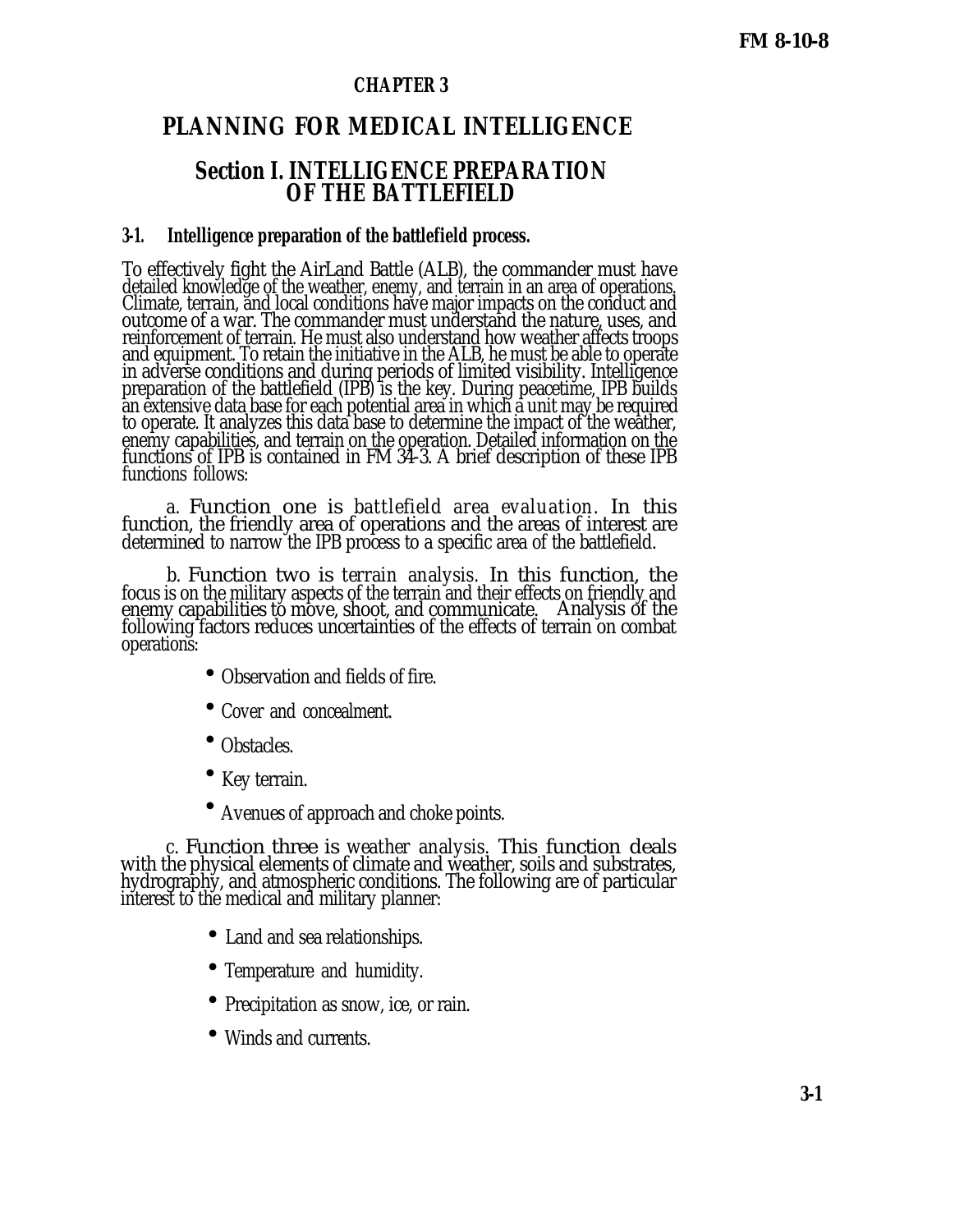- Visibility and light conditions.
- The particulate content of air and water.
- The extent and type of pollution contamination or tainting.

*d.* Function four is *threat evaluation.* In this function, the analyst conducts a detailed study of enemy order of battle and constructs doctrinal templates depicting how the enemy would fight if not restricted by weather or terrain.

*e.* The fifth and last step of the IPB process is *threat integration.* The objective of threat integration is to relate enemy doctrine to the weather and terrain to determine how the enemy might actually fight within the area of operations and interest.

#### **3-2. Stating requirements.**

Commanders and staffs provide direction for the intelligence effort by articulating the priority intelligence requirements (PIR) and information requirements (IR) needed in the decision-making process. To ensure that intelligence provides the basis for timely tactical decisions, commanders and staffs must plan and control intelligence operations with the same level of interest and personal involvement that they devote to combat operations. In particular, they must assure that intelligence is distributed to meet their subordinates' requirements.

#### **3-3. The challenge.**

The extended, integrated, and continuous battlefield in the AirLand Battle presents an unprecedented challenge to the HSS planner as well as to the tactical commander. The evaluation of medical intelligence requirements begins when the commander receives a mission, analyzes it, and issues planning guidance. Based on this guidance, the commander's staff prepares the staff estimates that the commander requires to develop his concept of operations. This initial process of mission planning supports the collection of information needed to build an intelligence preparation of the battlefield data base. The commander must have accurate and adequate data to support his plan for executing simultaneous deep, close, and rear operations.

## **Section II. PLANNING REQUIREMENTS**

#### **3-4. Stating priorities.**

Health service support plays a key role in developing and maintaining combat power. HSS planning becomes an intense and demanding process. The planner must know the who, what, when, and where of tactical plans to develop flexible, responsive support for each element supported. His actions must be active rather than reactive. This means that HSS planners must anticipate future requirements and develop HSS plans far enough in advance so as to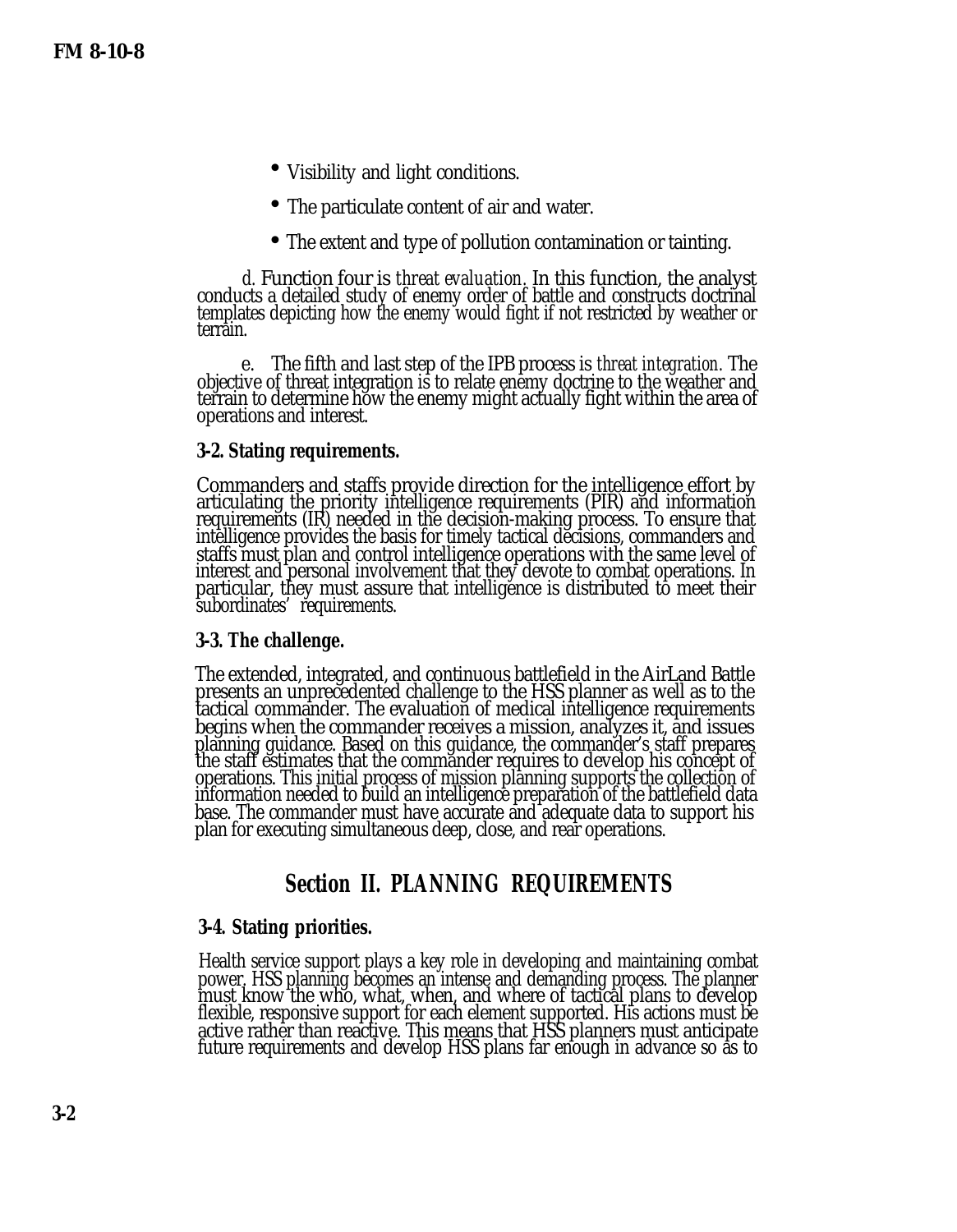permit a systematic examination of all factors in a projected operation. The historical form of stating priorities is the PIR list produced in coordination with the Assistant Chief of Staff, G2 (Intelligence) and combat force commander. Each item on the PIR list is known to have an impact on the success of the combat mission. Requirements without a critical impact on the success of the combat mission. Requirements without a critical impact on the mission are put on the IR list.

## **3-5. Estimate of the situation.**

The initial step in the HSS planning sequence is the development of the HSS estimate (or an appreciation of the situation). This estimate, described in FM 8-55, may be either written or oral, depending on the level at which it is developed. In this logical and orderly examination of all the factors affecting the accomplishment of the mission, the HSS planner must conduct a thorough evaluation of the enemy situation and the area of operations from the standpoint of their effects on the health of the command and health service support operations. From his specialized point of view, the HSS planner must consider the enemy's—

• Strength, disposition, and combat efficiency. (What is his ability to inflict casualties, both combat and disease? What are the medical implications of operations in a contaminated environment from NBC  $\,$ weapons based on employment tactics and chemical or biological agents used? What are the requirements for individual and collective NBC protection? Is eye protection needed? Is body armor needed? Who in the friendly force will be truly at risk and under what conditions?)

 • Ability to generate combat casualties by causing injury or disease. (What are the medical aspects of employment, weapon fills, and contamination from NBC weapons? Who in the friendly force will be truly at risk and under what conditions?)

 $\overline{\phantom{a}}$ Ability to impact the HSS operations of the command. (Does he have new weapons systems or employment methods that could alter health service support planning factors?)

• Health and fitness. See [paragraph 3-6c.](#page-13-0)

 • Field HSS system (medical organization, training, supplies, and facilities). (What type of medical care can friendly prisoners of war expect from the enemy?)

 • Attitude toward the Geneva Conventions. (Is he a signatory to the Geneva Conventions? Will he attack or has he been known to attack the HSS system?)

## **3-6. Characteristics of the area of operations.**

The area of operations may have some significant effects on the number of casualties as well as their collection and evacuation. Some of the characteristics of the area of operations which must be considered by the HSS planner are: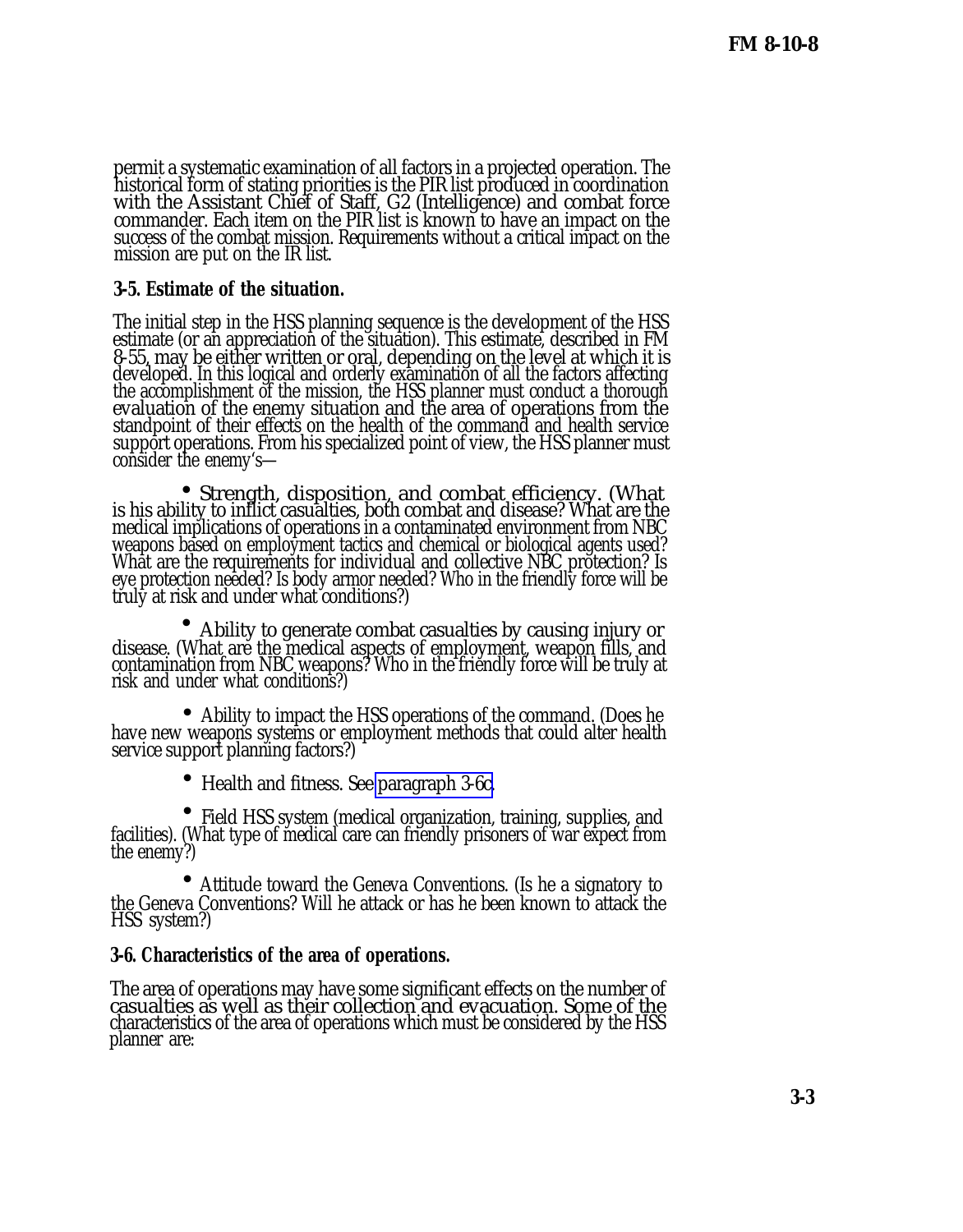<span id="page-13-0"></span>*a. Terrain.* Topography has a direct effect on the incidence of combat casualties. Natural conditions may favor large populations of insects which commonly are vectors of many diseases and therefore could directly increase the incidence of disease. Mountains, forests, and swamps can be expected to constrain evacuation resources. The duration of hazards from chemical and biological warfare agents may increase in the forest where the air is still and the foliage is thick.

*b. Weather and climate.* Weather influences the incidence of frostbite, hypothermia, snowblindness, trench foot, dehydration, sunburn, heat exhaustion, heat stroke, battle fatigue, and other medical manifestations that detract from combat effectiveness. Tropical, desert, and tundra conditions favor the growth of insect populations that can greatly increase the incidence of disease casualties. Humidity may affect storage life of medical supplies and equipment. Precipitation affects available water supply, may impact on hospital site selection, and may damage unprotected supplies. Temperature variations may require special protection of medical supplies and may increase patient load because of heat and cold injuries. Severe weather also produces an increase in disease cases. Additionally, weather impacts on the level of degradation incurred while in MOPP 4 and thus has a direct impact on heat casualty volume.

*c. Civilian population and enemy prisoners of war.* Wartime stress and physical damage can lead to rapid deterioration of urban and rural utilities such as electricity, water, and sewage services. Consequent increases in civilian communicable disease could present a threat to which friendly forces are vulnerable. Enemy prisoners of war and refugee populations also tend to be sources of communicable disease.

*d. Flora and fauna.* Certain animal diseases or toxic plants may affect movement or the condition of troops, equipment, and/or animals. Such movement may introduce plant or animal disease into the continental United States (CONUS) or other allied countries resulting in economic loss. For instance, introduction of certain diseases such as African Swine Fever into Europe from Africa or the Iberian Peninsula could devastate the swine industry in Northern Europe. Some countries have very strict regulations and quarantine procedures concerning importation of animals and plants into their country.

- EXAMPLES: 1. England requires a 6-month quarantine for military dogs before entering.
	- 2. The United States requires that soil be removed from equipment being retrograded to CONUS from Europe.

*e. Disease.* The effects of major diseases are delayed because of incubation periods. Knowledge of potential losses to malaria, dengue, sandfly fever, typhus, and other endemic disease is invaluable in determining appropriate preventive and control measures. These measures include requirements for immunization, chemoprophylaxis, immunoprophylaxis, vector control, or other appropriate measures. Should time not allow for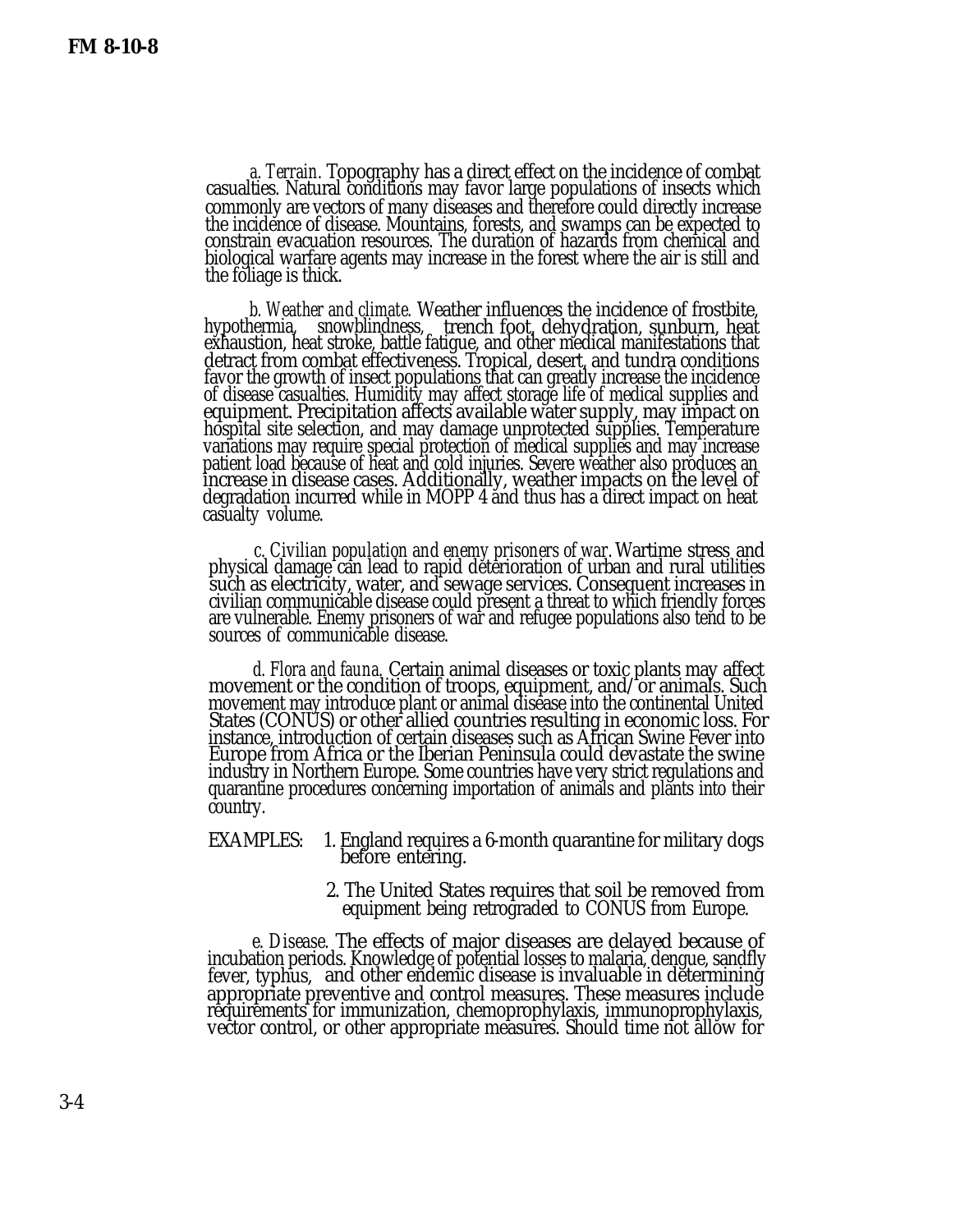immunizations, this information will be essential in estimating disease rates and, thereby, projecting strength changes in maneuver units.

*f. Local resources.* Information on the availability or location of such items as food, water, pharmaceuticals, and medicinal gases (oxygen) and their quality control procedures will affect requirements for supply stockage levels and transportation.

*g. NBC threat.* The effects of NBC warfare could be severe on medical operations. The NBC threat must be evaluated and included in the overall planning concept for determination of recommendations such as MOPP. Commanders must ensure that units and personnel are prepared to survive, defend, and continue operations in or near a contaminated area. Presence of critical facilities such as nuclear power plants or chemical plants could impact on medical operations. The Bhopal and Chernoybl incidents are excellent examples of how these facilities could impact on medical operations.

### **3-7. Intelligence production requirements.**

In the planning phase of an operation, the medical intelligence PIRs and IRs are identified. If appropriate answers cannot be obtained from available intelligence publications, an intelligence production requirement or information requirement may be developed and forwarded through intelligence channels. (See [Appendix C](#page-0-0) for instructions on the preparation of DD Form 1497.) The intelligence production requirement (IPR) or IR will be reviewed by the Intelligence Officer (S2), G2, or Director of Security or up or down to the level where the desired information is available. These requests could conceivably be passed up to the primary source of the Department of Defense's (DOD 's) strategic intelligence, the Defense Intelligence Agency (DIA). In this case, DIA may validate the requirements and submit them to the Armed Forces Medical Intelligence Center (AFMIC), Building 1607, Fort Detrick, Maryland 21701-5004. (See [Appendix A](#page-0-0) for sample medical intelligence requirements.) [Chapter 4 w](#page-0-0)ill cover the background, mission, and strategic responsibilities of AFMIC.

### **3-8. Responsibilities of leadership.**

Responsibilities of the command surgeon or major medical organization in the technical intelligence (TECHINT) arena include but are not limited to—

 • Coordinating and assisting medical TECHINT activities within the command.

 $\bullet$ Assisting the G2 or Intelligence Directorate, Joint Military Staff (J2) and Assistant Chief of Staff (Operations and Plans) (G3) or Operations Directorate (J3) with the integration of medical TECHINT into estimates, tactical plans, and studies.

 • Coordinating, storing, safeguarding, and handling captured medical materiel.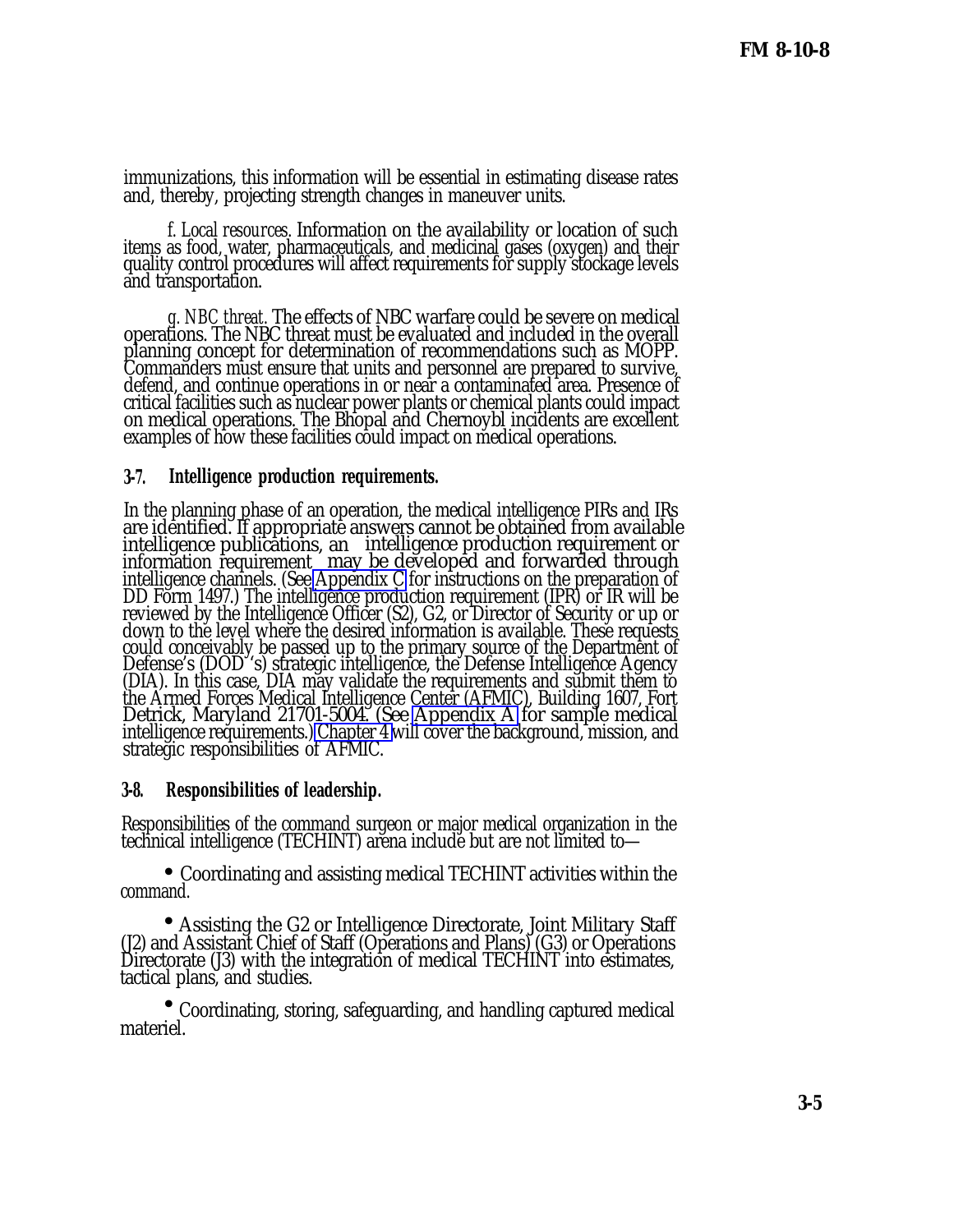## **3-9. Health service support plans.**

The medical commander or the medical staff officer (including the Chief, Medical Operations Center, Division Support Command) at each level must modify his plans to fit each situation as it arises. He must remain constantly abreast of the tactical and HSS situations. He must continue to plan for the next operation while operating the HSS for the current operation. ALB emphasizes flexibility with diversification of planning and operations. Accordingly, all HSS plans which support tactical operations must be flexible. They must have alternatives which can be used during the course of the operation to meet rapidly changing situations. Alternatives that the tactical commander is considering must also be considered by the HSS planner.

#### **3-10. Changing and modifying health service support plans.**

The medical commander or the medical staff officer must be in a position to receive information from medical elements under his control or technical supervision so that he can direct changes and modifications in existing plans according to the requirements of the situation. As the HSS planner, he must be alert to the magnitude of problems which might confront him in nuclear, biological, chemical, and/or directed energy warfare. The unique conditions to be encountered in such warfare require a case-by-case analysis of each situation. An example:

> You are the commander of a combat support hospital under the 99th Medical Group. You have received a new group operation order for an offensive operation that requires the relocation of your hospital to support tactical operations. With this change in your mission and area of operations, your medical intelligence requirements will also change. You must restate your requirements by using the estimate of the situation. After reassessing the situation, you discover a need for medical intelligence on the possible employment of biological agents by the enemy. YOU MUST MAKE YOUR PRIORITY INTELLIGENCE REQUIREMENTS AND INFORMATION REQUIREMENTS KNOWN TO YOUR S2 or G2 so that this information can be collected if it is not already available. Following this, medical intelligence teams of intelligence organizations will analyze and rapidly disseminate the intelligence to the G2 for dissemination to you, other commanders, and appropriate medical personnel. (See [Section II, Chapter 4,](#page-3-0) for further discussion of channels used in obtaining medical intelligence in a theater of operations.)

#### **3-11. Integrating medical intelligence.**

If medical intelligence confirms or reveals a new threat based on the types of wounds or the types of diseases being treated, the appropriate medical staff officer advises the tactical commander. Tactical planners can use this information to counter these threats, and HSS planners can use the intelligence to develop HSS responsive to the demands of the area of operations.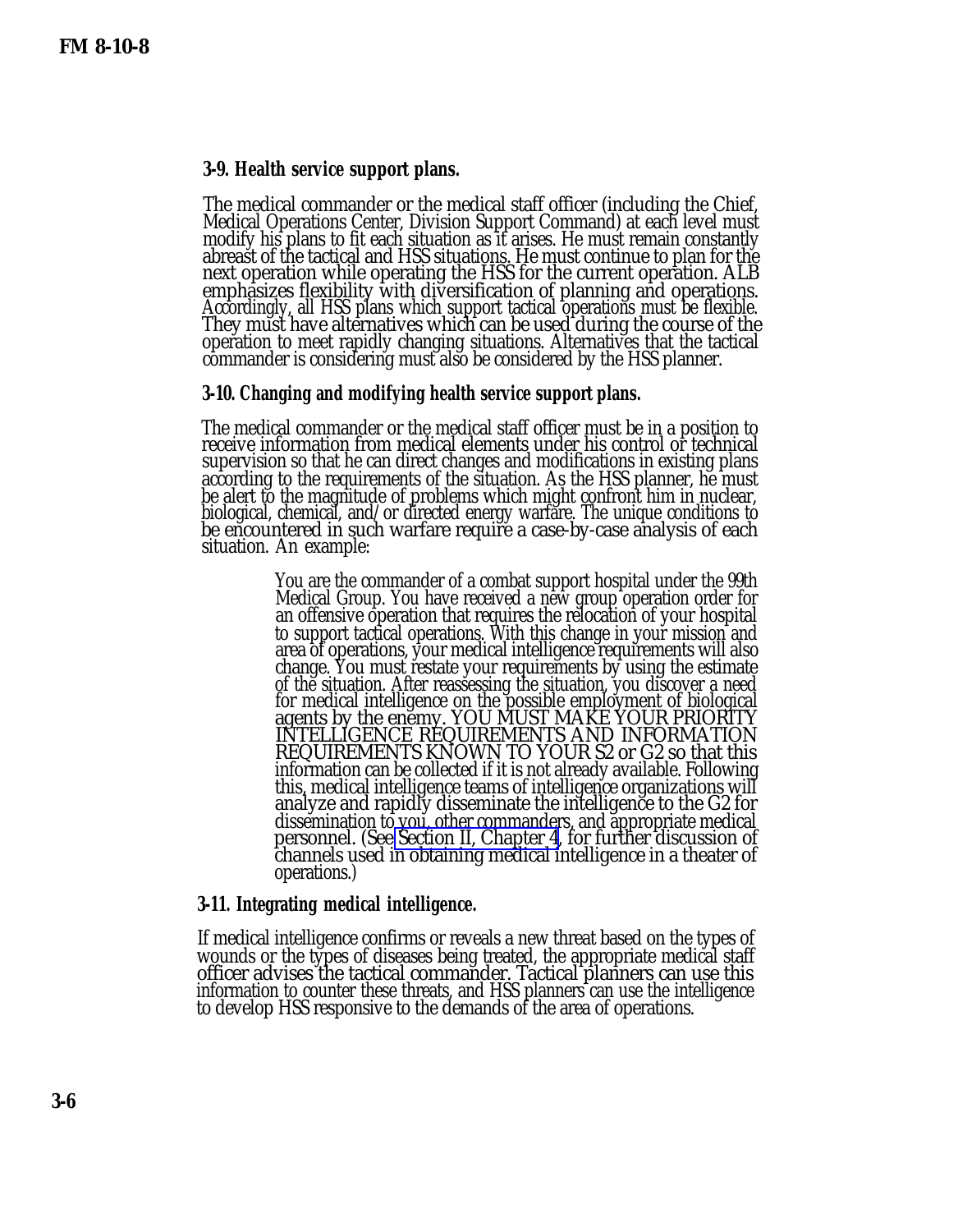## **CHAPTER 4**

## **MEDICAL INTELLIGENCE SOURCES**

## **Section I. STRATEGIC SOURCES**

#### **4-1. Armed Forces Medical Intelligence Center.**

The strategic requirements of health service support planners for medical intelligence are supported by the Armed Forces Medical Intelligence Center. The center is the sole producer of required medical scientific and technical intelligence and general medical intelligence for the Department of Defense. It responds to requests from the Army, Navy, Air Force, and Marine Corps for medical intelligence. AFMIC provides its services to any person or group within the US Government that has a legitimate "need to know" such as planners, research and development personnel, and policy makers. Individuals having a mission-related requirement for the intelligence must have the required security clearance. In some special cases, these services are also provided to friendly governments.

#### **4-2. Directive to establish.**

On 9 December 1982, DOD Directive 6420.1 established the AFMIC as a joint agency of the Military Departments. It is subject to the authority, direction, and control of the Secretary of Defense and under the management of the Secretary of the Army as Executive Agent. The Secretary of the Army exercises this authority through the Deputy Chief of Staff for Intelligence and The Surgeon General of the Army. AFMIC consists of a director, deputy director, technical assistant to the the director, and a staff of military and civilian professional, technical, administrative, and clerical personnel.

#### **4-3. Mission and functions.**

The mission and functions of the Armed Forces Medical Intelligence Center are to—

*a.* Produce required foreign medical scientific and technical intelligence and general medical intelligence (GMI).

(1) Medical S&TI is knowledge on basic and applied biomedical phenomena of military importance including biological, chemical, psychological, and biophysical factors. An example of a medical S&TI product is the "Medical Effects of Non-Ionizing Electromagnetic Radiation—LASER  $(U).^{\circ}$ 

(2) GMI considers factors such as infectious disease, presence of lice and parasites, sanitation, poisonous plants and animals, the environment, and the life sciences infrastructure which may affect human performance capability and well being. An example of a GM I product is the study on "Medical Capabilities Study: Democratic People's Republic of Korea (U). **"**

*b.* Produce foreign biological warfare intelligence studies and reports on the capabilities of foreign countries to acquire, develop, produce, or employ as a weapon any agent of biological origin.

*c.* Produce intelligence studies on the medical aspects of foreign chemical warfare capabilities.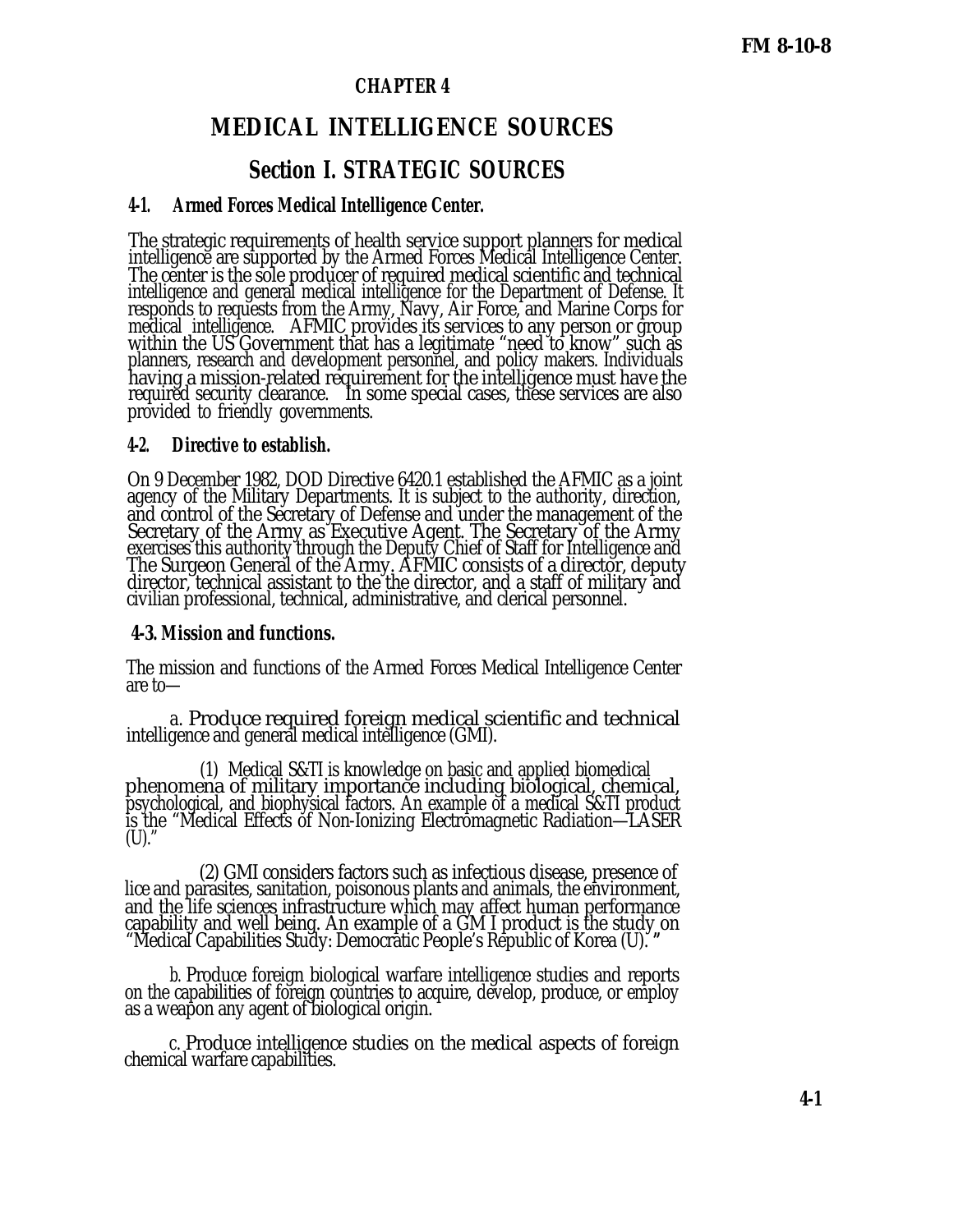*d.* Provide timely medical intelligence support to the following:

(1) DOD components.

(2) National level intelligence production agencies.

(3) Other federal agencies as required.

*e. Organize* and execute medical aspects of the DOD Foreign Medical Materiel Exploitation Program (FMMEP). Exploitation of foreign medical materiel involves the acquisition, laboratory analysis, and field evaluation of items of military medical materiel or medical materiel of foreign origin.

*f. Coordinate* the acquisition, exploitation, and disposition of foreign medical materiel obtained in support of DOD FMMEP.

*g. Plan,* coordinate, and provide intelligence studies in accordance with DOD Scientific and Technical Intelligence production policies and procedures.

*h. Prepare* medical intelligence funding and manpower requirements for submission to the DOD general defense intelligence program.

*i.* Manage and maintain the medical intelligence data base and the medical portion of the DOD scientific and technical intelligence data base.

*j.* Provide quick reaction responses on foreign medical intelligence to DOD elements and other government agencies as required.

*k.* Assist in debriefing personnel on matters related to medical intelligence.

*1.* Sponsor medical intelligence briefings and training for selected reserve and active military units and individual mobilization designees as required.

*m.* Maintain coordination and liaison with members of the intelligence community on matters involving medical intelligence.

*n.* Provide the medical intelligence advisor to the Military Services.

*o.* Comply with medical intelligence collection management and production tasking policies and procedures established by DIA and the Executive Agent.

*p.* Provide coordinated collection requirements for medical intelligence in accordance with DOD Directive 5000.11 for the DOD intelligence community.

*q.* Administer contracts funded outside the general defense intelligence program when there is a technical or administrative advantage in so doing.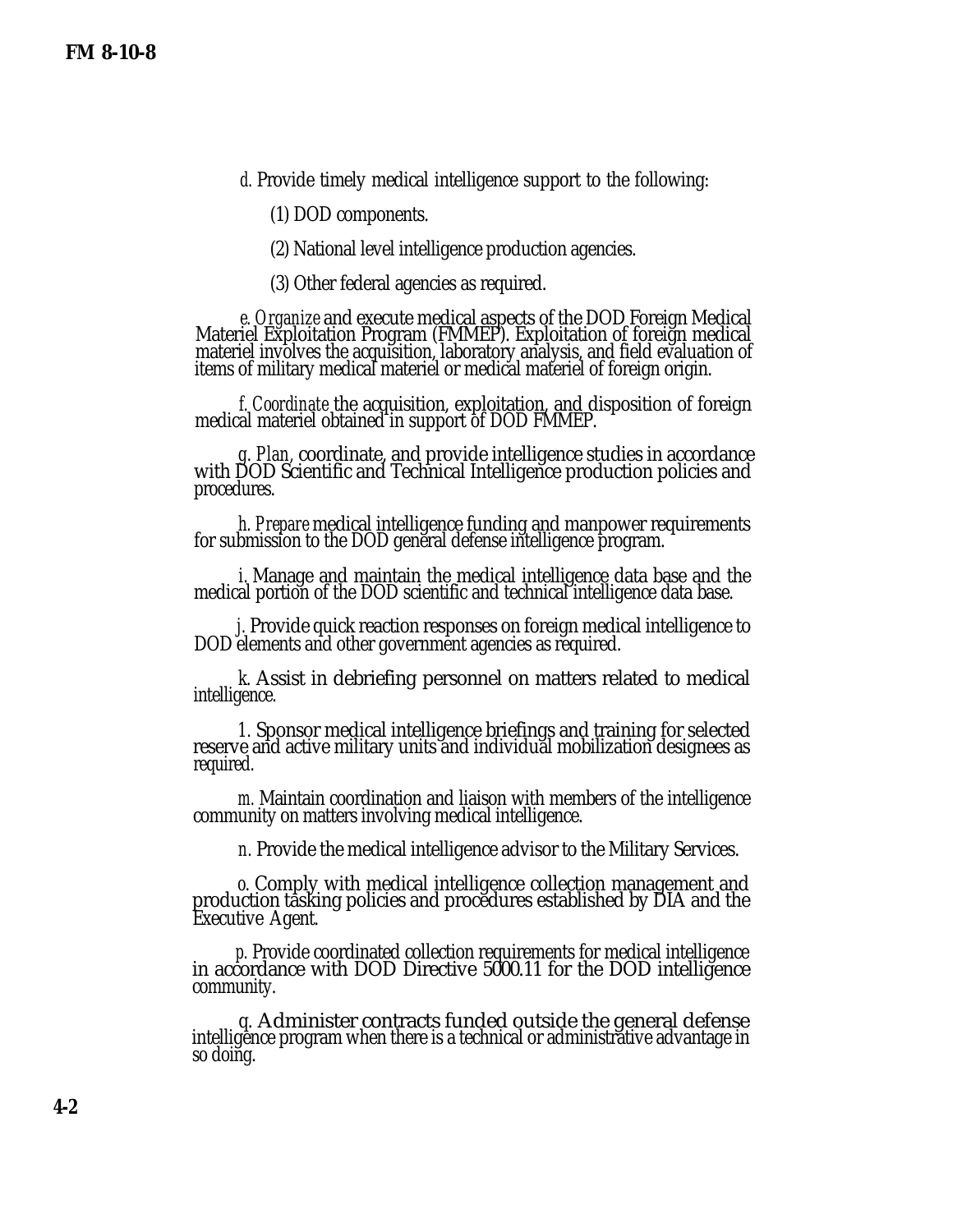*r.* Transmit a *Weekly Wire* of current medical developments.

## **4-4. Publication of medical intelligence.**

As stated in [Chapter 2,](#page-0-0) medical intelligence products are the *result* of the collection, evaluation, analysis, and interpretation of information concerning the medical aspects of foreign countries that have immediate or potential impact on policies, plans, and operations. To achieve this, AFMIC employs analysts who range in expertise from bacteriology to veterinary medicine. The key word in the definition of medical intelligence is "foreign." The AFMIC as well as other US intelligence agencies cannot legally produce intelligence on US Forces or on the United States and its territories. Publication of medical intelligence is driven by consumer requirements or needs.

### **4-5. Responsibilities.**

AFMIC maintains a delicate balance: reports must be general enough so they can be understood by the intelligence layman but detailed enough to be technically accurate and trusted by the medical consumer. Understanding AFMIC's responsibilities in the intelligence production cycle will give you, the consumer, a better picture of what this organization can do and how it can best serve your unit.

#### **4-6. Medical intelligence products.**

Some of the most frequently requested AFMIC products are listed below. To order these products, see [paragraph 5-4](#page-1-0).

 • Medical Capabilities Study (MEDCAP). Each study covers a single country or geographic area. It discusses eight topics: environmental health factors, disease information, public health services, military medical services, civilian health care delivery, medical personnel and training, medical materiel, and research and development. MEDCAPs have been completed on 95 percent of the countries of the world. They are updated no less often than every 5 years.

 • Disease Occurrence-–Worldwide. This publication is a monthly summary of worldwide human disease outbreaks of military importance.

• Medical Facilities Handbook. The Medical Facilities Handbook is a four-volume reference set on hospital facilities with major geographical areas worldwide. Each volume provides an alphabetical listing of major medical facilities within each foreign country. Specific information provided on each hospital includes location, bed space, available medical capabilities, emergency capabilities, x-ray, laboratory and ambulance services, plus other relevant information.

 •*Weekly Wire.* This electronic message transmits a preliminary analysis of current foreign medical developments. Material that is available for exploitation is described in the *Weekly Wire.* If there is user interest, AFMIC coordinates exploitation activities and provides a study report.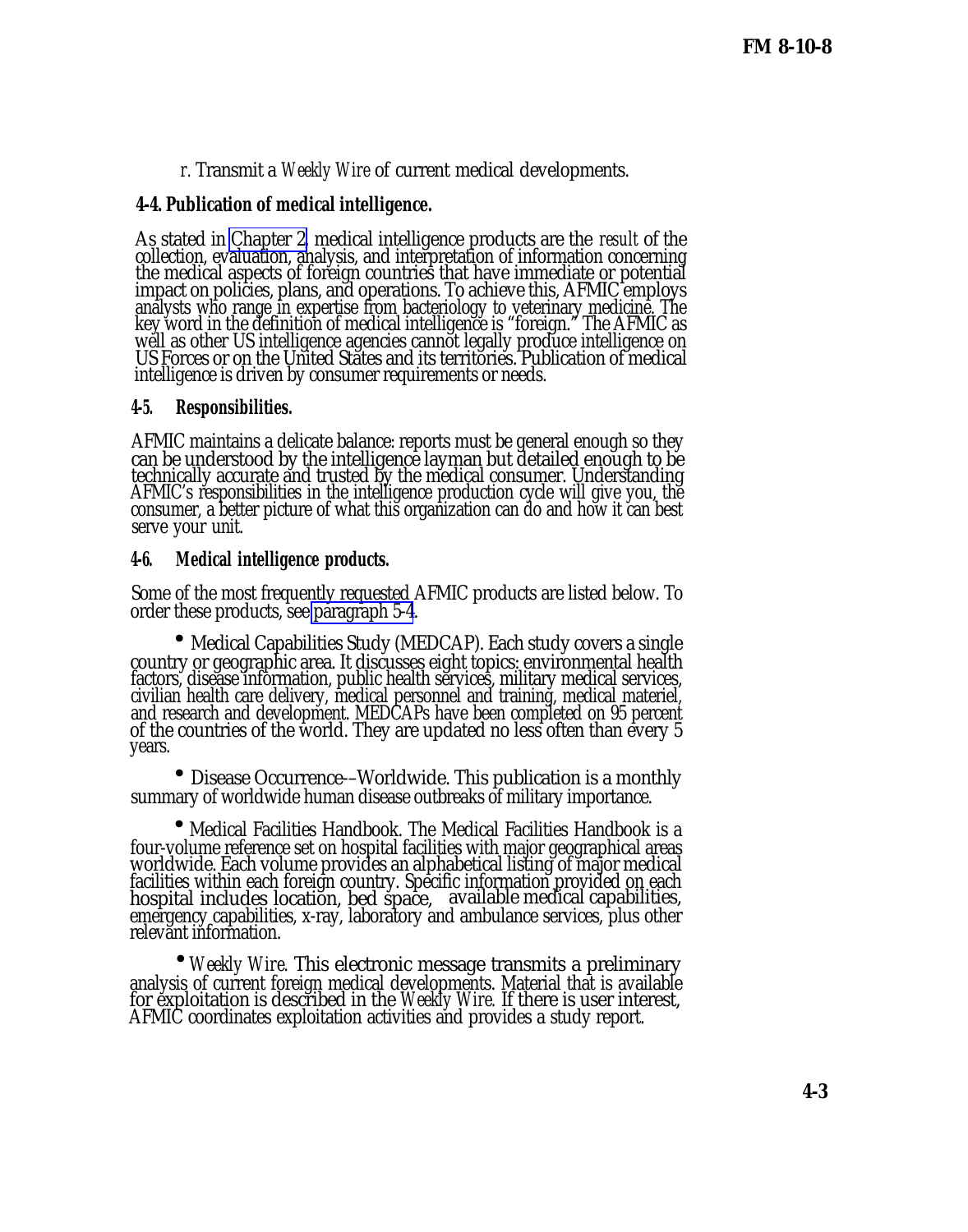•Various scientific and technical studies. These studies include biological effects of electromagnetic radiation, HSS planning factors, toxin research, biomedical technology capabilities, and chemical and biological warfare capabilities.

## **Section II. TACTICAL SOURCES**

#### **4-7. Responsibility for intelligence in a theater of operations.**

In a theater of operations, intelligence is the staff responsibility of the S2 or G2 and those specialized military intelligence units in the combat zone. The medical staff officer in coordination with the supporting intelligence officer establishes priority information requirements and information requirements. These requirements are incorporated into the collection plan of the supported tactical unit. The requests are forwarded through intelligence channels (S2 or G2) up to the level where the desired information or intelligence is available. These requests could conceivably be passed to the echelons above corps intelligence center (EACIC). Theater and theater army requirements emanate from the EACIC to the military intelligence company (technical intelligence) for collection. The military intelligence company (technical intelligence) has the battlefield intelligence mission and is the intelligence community's interface with the medical community.

*a.* The military intelligence company (technical intelligence) has a nuclear, biological, and chemical and medical intelligence platoon that conducts evaluations and analyses in the areas of NBC and medical technical intelligence.

*b.* The nuclear, chemical, biological, and medical platoon–

 $\mathbf{r} = \begin{pmatrix} 1 \\ 1 \end{pmatrix}$ • Is instrumental in gathering the data from the various medical units and nonmedical units within the theater.

 • Has medical intelligence production and evaluation capabilities.

 • Will evacuate foreign medical materiel and time sensitive items for the Army.

Within a theater, captured items are exploited at predesignated collecting points at corps and echelons above corps. Technical intelligence teams are sent forward of the corps collecting points to examine captured enemy equipment at or near the scene of acquisition and to arrange for evacuation to the captured materiel exploitation center (CMEC) if necessary. The CMEC is located in the theater rear (communications zone) near medical supply routes and theater air and seaports of debarkation. Captured medical equipment and supplies are evacuated through medical supply channels. They normally go through Supply Officers (S4s), division medical supply officers, and medical supply, optical, and maintenance (MEDSOM) battalions. Final disposition of captured medical items rests with the corps MEDSOM battalion or the communications zone MEDSOM battalion.  $\bullet$ <br> $\overline{1}$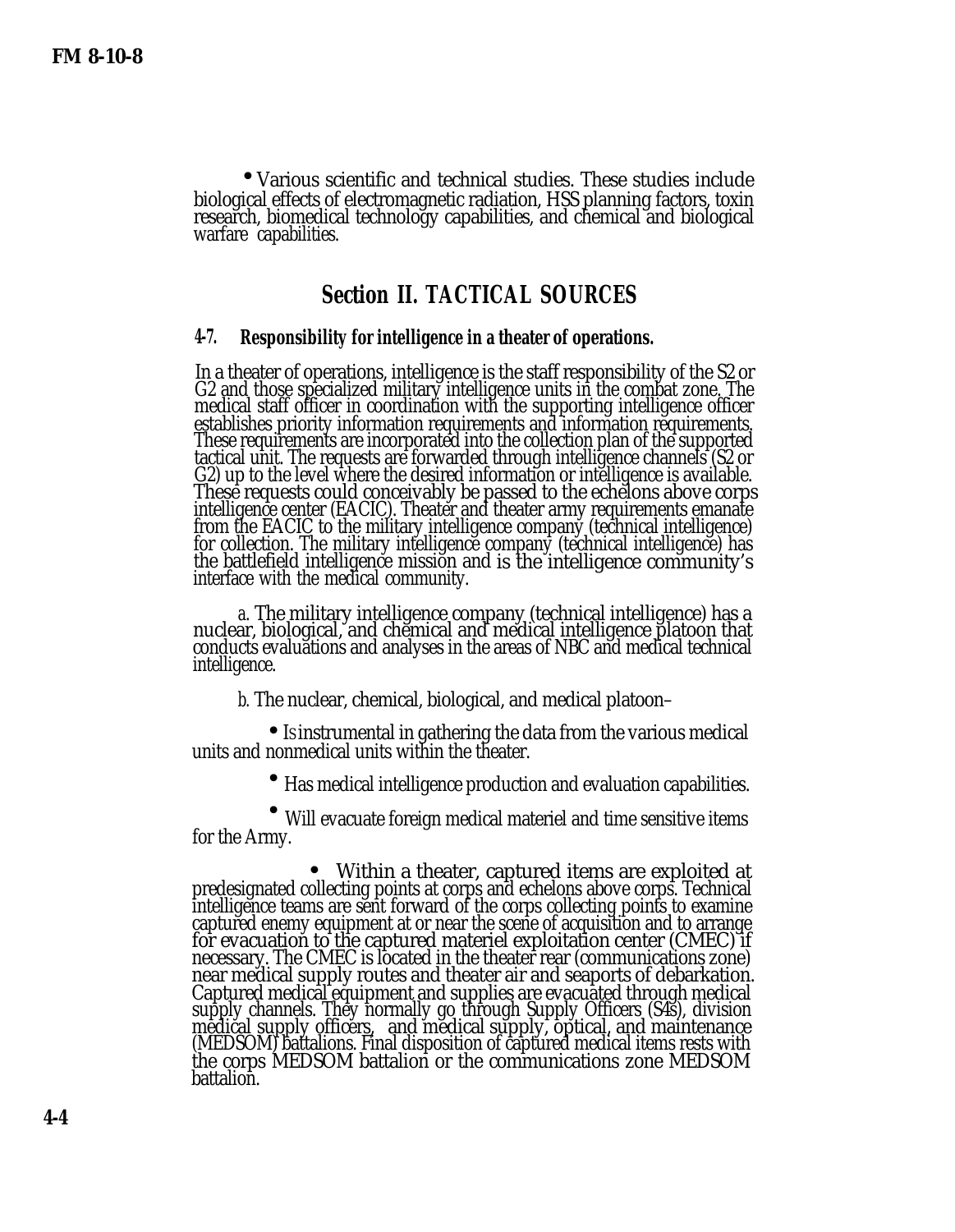Medical materiel and equipment captured from the enemy • are considered neutral and protected property and are not to be intentionally destroyed. If these items are considered unfit for use or they are not needed for US and allied forces, noncombatants, or EPW patients, they may be abandoned for use by the enemy. Since captured medical personnel are familiar with their medical supplies and equipment, the captured items are especially valuable in the treatment of EPWs. Use of these captured items for EPWs and the indigenous population helps to conserve other medical supplies and equipment. (See FM 8-10 and FM 27-10.)

### **4-8. Reporting information.**

Medical units are responsible for preventing disease, treating and returning soldiers to duty, and evacuating patients. Medical personnel are responsible for reporting information gained through casual observation of activities in plain view in the discharge of their duties. This does not violate the law of war obligations of the United States nor constitute grounds for denial of protected status to them. Five hypothetical scenarios are offered to illustrate the point.

*Scenario 1.* A medical vehicle is on a routine mission. Several hundred refugees are observed moving in the direction of an Army field hospital. Many of the refugees are wounded or sick.

In this scenario, the sick and wounded civilians may seek treatment at the US Army field hospital. Reporting this information would assist the hospital in its planning (that is, as to whether any or all of the refugees could be treated or whether other hospitals should be alerted). Reporting this information would not constitute an act harmful to the enemy.

*Scenario 2.* Same initial scenario. Medical personnel on the vehicle come upon wounded enemy soldiers abandoned by their comrades after a recent battle with allied forces.

In this scenario, article 25 of the Geneva-Wounded and Sick (GWS), 12 August 1949, requires that all parties to the GWS search for and collect the wounded and sick on the battlefield. Reporting this information not only is consistent with but also is required by the GWS. Such a report would not constitute an act harmful to the enemy.

*Scenario 3.* Same initial scenario. The medical vehicle and personnel are fired upon by enemy soldiers.

In this scenario, while such information may be harmful to the enemy, the enemy's act must be reported in that it constitutes a violation of the law of war. A report also might prevent other medical vehicles from being placed at unnecessary risk in traveling through the area in question.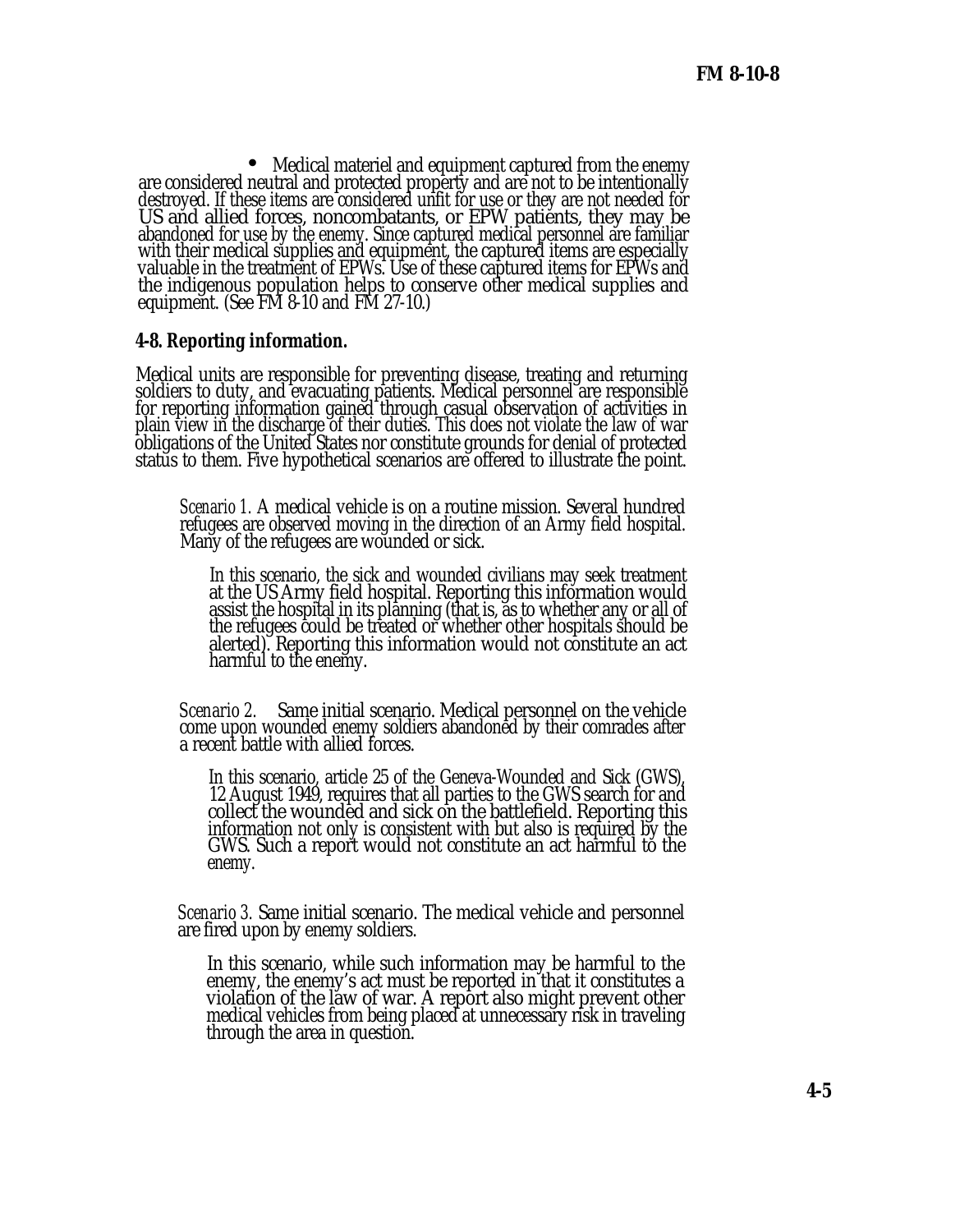*Scenario 4.* Same initial scenario. The medical personnel observe several enemy soldiers who have infiltrated U.S. lines to a position near a U.S. airfield. The soldiers are equipped with heat-seeking surface-toair missiles.

In this scenario, heat-seeking missiles are "fire and forget" weapons; once fired, they seek out a readily available target regardless of its character. As an example: in the event a heatseeking missile is launched at an enemy fighter and the fighter eludes the missile or employs an expendable countermeasure (such as a flare) that would draw off the missile, the missile then would seek another target which may include a medical evacuating aircraft or civilian airliner. The act of the medical personnel in reporting their sighting would be harmful to the enemy, but it was not undertaken as their primary mission. The sighting occurred during the discharge of their humanitarian duties, and reporting it is not prohibited by the language contained in GWS or Additional Protocol I.

*Scenario 5.* Same initial scenario. The medical personnel observe an enemy patrol.

In this scenario, disclosure of this information undoubtedly would be harmful to the enemy, but the reporting of an incidental observation does not constitute an abuse of the responsibilities of medical personnel contained in the GWS. The law of war is not a suicide pact requiring protected persons to forsake the safety of their comrades while protecting the military maneuvers of the enemy. So long as this information is discovered in the course of the discharge of their regular duties, and not in the performance of information gathering missions outside their humanitarian duties, medical personnel have not violated the provisions of the GWS and would be entitled to continued protection.

#### **4-9. The Spot Report and the Preliminary Technical Report.**

Medical personnel who gain information through casual observation of activities in plain view in the course of the discharge of their humanitarian duties will report it to their supporting intelligence element (S2 or G2) quickly, completely, and accurately using the Spot Report (SALUTE format). If the Spot Report pertains to captured enemy equipment, the Preliminary Technical Report (PRETECHREP) will also be prepared. (The Spot Report alerts the supporting intelligence element of the newly acquired information and equipment. The PRETECHREP provides more detailed information about specific items of equipment that have been obtained or captured.) Instructions on the preparation of the Spot Report and the PRETECHREP and on the handling of captured enemy equipment are described in [Appendix B.](#page-0-0)

#### **4-10. Required reports and reporting requirements.**

Specific required intelligence reports and reporting requirements are specified by the S2 or G2 in a unit standing operating procedure (SOP) or the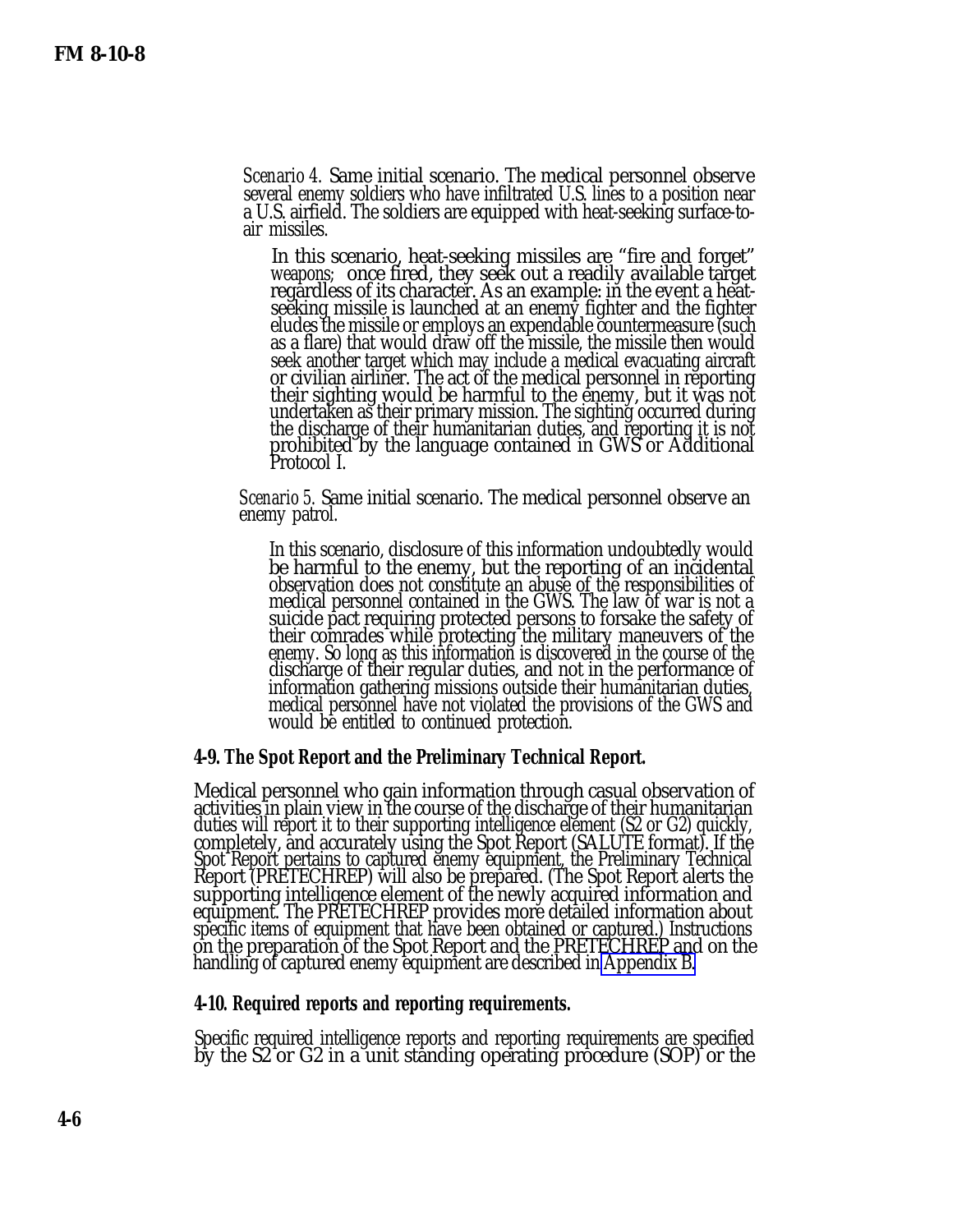intelligence annex to the operations order. If a unit medical officer desires subordinate units to report medical information, he should coordinate with the *S2* or G2 to have these requirements specified as above. After the information is thoroughly analyzed and evaluated, pertinent intelligence will be provided to all units through S2 or G2 intelligence reports. In all tactical situations, therefore, the supporting S2 or G2 will be the primary source of tactical intelligence.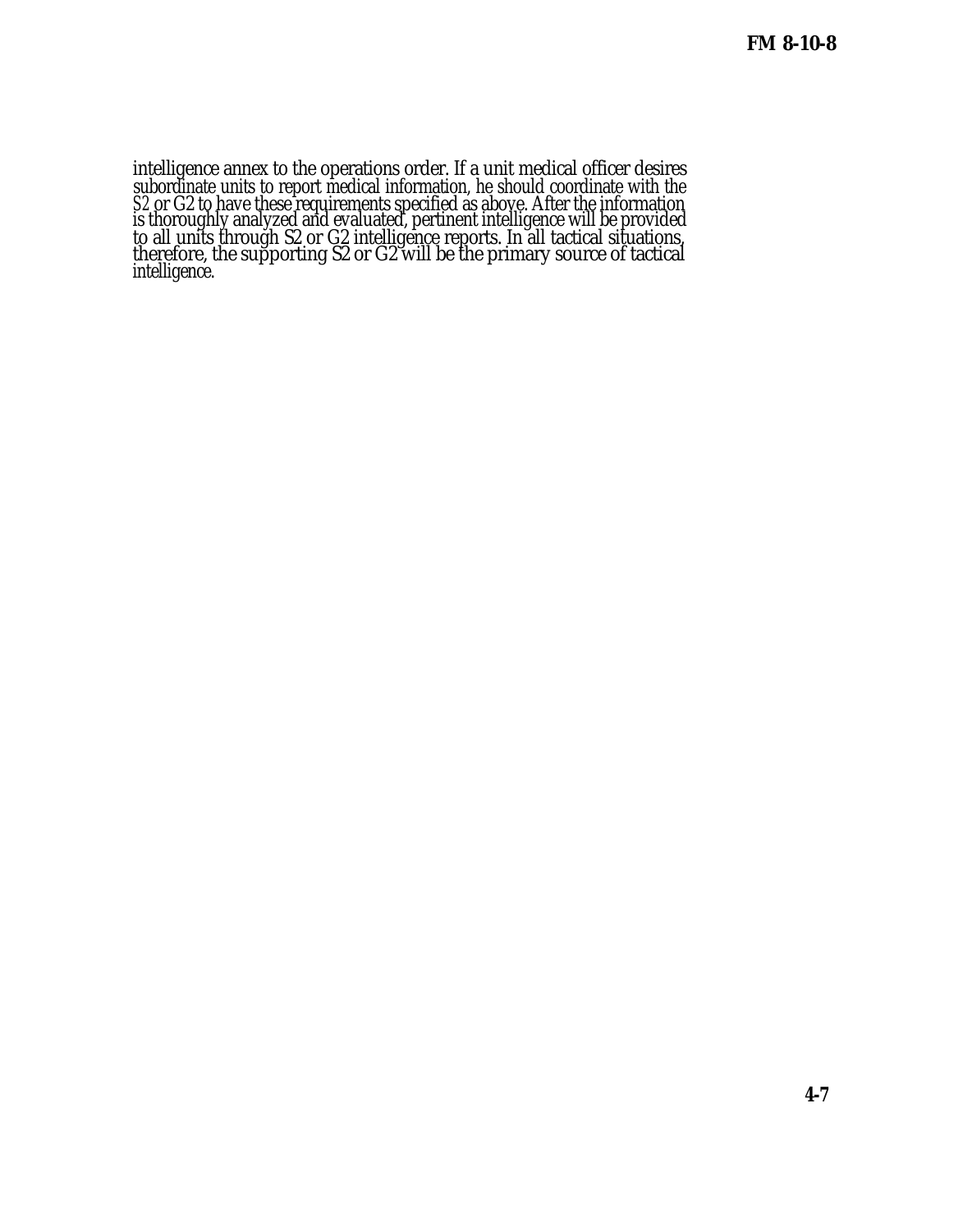# **CHAPTER 5 ACCESS TO MEDICAL INTELLIGENCE Section I. STRATEGIC LEVEL**

## **5-1. Medical intelligence for specific requirements.**

How do you, the user, obtain medical intelligence to meet your specific medical requirements? First, you determine if your requirements can be satisfied by existing AFMIC medical intelligence publications that, if not held at your command, may be available from other offices in your chain of command. If significant requirements remain unanswered, then you may submit a DD Form 1497 (Intelligence Production Requirement), in accordance with DIA's guidelines as set forth in [Appendix C](#page-0-0) through your supporting intelligence unit or staff, the appropriate major command, and the US Army Intelligence Agency (AIA) to the Defense Intelligence Agency. This IPR, once validated by the DIA, becomes a formal task for AFMIC and is assigned to an analyst with the subject expertise. The center will then—

- Complete data base searches.
- Identify collection gaps.
- Task collectors.
- Receive and analyze information.

Once the study is complete, AFMIC assists DIA in identifying interested consumers in addition to the requestor. The study is subsequently published and disseminated by D IA to the requestor and all other interested consumers.

## **5-2. The QUICK RESPONSE process.**

Unfortunately the intelligence process is time consuming and lengthy and is reserved for major studies. Consequently, a shorter, more responsive procedure called the QUICK RESPONSE (QR) process has been established. To request medical intelligence, AFMIC may be contacted directly by telephone, letter, or by message. (See [paragraph 5-7](#page-24-0).) If the AFMIC staff determines that they can answer the request within 5 working days or less, they will process the request as a QR. If the request cannot be processed as a QR, the requestor will be notified and advised as to how AFMIC will proceed. The quick response process is especially useful for obtaining–

• The latest intelligence on a subject that was published several years earlier.

• Intelligence on a topic that may be politically important at present.

• Intelligence that is more specific than that presented in a publication.

The response can be in a variety of formats as well, either written (message or letter) or oral (telephone call or formal briefing). The QR process not only provides the consumer with the most current intelligence on a specific topic, but it also allows AFMIC analysts to receive feedback on changing consumer interests.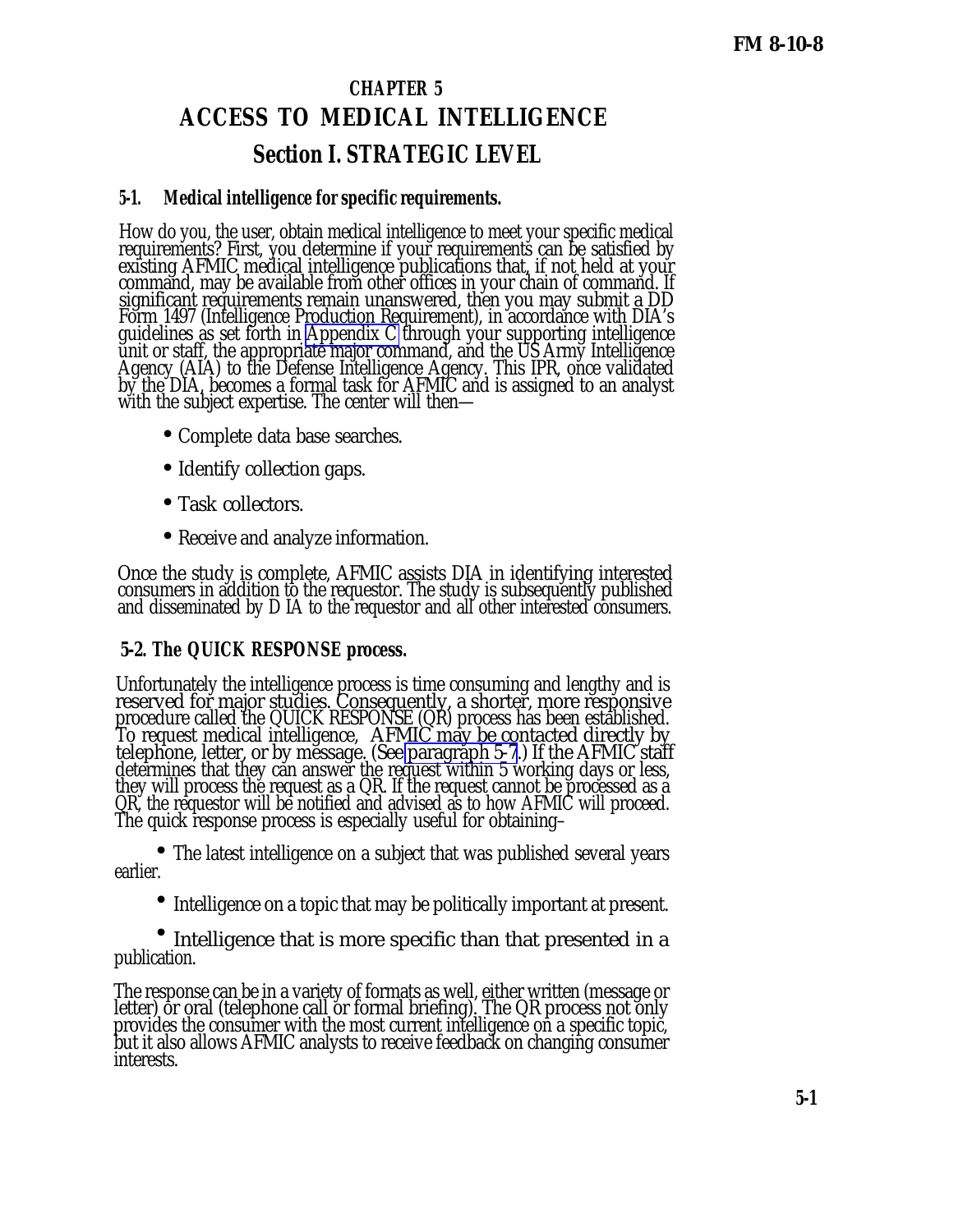## <span id="page-24-0"></span>**5-3. The** *Weekly Wire.*

Consumers not on distribution for the *Weekly Wire* can request to be added to the address list by contacting AFMIC directly.

## **5-4. Inter-agency document requests.**

Requests for one-time dissemination of specific intelligence products must be submitted on DD Form 1142 (Inter-agency Document Request) (See [Appendix](#page-0-0) [D\)](#page-0-0). A comprehensive listing of medically oriented intelligence publications, which can be obtained on DD Form 1142, is contained in the Scientific and Technical Intelligence Register (STIR) (U), DST-2660Z-003A-85. The STIR is normally maintained by the supporting intelligence unit or staff or may be obtained on DD Form 1142.

## **5-5. Disseminating medical information.**

Army commands are encouraged to contact AFMIC to determine how their requirements (especially those not met by finished intelligence) can best be served. Conversely, HSS personnel at all echelons can make significant contributions to the intelligence data base by forwarding trip reports on theater visits or other health and medical surveys through the supporting intelligence unit or staff to AFMIC.

## **5-6. Requesting intelligence support.**

In every case, except for Quick Response tasking, the initiation of a request for intelligence support should begin at the requestor's supporting intelligence unit or staff.

#### **5-7. Requesting support from the Armed Forces Medical Intelligence Center.**

With access to all-source information available throughout the intelligence community, AFMIC can respond to a wide variety of consumer interests. In addition, AFMIC can assist commands in identifying how they can best use medical intelligence. The Armed Forces Medical Intelligence Center can be contacted by any of the following methods:

| • Letter address: | Director<br>Armed Forces Medical Intelligence Center<br>Building 1607, Fort Detrick<br>Frederick, MD 21701-5004 |
|-------------------|-----------------------------------------------------------------------------------------------------------------|
|                   |                                                                                                                 |

• Message address: DIRAFMIC FTDETRICKMD//AFMIC-ZA//

 • Telephone numbers: Director's 0ffice AUTOVON: 343-7511 Commercial: (301) 663-7511 Tie-line from District of Columbia area: 393-1839, Extension 7511 or 7603 FTS: 935-7511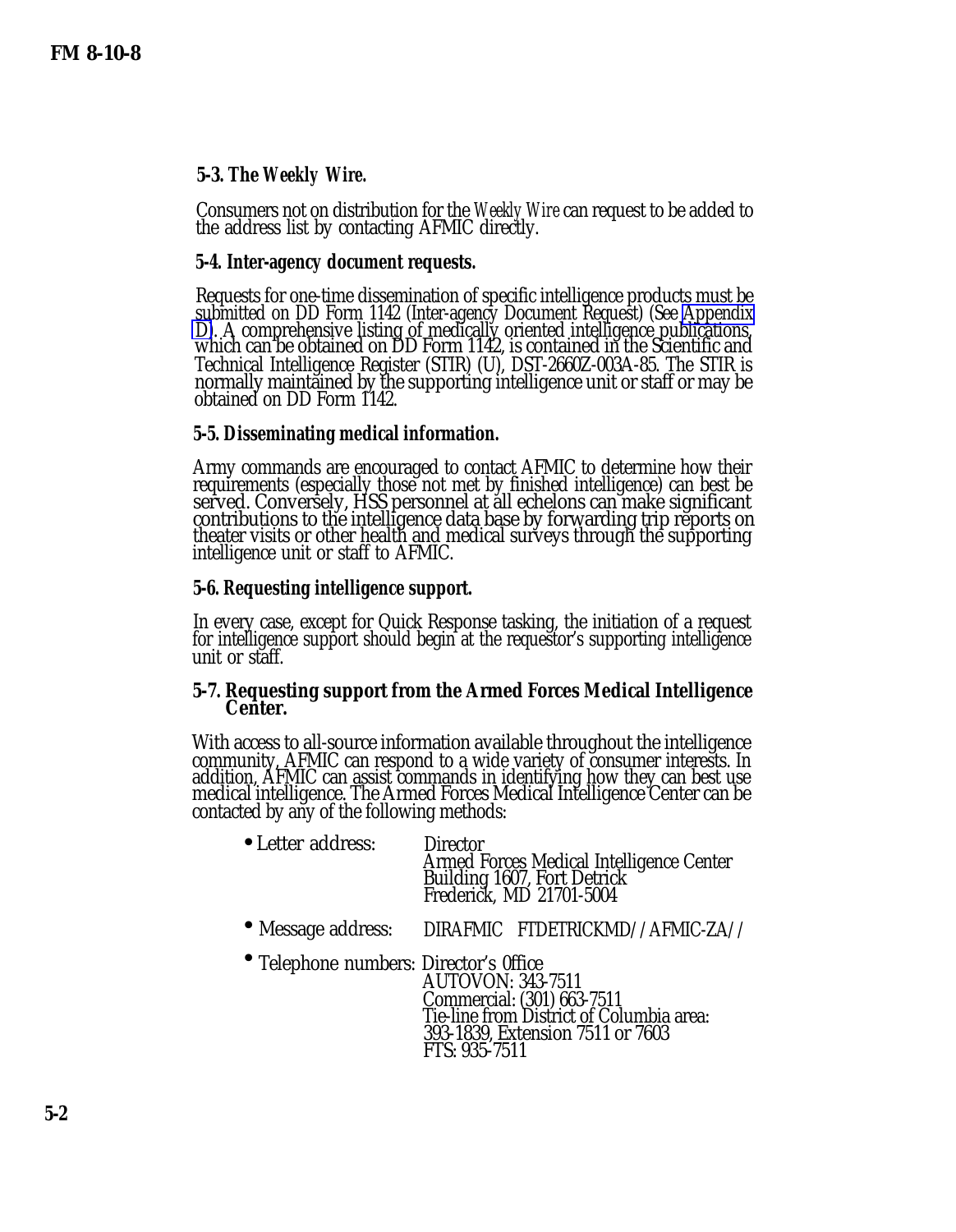AFMIC Pentagon Liaison Officer AUTOVON: 227-8233 Commercial: (202) 697-8233

• Secure phone: KY2201, STU II: ID No. 03305 AUTOVON: 343-7511 Commercial: (301) 663-7511

# **Section II. TACTICAL LEVEL**

## **5-8. Identifying intelligence requirements in a tactical environment.**

As stated in [Chapter 3](#page-0-0), medical staff officers must identify their intelligence requirements to their supporting intelligence element (S2 or G2). It is through this channel that HSS personnel gain access to all tactical intelligence support. Through the various intelligence reports provided by the S2 or G2 in response to user requirements, HSS planners will obtain the necessary information to plan for and execute HSS operations. It must be emphasized, though, that intelligence elements respond best to user requirements and may not collect this information automatically.

## **5-9. Providing medical intelligence assistance.**

Intelligence elements (S2s or G2s of tactical or operational units) or military intelligence units may request specialized medical intelligence assistance from the combat zone, communications zone, and continental United States, as required. Plans, intelligence, and operations sections of the headquarters of the medical command and the medical group, brigade, or battalion coordinate this medical intelligence support in the theater. Medical units maybe required to provide specialized medical intelligence assistance. Examples of requirements are to—

*a.* Examine new information concerning non-US health problems.

*b.* Examine training material used by foreign medical services.

*c.* Conduct investigations of disease resulting from endemic or epidemic pathogens and suspected enemy biological agent employment.

*d.* Conduct investigations of casualties resulting from enemy nuclear, biological, chemical, and directed energy operations.

*e.* Conduct investigations of new weapons systems or methods of employment that could change casualty/patient medical management.

*f.* Accomplish initial examination and evacuation of medical captured enemy equipment and materiel.

*g.* Compile environmental data pertinent to health aspects of military operations.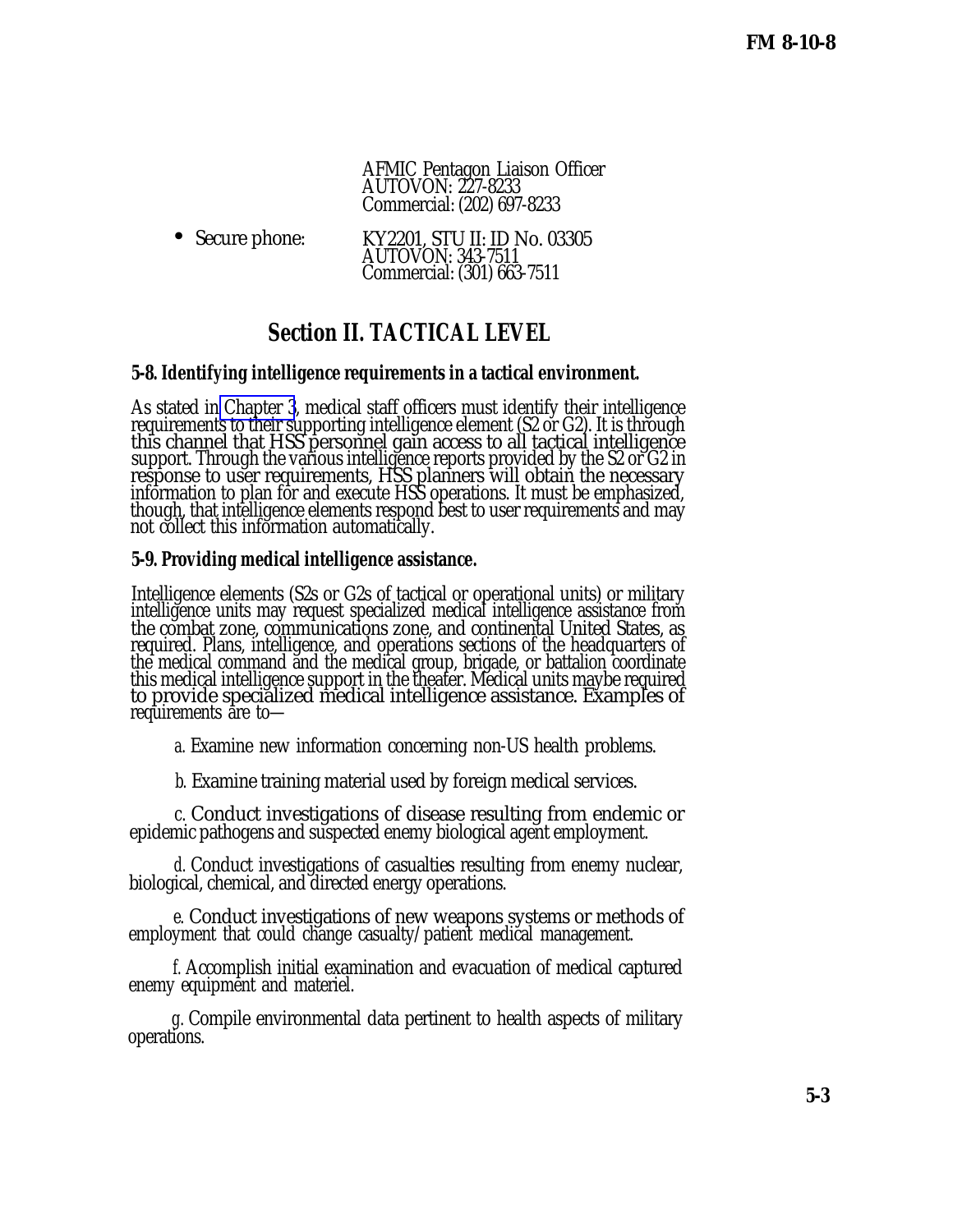*h.* Provide limited analysis of enemy drugs, serums, and antibiotics.

*i.* Assist in evaluating the human effects of enemy NBC weapons.

*j.* Provide information and data on medical aspects of enemy combat operations.

*k.* Investigate prevalence of diarrhea and susceptibility of friendly troops to diseases associated with food and water consumption in unsanitary or polluted environments.

## **Section III. LOW-INTENSITY CONFLICT OPERATIONS LEVEL**

## **5-10. Responsibility for intelligence in a low-intensity conflict.**

In low-intensity conflict operations as in other tactical operations, a supporting intelligence element (S2 or G2) should exist at some point in the medical unit's chain of command. This element, whether civilian or military, will be the primary source and point for the HSS planner to access the necessary intelligence for the execution of HSS operations.

## **5-11. Obtaining medical information.**

In low-intensity conflict operations, medical information may be obtained from–

- Military assistance advisory groups (MAAG).
- United States embassies.
- Unified commands.
- Other sources such as—

Emergency programs, Veterinary Service, United States • Department of Agriculture.

- Center for Disease Control.
- World Health Organization.
- Host nation authorities.
- Operating units within the areas of concern.
- Local or governmental police.
- Peacekeeping forces.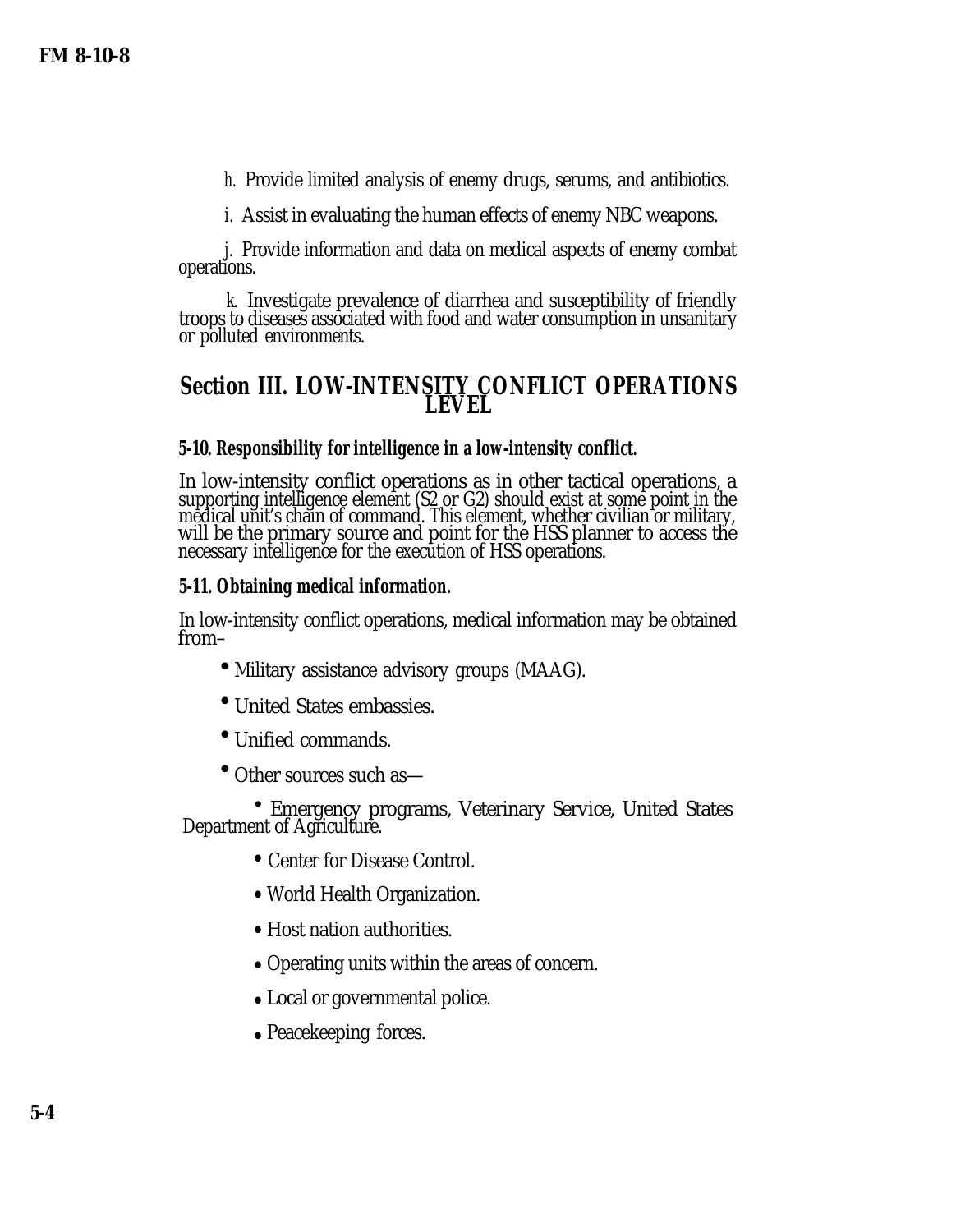#### **APPENDIX A**

## **SAMPLE INTELLIGENCE REQUIREMENTS**

This appendix shows some sample intelligence requirements identified after completing the HSS estimate. The sole purpose of these samples is to show planners what type of questions they may have when developing their intelligence requirements based on their assigned mission. It is not meant to be a model format or a comprehensive list. Remember you must base your requirements on your SPECIFIC OPERATION AND SITUATION.

#### *a .* Strategic level examples.

(1) You are the Army's Blood Program Officer. You know that the threat has increased its blood collection capabilities. You know that this is a key indicator in the preparation for war. For planning purposes you want to know how their system works in case we capture any of their equipment that we may be able to use to our advantage. The following is a list of questions you may have. How does the threat handle blood banking? What is the threat's concept of operation? What type of equipment does the threat have? What supplies will the threat use? What are the locations of the threat's blood storage and distribution centers? What *are* the blood types of the threat's forces? What is the breakdown? What types of blood products is the threat using? Are there any other specific or unique blood and blood products or solutions? What are the sources of the threat's blood—civilian and military? What kind of processing procedures does the threat use, if any, to ensure the safety of their blood supply? What is the incidence or prevalence of such diseases as hepatitis and HIV antibodies? What testing measures is the threat using for acquired immune deficiency syndrome?

(2) You are the commander of the XXth Medical Brigade that is to be deployed to Anytown, Euralandia. Your mission is to provide HSS to all units operating within the 10th (US) Corps area of operations and other forces, as directed. It is early autumn. You expect to complete your mission by the end of autumn. In normal years, snow begins falling about mid-November and severe cold sets in during the latter half of December. The following is a list of questions you may have: How will terrain and weather degrade medical equipment and the health and performance of deployed personnel? What are the optimal routes and methods of evacuating casualties in the theater of operations?

#### *b .* Tactical level examples.

(1) You are a preventive medicine officer in a medical command. You are updating your health service support plan. You want to know the following about the threat. What communicable diseases are present in the area, and to what level of endemicity? Is there any resistance to chemoprophylactic medications? Are disease carrying arthropods resistant to available pesticides? What significant climatic, topographic, and socioeconomic factors are present which might relate to disease endemicity and transmission? What is the quality of the water? What water supplies are available? How is disposal of waste handled in the area? What communicable diseases are present in the force? What are the threat's nuclear, *biological,* and chemical *capabilities?* Does he possess laser weapons or laser range finders?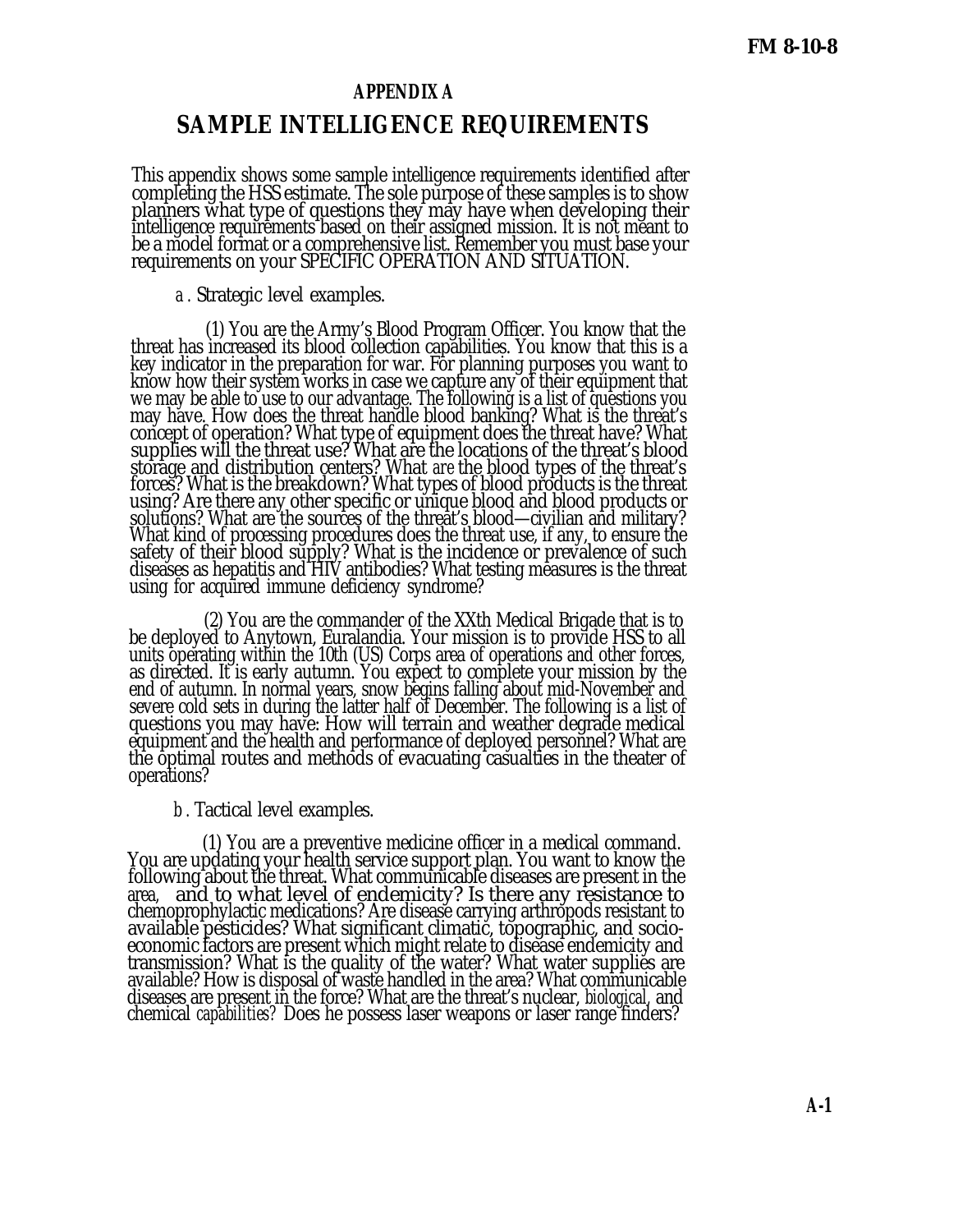(2) You are a veterinary officer in a medical command. You are updating your health service support plan. You want to know the following about the threat.

*(a)* What types of crops are grown in the area to include the–

- Method of growing and harvesting.
- Method of marketing.
- Effect of seasons.
- Types of agricultural and zoological insects and diseases.
- Types and amounts of feed used for livestock.
- Types and amounts used for human consumption.
- Quality and sanitation of food.

*(b)* You are also interested in knowing what animals carry diseases such as Leptospirosis, Anthrax, Brucellosis, and Rabies that are contagious to man. You need to know the kinds and locations of transportation and the state of repair. You are interested in the biographical data on veterinarians to include—

- Number and duties.
- Training.
- Names and locations of veterinary colleges.
- Area of shortages.

*c* . Low-intensity conflict operations example: You are the senior medical officer of a peacekeeping force in Anytown, Euralandia. Your mission is to provide health service support to the US Multinational Peacekeeping Force. The mission of the US contingent is to establish an environment that will facilitate the withdrawal of foreign military forces from Anytown, Euralandia, and to assist the Euralandian Government and the Euralandian Armed Forces in establishing sovereignty and authority over the Anytown area. Initially, the peacekeeping force was warmly welcomed by the local populace. The operation was intended to be of short duration. However, recent intelligence assessments indicate that terrorist threats to US personnel and facilities in Anytown are extremely high and increasing. Additionally, there is a deterioration of the political and military situation since the arrival of the peacekeeping force. You must update your health service support plan to increase your readiness in the event of a mass casualty situation involving the peacekeeping force. To provide on-scene immediate medical care (triage, field medical treatment, evacuation, and definitive medical care) you want to establish well-understood mass casualty procedures to include a medical regulating team and aeromedical evacuation and casualty distribution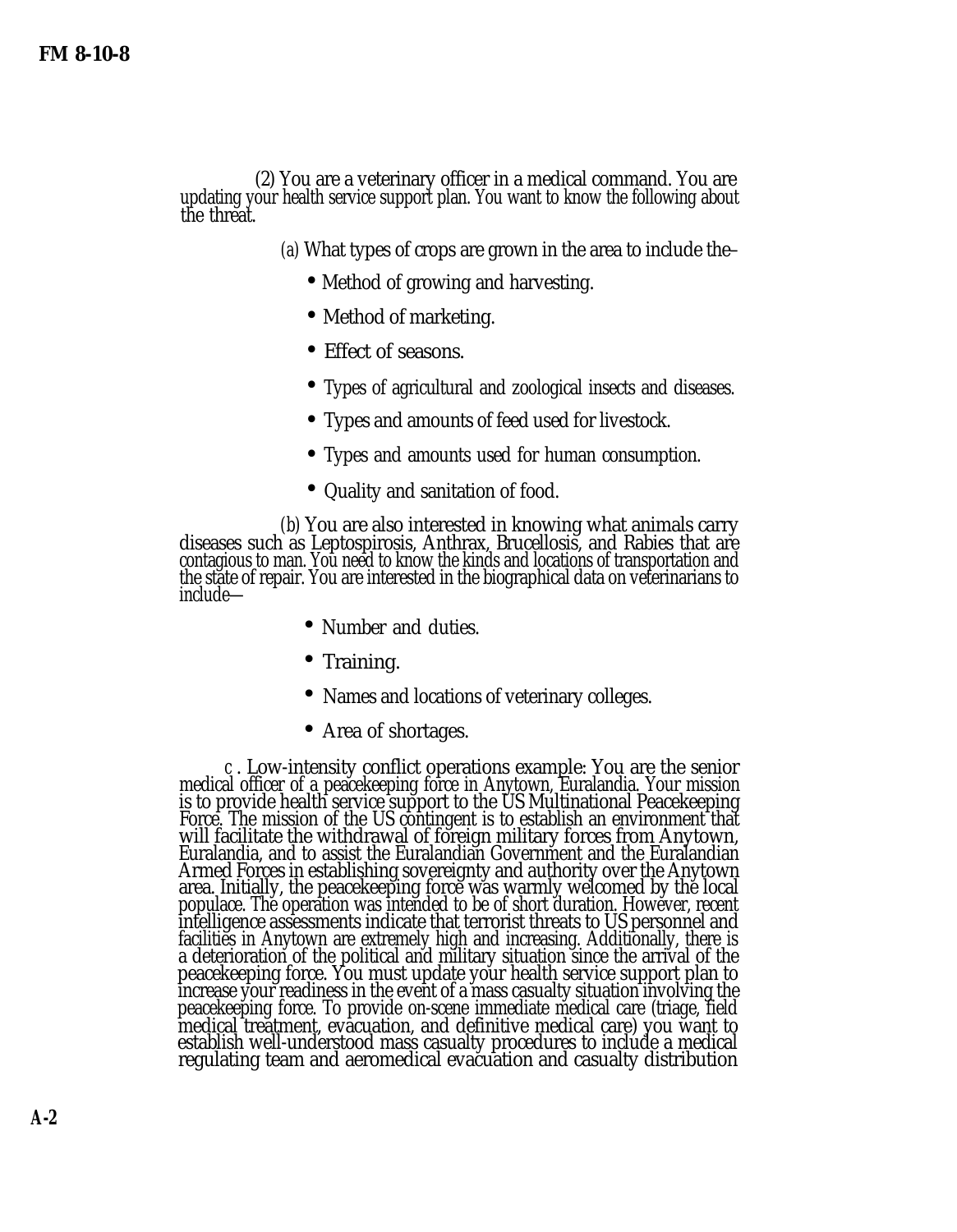procedures. Additional mass casualty transportation may be obtained from the division transportation officer or corps support command's movement control center. You need specific intelligence tailored to your specific operational needs—

 • Does the threat employ weapons that can alter the health service support planning factors?

• What are the requirements for individual and collective protection?

 • Who in the peacekeeping force will be truly at risk and under what conditions?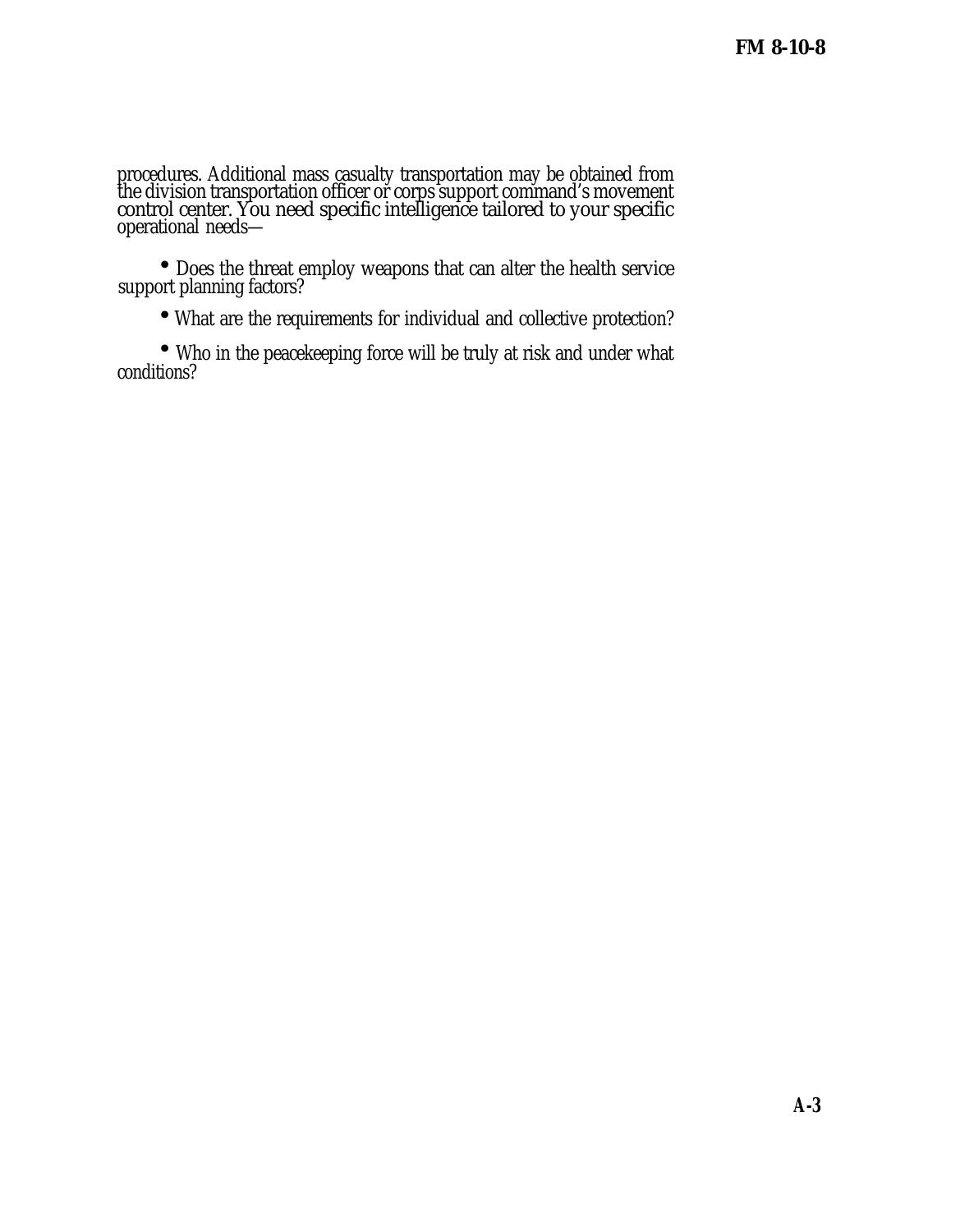## **APPENDIX B REPORTS THIS APPENDIX IMPLEMENTS STANAG 2084 (EDITION NO. 5)**

## **B-1. Spot Report.**

The Spot Report is used to report all information about the enemy and the acquisition of equipment or technical documents. It is to be submitted by the capturing unit or intermediate command echelons. It must be transmitted by the fastest means available. The format is narrative, including all points of information contained in the SALUTE outline, and may include photographs, maps, or anything else that may help convey the full meaning of the information being reported.

*a. Size* –describe the number of personnel seen or the size of the object.

*b. Activity* –describe what the enemy was doing.

*c. Location* –give grid coordinates or direction from a known point, including distance and azimuth from the known point.

*d. Unit* –describe any patches or clothing, distinctive signs or symbols, or identification numbers on equipment.

*e. Time* –state the time the activity was observed.

*f. Equipment* –describe or identify all equipment associated with the activity.

## **B-2. Preliminary Technical Report.**

The Preliminary Technical Report follows the Spot Report and provides additional information on captured enemy equipment. It is used to report a general description of the equipment and any technical information of immediate tactical importance. It is to be submitted by the capturing unit. It must be transmitted by the quickest possible means. Format for the PRETECHREP is as follows:

*a.* Type of equipment and quantity.

*b.* Date and time of capture.

*c.* Location (map reference).

*d.* Capturing unit and circumstances of capture.

*e.* Enemy formation from which captured.

*f.* Brief description with distinguishing marks, and if possible, manufacturer.

*g.* Technical characteristics with an immediate value including information of any photographs available.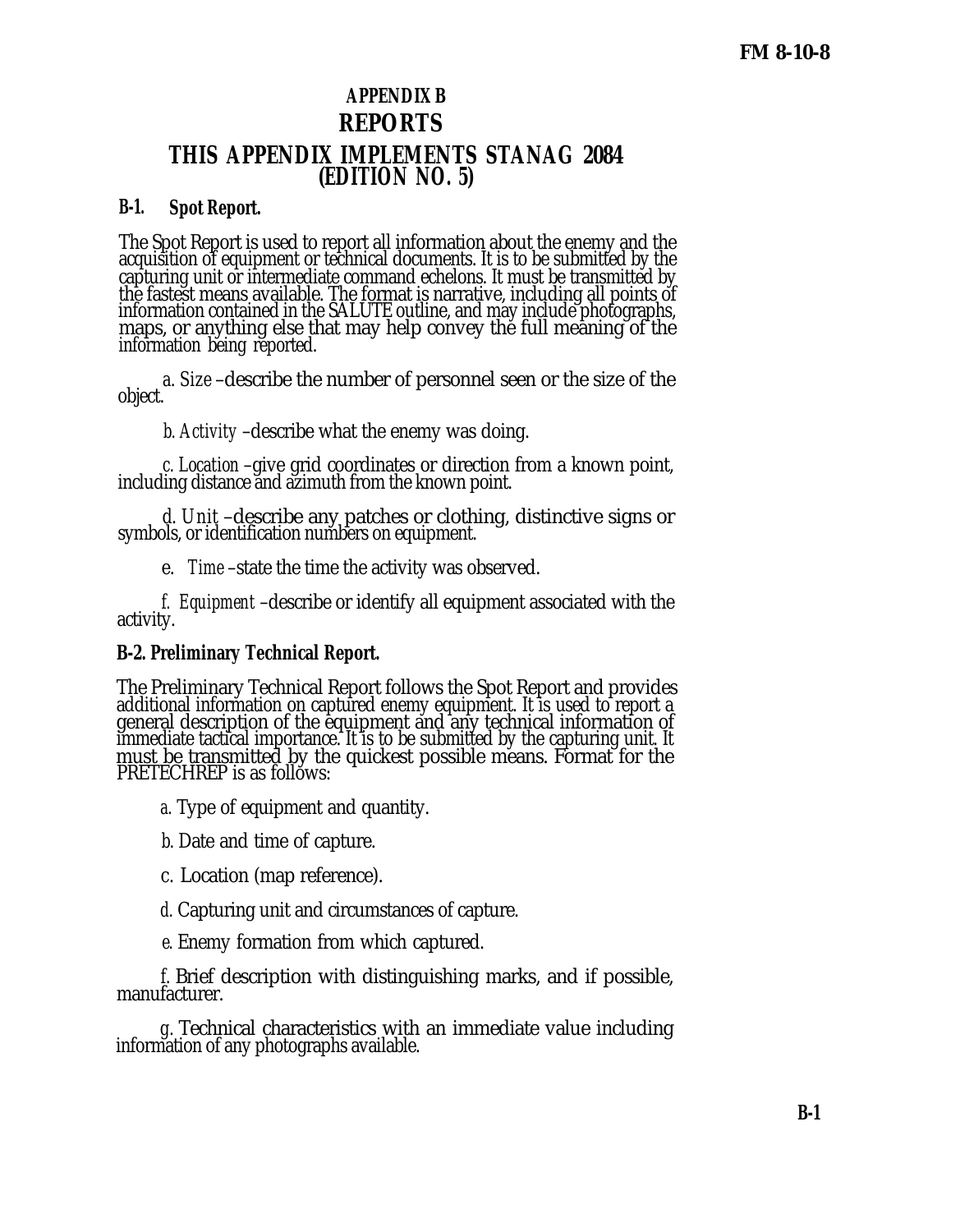*h .* Time and origin of message.

*i.* Present location of disposal of captured enemy equipment.

#### **NOTE**

Medical materiel and equipment captured from the enemy are considered neutral and protected property and are not to be intentionally destroyed. The medical materiel and equipment will be left in place if it cannot be evacuated. See [paragraph 4-7b.](#page-3-0)

#### **B-3. Captured Enemy Equipment.**

Captured enemy equipment must be placed under guard in order to prevent looting, misuse, or destruction before the arrival of the technical intelligence teams. The equipment is to be clearly tagged or otherwise marked by the capturing unit so as to avoid defacing. The procedure is as follows:

*a. Identification letters.* Equipment is to be marked showing the nationality of the capturing force by the national identifying letters.

*b. Designation of capturing units.* This is to include the service to which the unit belongs.

*c. Serial Number.* Units are to give each item a serial number and should record the dispatch of the equipment in a war diary.

*d. Date - time of capture.*

*e. Place of capture (with map coordinates).*

*f. Summary of circumstances under which the equipment was found.*

#### **B-4. Nuclear, Biological, and Chemical Warning and Reporting System.**

This system provides commanders and units of actual or predicted NBC hazards. It is the key in limiting the effects of NBC attacks. FM 3-3 discusses the following six standard reports used to exchange information:

*a.* NBC 1 —Observes initial report giving basic data.

*b.* NBC 2–Report used for passing evaluated data.

*c.* NBC 3–Report used for immediate warning of predicted contamination and hazard areas.

*d.* NBC 4–Report used for passing monitoring and survey results.

*e.* NBC 5–Report used for passing information on areas of actual contamination.

*f.* NBC 6–Report used for passing detailed information on chemical or biological attacks.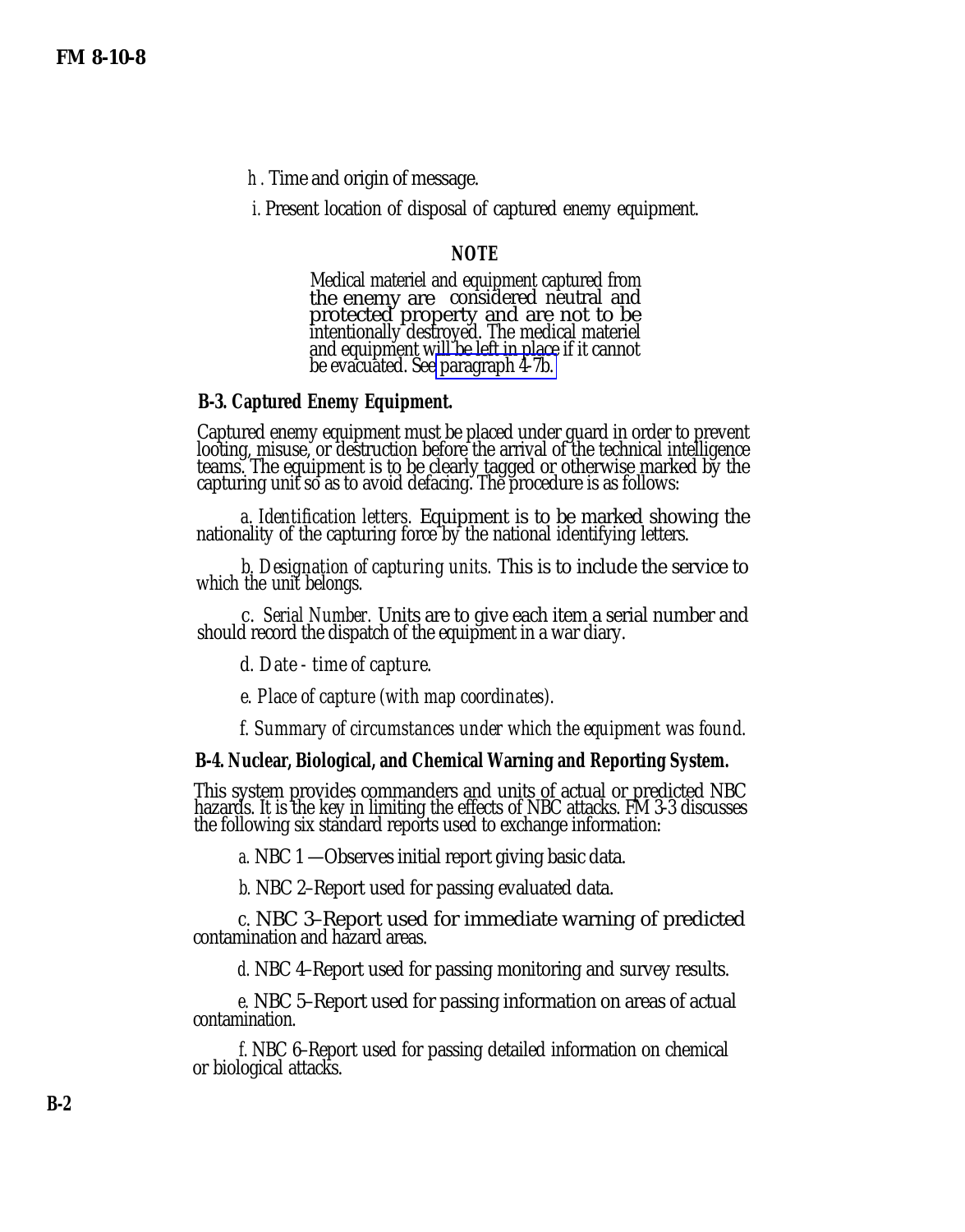### **APPENDIX C**

## **INSTRUCTIONS FOR PREPARING DD FORM 1497, INTELLIGENCE PRODUCTION REQUIREMENT**

**C-1.** Prepare the DD Form 1497 to request production of a study if you have a medical intelligence requirement which cannot be satisfied by existing publications. Submit requests as follows:

> THRU: Supporting intelligence unit or staff M<u>ajor</u> command OTSG

> > Commander, US Army Intelligence Agency ATTN: AIA-IPD Washington, DC 20310-1015

TO: Defense Intelligence Agency ATTN: RTS-2A Washington, DC 20301

**C-2.** The following numbers are keyed to the various blocks of the sample DD Form 1497 as shown in [Figures C-1](#page-35-0) and [C-2:](#page-36-0)

**1. Security Classification:** Enter the highest security classification of information appearing on the form.

**2. Subject of Requirement:** Enter a short descriptive title of the requirement, and indicate the security classification of the title in parentheses. Whenever possible, the title should be unclassified. If the requirement is for production of a standardized product on a specific geographic area, both the title of the product and the geographic area should be indicated.

**3. DIA Control Number:** Omit. This number is assigned by DIA for internal control purposes. In the case of an IPR accepted for S&TI production, this number will be identified in the DIA response and will later appear on any S&TI tasking which the IPR supports.

**4. Requesting Agency:** Enter the name and address of the organizational element originating the production requirement.

**5. Requesting Agency Control Number:** Enter the unique control number assigned by the requesting agency to this requirement for use in production monitoring and discussions between DIA, the validating organization, and the requester. This number usually contains the requesting agency's identifier, the fiscal year, and a serially sequenced number (for example, MIIA 82-210).

**6. Requesting Agency Priority:** This two-character set reflects a combination of two priority systems. The first character, a number between 1 and 7, is assigned by the IPR originator and reflects the subject-country priority designation contained in the Joint Chiefs of Staff (JCS) document "Intelligence Priorities for Strategic Planning (IPSP)." The second character, a letter between A and F, is assigned by the military department intelligence chief, the unified or specified command J2, or other final endorser to DIA. It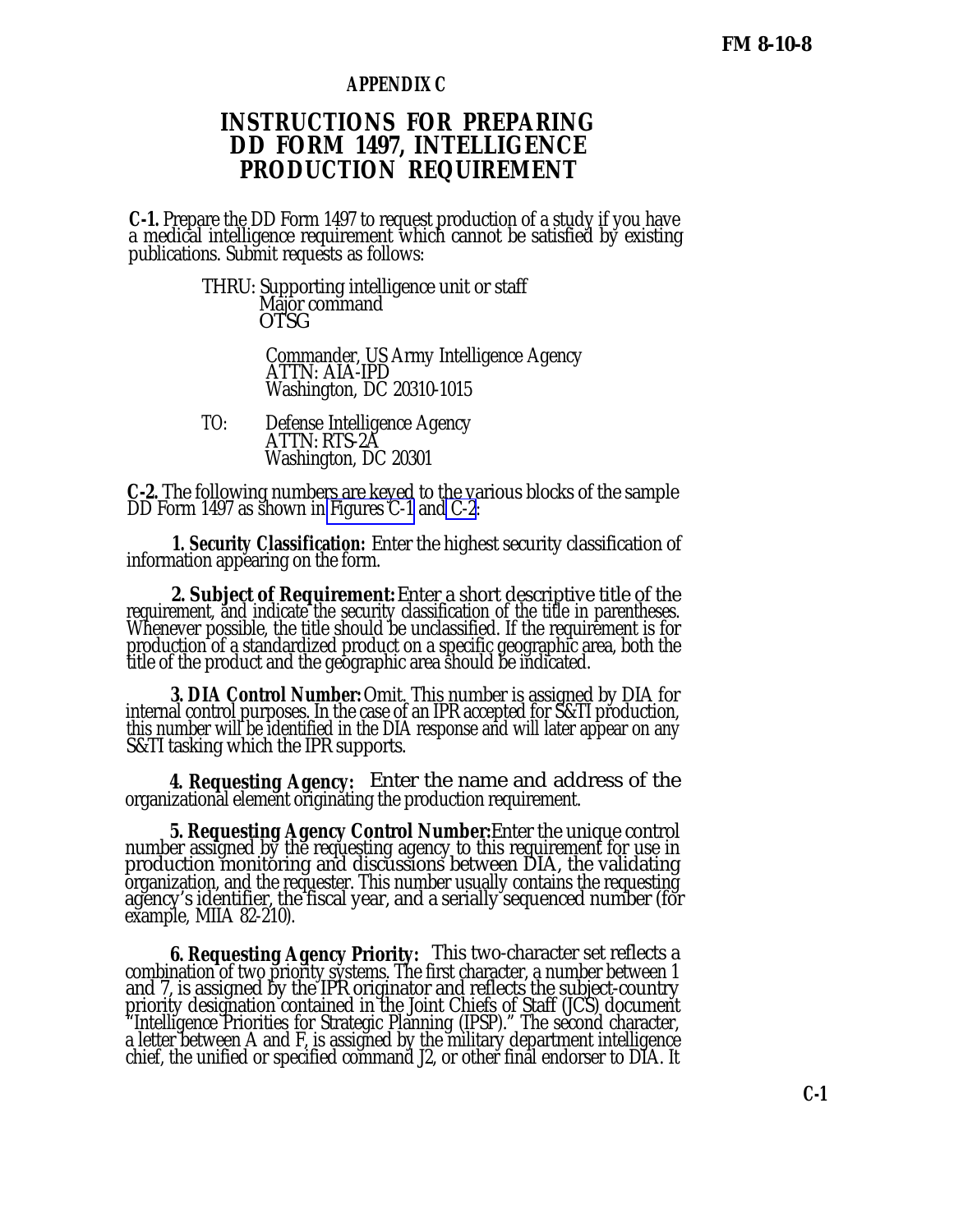should reflect the endorser's evaluation of the importance of the requirement in terms of the requester's mission. This priority system is based upon the following coding

| Code        | <b>Definition</b>                                                                                                                           |
|-------------|---------------------------------------------------------------------------------------------------------------------------------------------|
|             | Satisfaction of the IPR is:                                                                                                                 |
| B<br>Ē<br>F | of critical importance<br>of major importance<br>of considerable importance<br>of moderate importance<br>of some importance<br>of interest. |

This system permits endorsers to rank their internal needs even if many of the gee-topical subjects being routinely treated are assigned a low priority under the IPSP. DIA looks to the endorsers for their assessments of relative priorities among subordinates' requests. It is anticipated that, over a period of one year, endorsers forwarding a large number of IPRs may rank some IPRs in each category of the priority spectrum. Both the IPSP and the endorser's ranking will be considered by D IA in deciding whether or not the requirement can be accepted/approved for DIA-sponsored production.

**7. Date of Request:** Enter the date the requirement was prepared or submitted by the originator.

**8. Date Required:** Specify an exact date, a quarter within a fiscal year, or a fiscal year in which the finished product is required. Explain in Block 10 any special negative impact if the product is delayed beyond this date.

**9. Form and Frequency of Response:** Select/check a product type. If requirement is for recurring (or even one-time) report, include the desired frequency of updating, or if periodic publication of a series of products is desired, indicate preferred frequency.

**10. Intelligence Requirement:** This portion must be as explicit as possible t<u>o</u> be useful to the DIA task manager and to the production element analysts. The following will be specifically included:

*a.* **Statement of Requirement:** Describe fully the subject matter to be covered and the desired scope of treatment. Identify and explain any special problems or issues to be examined. If the requirement is for updating or continued production of an existing intelligence document, identify it by both long and short titles.

*b.* **Guidance:** Include any special requirements or factors which bear on the preparation or presentation of the product. Level of detail and/or degree of accuracy should be explained as necessary. Specific comments should be entered, as appropriate, concerning the time frame of the subject matter to be considered in the product, special formats or graphic presentations desired, and security classification or releasability restrictions. In addition, known publications which bear on the requirement or which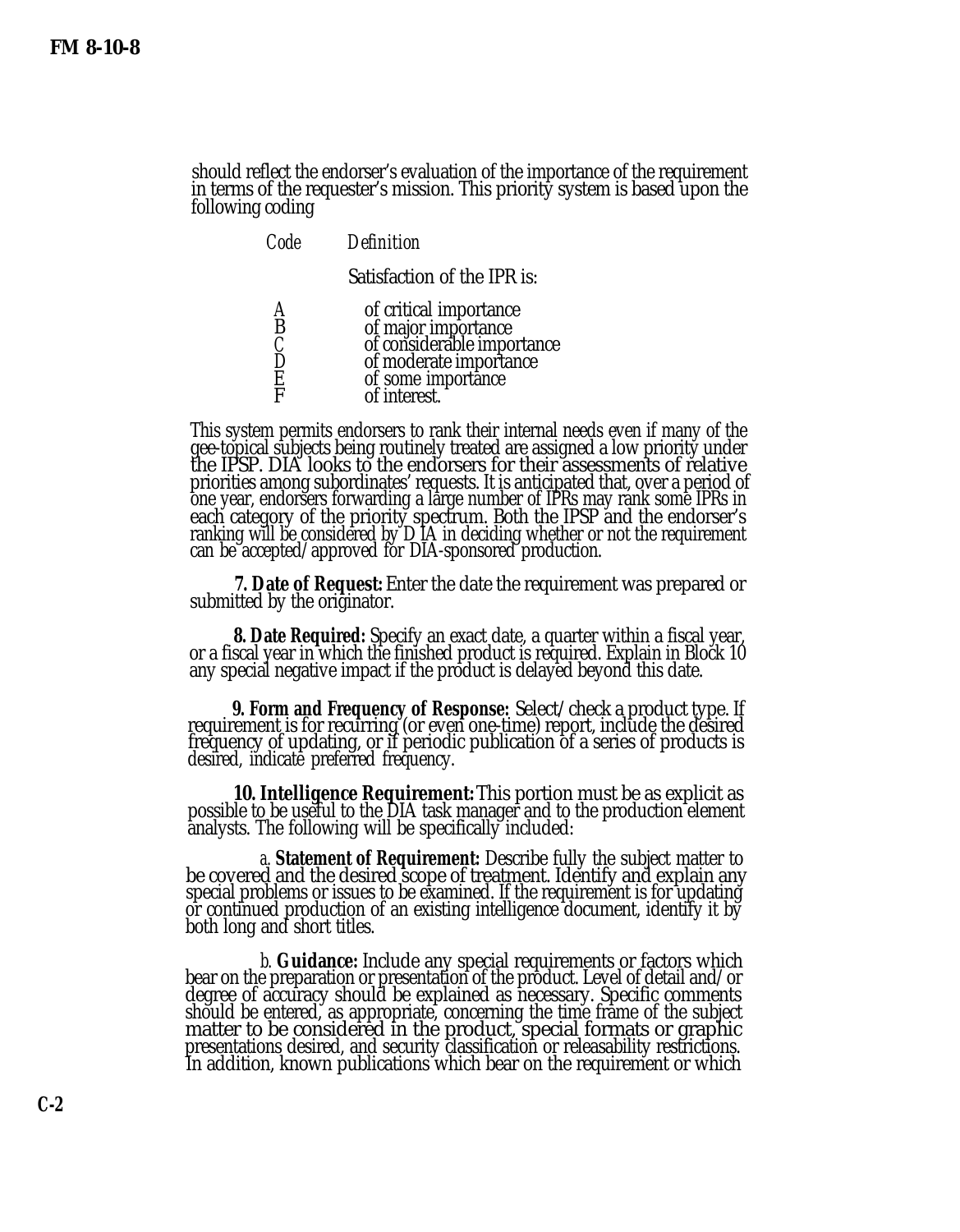partially satisfy the requirement should be listed. An explanation regarding the inadequacy of the documents in fulfilling the requirement should be included.

*c.* **Intended Use of Product:** To assist task managers and analysts in fully understanding the intelligence product being requested and to ensure that the requirement is afforded the proper production priority and that the priority assigned to corresponding collection efforts is commensurate with the need for production, this portion must provide specific information on the intended use of the product. If the product is required in support of contingency or war planning, reference should be made to the appropriate plan; if no plan exists, the command's mission which justifies the product should be described. A general statement regarding the level of dissemination of the product within the organization should also be included.

**11. Validation of Requirement:** This indicates that the requirement has been validated. It is an acknowledgment by those reviewing the IPR that the requested information is needed, that the request cannot be satisfied by the requesting or reviewing component, and that the assigned priority is correct.

**12. Endorser's Comments:** This allows the endorser to emphasize any relevant points, to include: reason why requester cannot fulfill the requirement; verification that no existing products fully satisfy the requirement; or the impact envisioned if the requirement is not satisfied.

**13. Recommended Producer:** May be left blank on an S&TI IPR.

**14. Name, Grade, Phone, and Message Address of Contact Officer:** Enter the requested data (including secure telephone number, if service is available, as well as AUTOVON or commercial telephone number) concerning the person who may be contacted for further information.

**15. Security Classification:** As in Block 1, enter the highest security classification of information appearing on the form, plus the downgrading or declassification instructions as applicable.

> **NOTE:** If additional space is needed, please use continuation sheets of  $8 \frac{1}{2}$  x  $11$ " bond paper. As a reminder, the appropriate classification (if applicable) needs to be marked at the top and bottom of each continuation sheet used.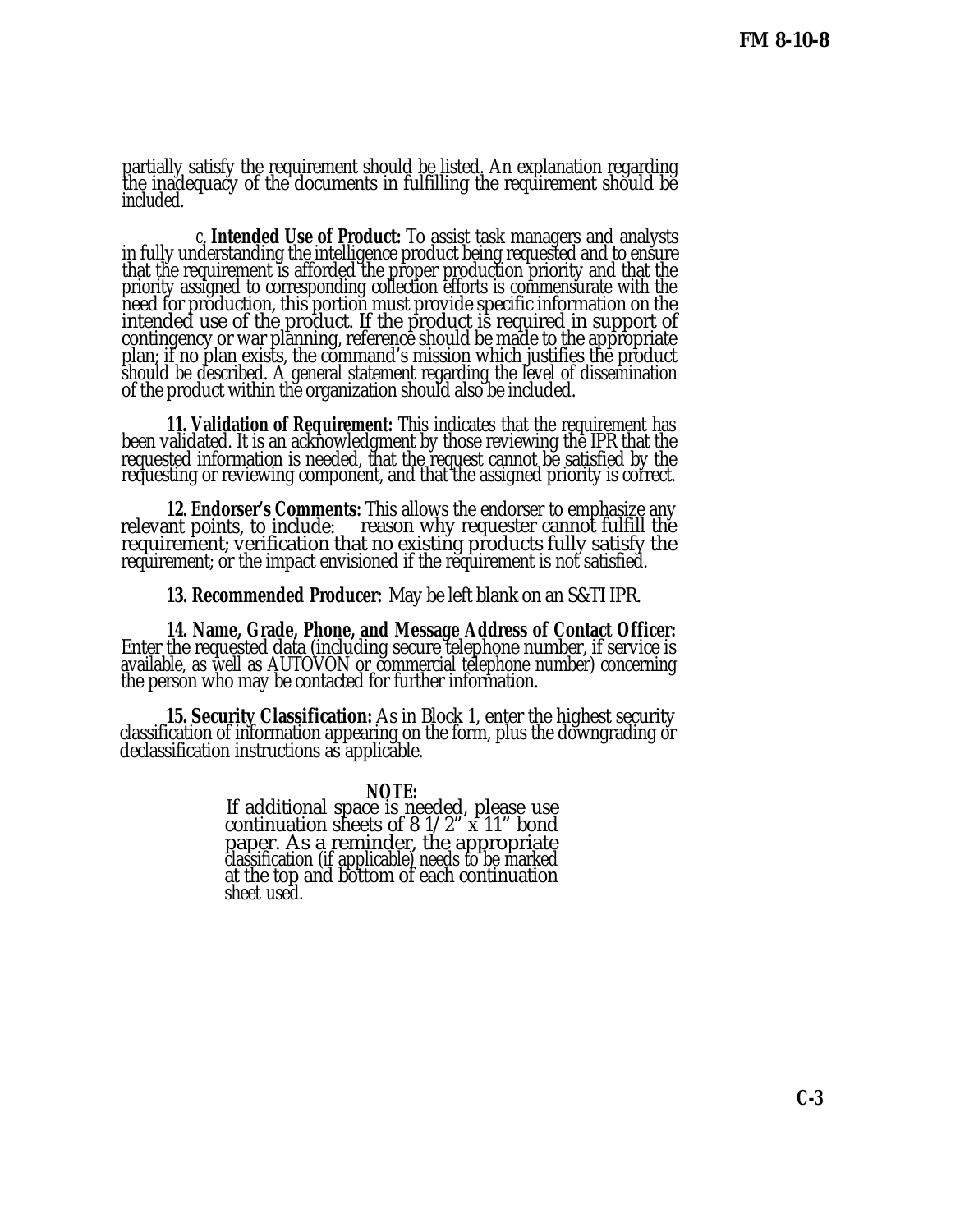## <span id="page-35-0"></span>**FM 8-10-8**

| UNCLASSIFIED<br>(SEE INSTRUCTIONS ON REVERSE)<br>2 SUBJECT OF REQUIREMENT (Short title and its classification).<br>3. DIA CONTROL NUMBER<br>Aeromedical Evacuation Soviet/Warsaw Pact (U)<br>Leave blank<br>4. REQUESTING AGENCY (Organization name and address)<br><b>6. REQUESTING AGENCY</b><br>5. REQUESTING AGENCY<br>PRIORITY<br>Academy of Health Sciences, US Army<br>ATTN: HSHA-CDS<br>8X-023<br>3<br>Fort Sam Houston, Texas 78234-6100<br>7. DATE OF REQUEST<br><b>8. DATE REQUIRED</b><br>15 Aug 8X<br>10 FY8X<br>9 FORM AND FREQUENCY OF RESPONSE (Check and fill in applicable blocks).<br>$\Box$ Hardcopy product<br>DOther (e.g. Computer tape, photos)<br>X Update/revision of existing product<br>D New publication:<br>□ Scheduled product with regular updating<br>$\Box$ A periodic or one-time request<br>10. INTELLIGENCE REQUIREMENT (include statement of requirement, specific guidance on desired content & format, & intended use of product)<br>Soviet/Warsaw Pact aeromedical evacuation information is needed to have a better under-<br>standing of Soviet/Warsaw Pact aeromedical (helicopter) evacuation and to determine if<br>they are striving for Geneva Convention protection for this capability. Additionally, by<br>having a more definitive insight into the methods of evacuation, the combat developer will<br>have a clearer understanding of Soviet/Warsaw Pact medical doctrine.<br>Literature review does not reveal that this information is available in any document.<br>Specific areas we are interested in are as follows:<br>1.<br>Do they visualize employing helicopters in an aeromedical evacuation role?<br>2.<br>If so, what kind (type) of helicopters? Are these dedicated for aeromedical<br>evacuation?<br>3.<br>Do they have a certain number of helicopters dedicated for aeromedical evacuation?<br>4.<br>What are their patient carrying capacities?<br>5.<br>Are they marked with Geneva Convention approved red cross markings?<br>6.<br>What equipment and crew do they carry?<br>(See Continuation Sheet)<br>(use additional sheets, if needed)<br>11. VALIDATION OF REQUIREMENT (Affirmation of need, unavailability of data and IPR priority).<br>(THIS LINE IS TO BE COMPLETED BY MAJOR COMMAND.)<br>(Endorser's name, title, signature and date)<br>(THIS LINE IS TO BE COMPLETED BY FINAL VALIDATING AUTHORITY.)<br>(Endorser's name, title, signature and date)<br>12. ENDORSER COMMENTS (e.g. Impact on mission of not having data)<br>(THIS BLOCK MAY BE COMPLETED BY MAJOR COMMAND.)<br>13. RECOMMENDED PRODUCER (e.g. A command, service production element or DIA)<br>(ENTER IF KNOWN.)<br>14. NAME, GRADE, PHONE, AND MESSAGE ADDRESS OF CONTACT OFFICER<br>15. SECURITY CLASSIFICATION (And downgrading, if<br>applicable)<br>JOHN E. DOE<br>MAJ, MS, AUTOVON 471-XXXX<br>COMDT, AHS, FT SAM HOUSTON, TX//HSHA-DTD//<br>UNCLASSIFIED<br>Previous edition is obsolete<br>DD $_{83 \,\text{Sep}}^{\text{Form}}$ 1497 | 1. SECURITY CLASSIFICATION (of Information on form) |  | INTELLIGENCE PRODUCTION REQUIREMENT |  |
|----------------------------------------------------------------------------------------------------------------------------------------------------------------------------------------------------------------------------------------------------------------------------------------------------------------------------------------------------------------------------------------------------------------------------------------------------------------------------------------------------------------------------------------------------------------------------------------------------------------------------------------------------------------------------------------------------------------------------------------------------------------------------------------------------------------------------------------------------------------------------------------------------------------------------------------------------------------------------------------------------------------------------------------------------------------------------------------------------------------------------------------------------------------------------------------------------------------------------------------------------------------------------------------------------------------------------------------------------------------------------------------------------------------------------------------------------------------------------------------------------------------------------------------------------------------------------------------------------------------------------------------------------------------------------------------------------------------------------------------------------------------------------------------------------------------------------------------------------------------------------------------------------------------------------------------------------------------------------------------------------------------------------------------------------------------------------------------------------------------------------------------------------------------------------------------------------------------------------------------------------------------------------------------------------------------------------------------------------------------------------------------------------------------------------------------------------------------------------------------------------------------------------------------------------------------------------------------------------------------------------------------------------------------------------------------------------------------------------------------------------------------------------------------------------------------------------------------------------------------------------------------------------------------------------------------------------------------------------------------------------------|-----------------------------------------------------|--|-------------------------------------|--|
|                                                                                                                                                                                                                                                                                                                                                                                                                                                                                                                                                                                                                                                                                                                                                                                                                                                                                                                                                                                                                                                                                                                                                                                                                                                                                                                                                                                                                                                                                                                                                                                                                                                                                                                                                                                                                                                                                                                                                                                                                                                                                                                                                                                                                                                                                                                                                                                                                                                                                                                                                                                                                                                                                                                                                                                                                                                                                                                                                                                                          |                                                     |  |                                     |  |
|                                                                                                                                                                                                                                                                                                                                                                                                                                                                                                                                                                                                                                                                                                                                                                                                                                                                                                                                                                                                                                                                                                                                                                                                                                                                                                                                                                                                                                                                                                                                                                                                                                                                                                                                                                                                                                                                                                                                                                                                                                                                                                                                                                                                                                                                                                                                                                                                                                                                                                                                                                                                                                                                                                                                                                                                                                                                                                                                                                                                          |                                                     |  |                                     |  |
|                                                                                                                                                                                                                                                                                                                                                                                                                                                                                                                                                                                                                                                                                                                                                                                                                                                                                                                                                                                                                                                                                                                                                                                                                                                                                                                                                                                                                                                                                                                                                                                                                                                                                                                                                                                                                                                                                                                                                                                                                                                                                                                                                                                                                                                                                                                                                                                                                                                                                                                                                                                                                                                                                                                                                                                                                                                                                                                                                                                                          |                                                     |  |                                     |  |
|                                                                                                                                                                                                                                                                                                                                                                                                                                                                                                                                                                                                                                                                                                                                                                                                                                                                                                                                                                                                                                                                                                                                                                                                                                                                                                                                                                                                                                                                                                                                                                                                                                                                                                                                                                                                                                                                                                                                                                                                                                                                                                                                                                                                                                                                                                                                                                                                                                                                                                                                                                                                                                                                                                                                                                                                                                                                                                                                                                                                          |                                                     |  |                                     |  |
|                                                                                                                                                                                                                                                                                                                                                                                                                                                                                                                                                                                                                                                                                                                                                                                                                                                                                                                                                                                                                                                                                                                                                                                                                                                                                                                                                                                                                                                                                                                                                                                                                                                                                                                                                                                                                                                                                                                                                                                                                                                                                                                                                                                                                                                                                                                                                                                                                                                                                                                                                                                                                                                                                                                                                                                                                                                                                                                                                                                                          |                                                     |  |                                     |  |
|                                                                                                                                                                                                                                                                                                                                                                                                                                                                                                                                                                                                                                                                                                                                                                                                                                                                                                                                                                                                                                                                                                                                                                                                                                                                                                                                                                                                                                                                                                                                                                                                                                                                                                                                                                                                                                                                                                                                                                                                                                                                                                                                                                                                                                                                                                                                                                                                                                                                                                                                                                                                                                                                                                                                                                                                                                                                                                                                                                                                          |                                                     |  |                                     |  |
|                                                                                                                                                                                                                                                                                                                                                                                                                                                                                                                                                                                                                                                                                                                                                                                                                                                                                                                                                                                                                                                                                                                                                                                                                                                                                                                                                                                                                                                                                                                                                                                                                                                                                                                                                                                                                                                                                                                                                                                                                                                                                                                                                                                                                                                                                                                                                                                                                                                                                                                                                                                                                                                                                                                                                                                                                                                                                                                                                                                                          |                                                     |  |                                     |  |
|                                                                                                                                                                                                                                                                                                                                                                                                                                                                                                                                                                                                                                                                                                                                                                                                                                                                                                                                                                                                                                                                                                                                                                                                                                                                                                                                                                                                                                                                                                                                                                                                                                                                                                                                                                                                                                                                                                                                                                                                                                                                                                                                                                                                                                                                                                                                                                                                                                                                                                                                                                                                                                                                                                                                                                                                                                                                                                                                                                                                          |                                                     |  |                                     |  |
|                                                                                                                                                                                                                                                                                                                                                                                                                                                                                                                                                                                                                                                                                                                                                                                                                                                                                                                                                                                                                                                                                                                                                                                                                                                                                                                                                                                                                                                                                                                                                                                                                                                                                                                                                                                                                                                                                                                                                                                                                                                                                                                                                                                                                                                                                                                                                                                                                                                                                                                                                                                                                                                                                                                                                                                                                                                                                                                                                                                                          |                                                     |  |                                     |  |
|                                                                                                                                                                                                                                                                                                                                                                                                                                                                                                                                                                                                                                                                                                                                                                                                                                                                                                                                                                                                                                                                                                                                                                                                                                                                                                                                                                                                                                                                                                                                                                                                                                                                                                                                                                                                                                                                                                                                                                                                                                                                                                                                                                                                                                                                                                                                                                                                                                                                                                                                                                                                                                                                                                                                                                                                                                                                                                                                                                                                          |                                                     |  |                                     |  |
|                                                                                                                                                                                                                                                                                                                                                                                                                                                                                                                                                                                                                                                                                                                                                                                                                                                                                                                                                                                                                                                                                                                                                                                                                                                                                                                                                                                                                                                                                                                                                                                                                                                                                                                                                                                                                                                                                                                                                                                                                                                                                                                                                                                                                                                                                                                                                                                                                                                                                                                                                                                                                                                                                                                                                                                                                                                                                                                                                                                                          |                                                     |  |                                     |  |
|                                                                                                                                                                                                                                                                                                                                                                                                                                                                                                                                                                                                                                                                                                                                                                                                                                                                                                                                                                                                                                                                                                                                                                                                                                                                                                                                                                                                                                                                                                                                                                                                                                                                                                                                                                                                                                                                                                                                                                                                                                                                                                                                                                                                                                                                                                                                                                                                                                                                                                                                                                                                                                                                                                                                                                                                                                                                                                                                                                                                          |                                                     |  |                                     |  |
|                                                                                                                                                                                                                                                                                                                                                                                                                                                                                                                                                                                                                                                                                                                                                                                                                                                                                                                                                                                                                                                                                                                                                                                                                                                                                                                                                                                                                                                                                                                                                                                                                                                                                                                                                                                                                                                                                                                                                                                                                                                                                                                                                                                                                                                                                                                                                                                                                                                                                                                                                                                                                                                                                                                                                                                                                                                                                                                                                                                                          |                                                     |  |                                     |  |
|                                                                                                                                                                                                                                                                                                                                                                                                                                                                                                                                                                                                                                                                                                                                                                                                                                                                                                                                                                                                                                                                                                                                                                                                                                                                                                                                                                                                                                                                                                                                                                                                                                                                                                                                                                                                                                                                                                                                                                                                                                                                                                                                                                                                                                                                                                                                                                                                                                                                                                                                                                                                                                                                                                                                                                                                                                                                                                                                                                                                          |                                                     |  |                                     |  |
|                                                                                                                                                                                                                                                                                                                                                                                                                                                                                                                                                                                                                                                                                                                                                                                                                                                                                                                                                                                                                                                                                                                                                                                                                                                                                                                                                                                                                                                                                                                                                                                                                                                                                                                                                                                                                                                                                                                                                                                                                                                                                                                                                                                                                                                                                                                                                                                                                                                                                                                                                                                                                                                                                                                                                                                                                                                                                                                                                                                                          |                                                     |  |                                     |  |
|                                                                                                                                                                                                                                                                                                                                                                                                                                                                                                                                                                                                                                                                                                                                                                                                                                                                                                                                                                                                                                                                                                                                                                                                                                                                                                                                                                                                                                                                                                                                                                                                                                                                                                                                                                                                                                                                                                                                                                                                                                                                                                                                                                                                                                                                                                                                                                                                                                                                                                                                                                                                                                                                                                                                                                                                                                                                                                                                                                                                          |                                                     |  |                                     |  |
|                                                                                                                                                                                                                                                                                                                                                                                                                                                                                                                                                                                                                                                                                                                                                                                                                                                                                                                                                                                                                                                                                                                                                                                                                                                                                                                                                                                                                                                                                                                                                                                                                                                                                                                                                                                                                                                                                                                                                                                                                                                                                                                                                                                                                                                                                                                                                                                                                                                                                                                                                                                                                                                                                                                                                                                                                                                                                                                                                                                                          |                                                     |  |                                     |  |
|                                                                                                                                                                                                                                                                                                                                                                                                                                                                                                                                                                                                                                                                                                                                                                                                                                                                                                                                                                                                                                                                                                                                                                                                                                                                                                                                                                                                                                                                                                                                                                                                                                                                                                                                                                                                                                                                                                                                                                                                                                                                                                                                                                                                                                                                                                                                                                                                                                                                                                                                                                                                                                                                                                                                                                                                                                                                                                                                                                                                          |                                                     |  |                                     |  |
|                                                                                                                                                                                                                                                                                                                                                                                                                                                                                                                                                                                                                                                                                                                                                                                                                                                                                                                                                                                                                                                                                                                                                                                                                                                                                                                                                                                                                                                                                                                                                                                                                                                                                                                                                                                                                                                                                                                                                                                                                                                                                                                                                                                                                                                                                                                                                                                                                                                                                                                                                                                                                                                                                                                                                                                                                                                                                                                                                                                                          |                                                     |  |                                     |  |
|                                                                                                                                                                                                                                                                                                                                                                                                                                                                                                                                                                                                                                                                                                                                                                                                                                                                                                                                                                                                                                                                                                                                                                                                                                                                                                                                                                                                                                                                                                                                                                                                                                                                                                                                                                                                                                                                                                                                                                                                                                                                                                                                                                                                                                                                                                                                                                                                                                                                                                                                                                                                                                                                                                                                                                                                                                                                                                                                                                                                          |                                                     |  |                                     |  |
|                                                                                                                                                                                                                                                                                                                                                                                                                                                                                                                                                                                                                                                                                                                                                                                                                                                                                                                                                                                                                                                                                                                                                                                                                                                                                                                                                                                                                                                                                                                                                                                                                                                                                                                                                                                                                                                                                                                                                                                                                                                                                                                                                                                                                                                                                                                                                                                                                                                                                                                                                                                                                                                                                                                                                                                                                                                                                                                                                                                                          |                                                     |  |                                     |  |
|                                                                                                                                                                                                                                                                                                                                                                                                                                                                                                                                                                                                                                                                                                                                                                                                                                                                                                                                                                                                                                                                                                                                                                                                                                                                                                                                                                                                                                                                                                                                                                                                                                                                                                                                                                                                                                                                                                                                                                                                                                                                                                                                                                                                                                                                                                                                                                                                                                                                                                                                                                                                                                                                                                                                                                                                                                                                                                                                                                                                          |                                                     |  |                                     |  |
|                                                                                                                                                                                                                                                                                                                                                                                                                                                                                                                                                                                                                                                                                                                                                                                                                                                                                                                                                                                                                                                                                                                                                                                                                                                                                                                                                                                                                                                                                                                                                                                                                                                                                                                                                                                                                                                                                                                                                                                                                                                                                                                                                                                                                                                                                                                                                                                                                                                                                                                                                                                                                                                                                                                                                                                                                                                                                                                                                                                                          |                                                     |  |                                     |  |
|                                                                                                                                                                                                                                                                                                                                                                                                                                                                                                                                                                                                                                                                                                                                                                                                                                                                                                                                                                                                                                                                                                                                                                                                                                                                                                                                                                                                                                                                                                                                                                                                                                                                                                                                                                                                                                                                                                                                                                                                                                                                                                                                                                                                                                                                                                                                                                                                                                                                                                                                                                                                                                                                                                                                                                                                                                                                                                                                                                                                          |                                                     |  |                                     |  |
|                                                                                                                                                                                                                                                                                                                                                                                                                                                                                                                                                                                                                                                                                                                                                                                                                                                                                                                                                                                                                                                                                                                                                                                                                                                                                                                                                                                                                                                                                                                                                                                                                                                                                                                                                                                                                                                                                                                                                                                                                                                                                                                                                                                                                                                                                                                                                                                                                                                                                                                                                                                                                                                                                                                                                                                                                                                                                                                                                                                                          |                                                     |  |                                     |  |
|                                                                                                                                                                                                                                                                                                                                                                                                                                                                                                                                                                                                                                                                                                                                                                                                                                                                                                                                                                                                                                                                                                                                                                                                                                                                                                                                                                                                                                                                                                                                                                                                                                                                                                                                                                                                                                                                                                                                                                                                                                                                                                                                                                                                                                                                                                                                                                                                                                                                                                                                                                                                                                                                                                                                                                                                                                                                                                                                                                                                          |                                                     |  |                                     |  |
|                                                                                                                                                                                                                                                                                                                                                                                                                                                                                                                                                                                                                                                                                                                                                                                                                                                                                                                                                                                                                                                                                                                                                                                                                                                                                                                                                                                                                                                                                                                                                                                                                                                                                                                                                                                                                                                                                                                                                                                                                                                                                                                                                                                                                                                                                                                                                                                                                                                                                                                                                                                                                                                                                                                                                                                                                                                                                                                                                                                                          |                                                     |  |                                     |  |
|                                                                                                                                                                                                                                                                                                                                                                                                                                                                                                                                                                                                                                                                                                                                                                                                                                                                                                                                                                                                                                                                                                                                                                                                                                                                                                                                                                                                                                                                                                                                                                                                                                                                                                                                                                                                                                                                                                                                                                                                                                                                                                                                                                                                                                                                                                                                                                                                                                                                                                                                                                                                                                                                                                                                                                                                                                                                                                                                                                                                          |                                                     |  |                                     |  |
|                                                                                                                                                                                                                                                                                                                                                                                                                                                                                                                                                                                                                                                                                                                                                                                                                                                                                                                                                                                                                                                                                                                                                                                                                                                                                                                                                                                                                                                                                                                                                                                                                                                                                                                                                                                                                                                                                                                                                                                                                                                                                                                                                                                                                                                                                                                                                                                                                                                                                                                                                                                                                                                                                                                                                                                                                                                                                                                                                                                                          |                                                     |  |                                     |  |
|                                                                                                                                                                                                                                                                                                                                                                                                                                                                                                                                                                                                                                                                                                                                                                                                                                                                                                                                                                                                                                                                                                                                                                                                                                                                                                                                                                                                                                                                                                                                                                                                                                                                                                                                                                                                                                                                                                                                                                                                                                                                                                                                                                                                                                                                                                                                                                                                                                                                                                                                                                                                                                                                                                                                                                                                                                                                                                                                                                                                          |                                                     |  |                                     |  |
|                                                                                                                                                                                                                                                                                                                                                                                                                                                                                                                                                                                                                                                                                                                                                                                                                                                                                                                                                                                                                                                                                                                                                                                                                                                                                                                                                                                                                                                                                                                                                                                                                                                                                                                                                                                                                                                                                                                                                                                                                                                                                                                                                                                                                                                                                                                                                                                                                                                                                                                                                                                                                                                                                                                                                                                                                                                                                                                                                                                                          |                                                     |  |                                     |  |
|                                                                                                                                                                                                                                                                                                                                                                                                                                                                                                                                                                                                                                                                                                                                                                                                                                                                                                                                                                                                                                                                                                                                                                                                                                                                                                                                                                                                                                                                                                                                                                                                                                                                                                                                                                                                                                                                                                                                                                                                                                                                                                                                                                                                                                                                                                                                                                                                                                                                                                                                                                                                                                                                                                                                                                                                                                                                                                                                                                                                          |                                                     |  |                                     |  |
|                                                                                                                                                                                                                                                                                                                                                                                                                                                                                                                                                                                                                                                                                                                                                                                                                                                                                                                                                                                                                                                                                                                                                                                                                                                                                                                                                                                                                                                                                                                                                                                                                                                                                                                                                                                                                                                                                                                                                                                                                                                                                                                                                                                                                                                                                                                                                                                                                                                                                                                                                                                                                                                                                                                                                                                                                                                                                                                                                                                                          |                                                     |  |                                     |  |
|                                                                                                                                                                                                                                                                                                                                                                                                                                                                                                                                                                                                                                                                                                                                                                                                                                                                                                                                                                                                                                                                                                                                                                                                                                                                                                                                                                                                                                                                                                                                                                                                                                                                                                                                                                                                                                                                                                                                                                                                                                                                                                                                                                                                                                                                                                                                                                                                                                                                                                                                                                                                                                                                                                                                                                                                                                                                                                                                                                                                          |                                                     |  |                                     |  |
|                                                                                                                                                                                                                                                                                                                                                                                                                                                                                                                                                                                                                                                                                                                                                                                                                                                                                                                                                                                                                                                                                                                                                                                                                                                                                                                                                                                                                                                                                                                                                                                                                                                                                                                                                                                                                                                                                                                                                                                                                                                                                                                                                                                                                                                                                                                                                                                                                                                                                                                                                                                                                                                                                                                                                                                                                                                                                                                                                                                                          |                                                     |  |                                     |  |

Figure C-1. Sample of completed DD Form 1497.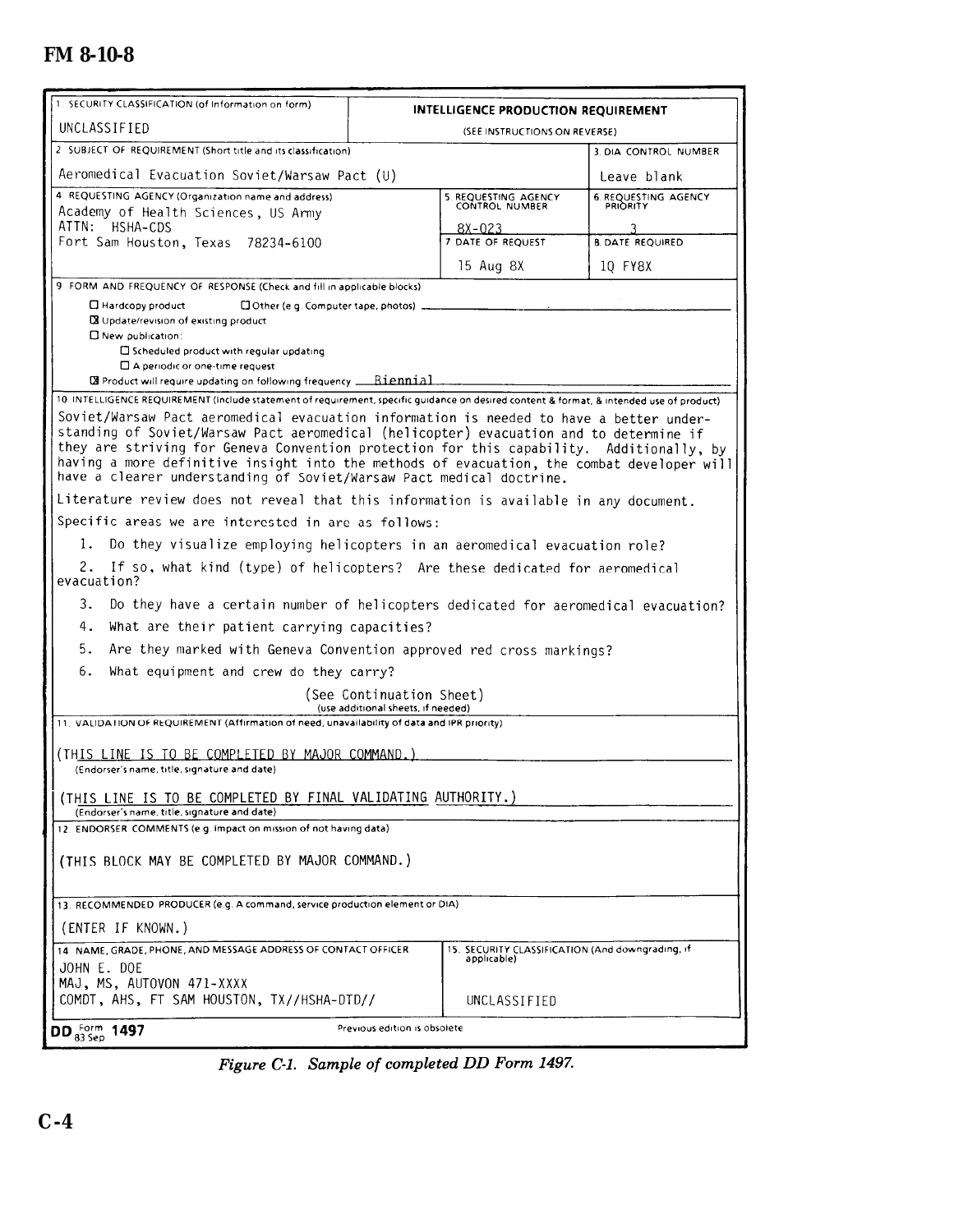#### UNCLASSIFIED

<span id="page-36-0"></span>HSA-CDS

SUBJECT: Aeromedical Evacuation Soviety/Warsaw Pact

Item 10. (Continued)

7. What type unit configurations are they organized in and to whom do they provide support?

8. What does their doctrine say about their employment?

9. Are these helicopters armed? Are the crew members armed?

10. What kind of medical training do the crew members undergo?

This information will be used to compare the Soviet/Warsaw Pact aeromedical evacuation capabilities with that of the US and to upgrade our capabilities if feasible. It will also give us better insight as to the overall Soviet/Warsaw Pact medical support system.

UNCLASSIFIED

Figure C-2. Sample of completed DD Form 1497 Continuation Sheet.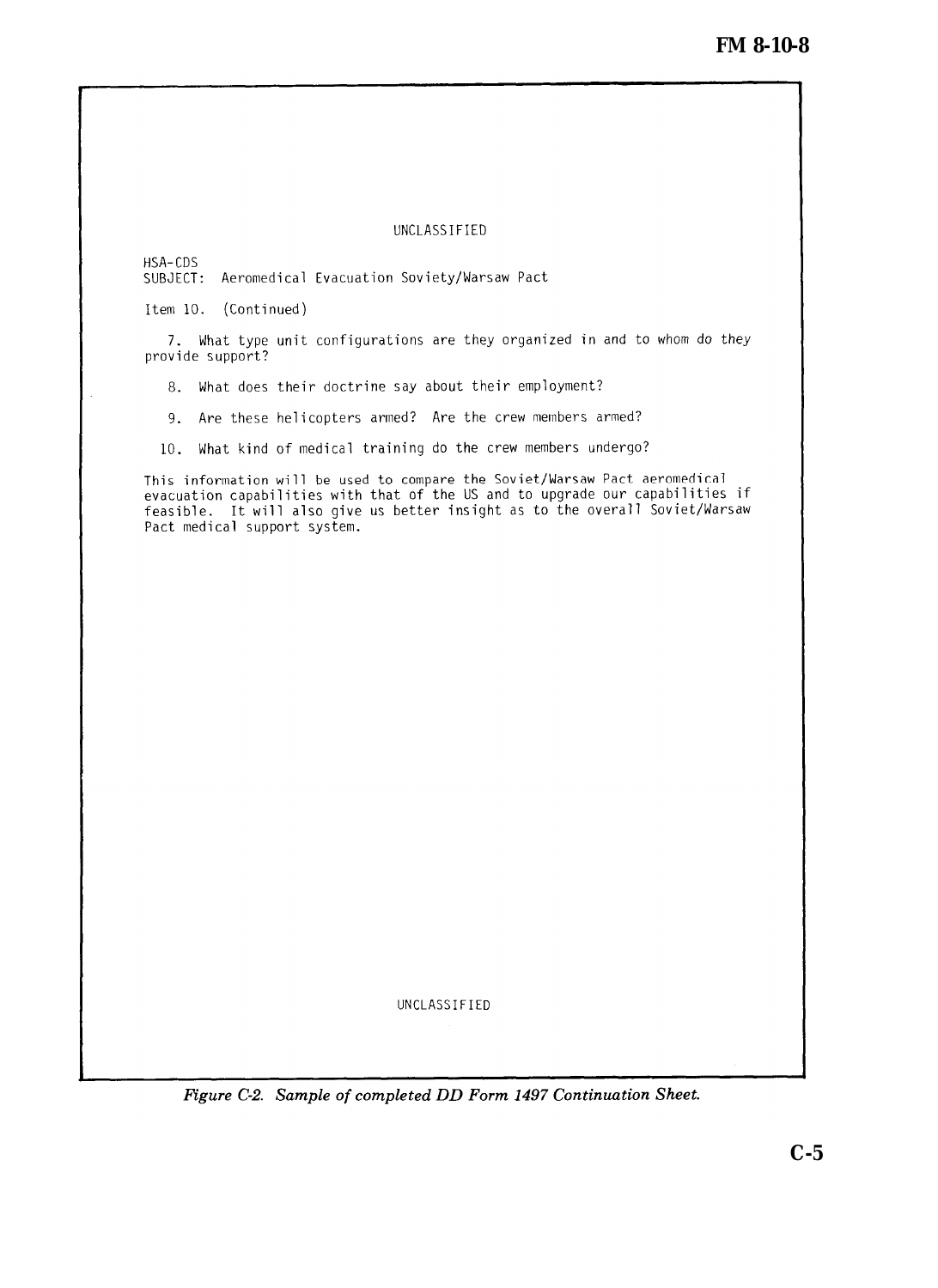#### **APPENDIX D**

## **INSTRUCTIONS FOR REQUEST FOR ONE-TIME AND SECONDARY DISSEMINATION OF INTELLIGENCE PUBLICATIONS**

**D-1. REQUEST FORMAT:** DOD components and other accredited government agencies submit requests on DD Form 1142. A separate form is required for each document requested. A sample of completed form is in [Figure D-1](#page-38-0). Letter requests will be accepted if DD Form 1142s are not available. Letter requests must contain the same document descriptive data as would be provided by the DD Form 1142. Priority requests may be submitted by message and must contain the document short title and/or report numbers. For non-DIA products, more complete data should be provided including the originating agency.

#### **D-2. PREPARATION OF DD FORM 1142:**

 • Requests from organizational elements other than the validation element must have certification in the "Reference/Remarks" block by the validating element that the request has been reviewed and approved and that it cannot be fulfilled from command resources.

• The completed DD Form 1142 will be classified on the basis of the information entered on the form. If classified titles are used, the classification of the title will be indicated. The classification of the request should be kept as low as possible to facilitate processing.

 • • Requests for Special Intelligence/Special Activities Office (SI/SAO) documents should indicate requested documents are S1 or SAO products. If the request contains S1 or SAO information, the request must be submitted through appropriate S1 or SAO channels as prescribed in applicable security directives.

 • The same procedures are applicable for microfiche copies of intelligence documents, but the requester will state in the "Title/Subject" block that microfiche is preferred or acceptable.

 • Four copies of DD Form 1142 are required for DIA processing. One copy will be returned with the requested document or annotated to indicate action taken.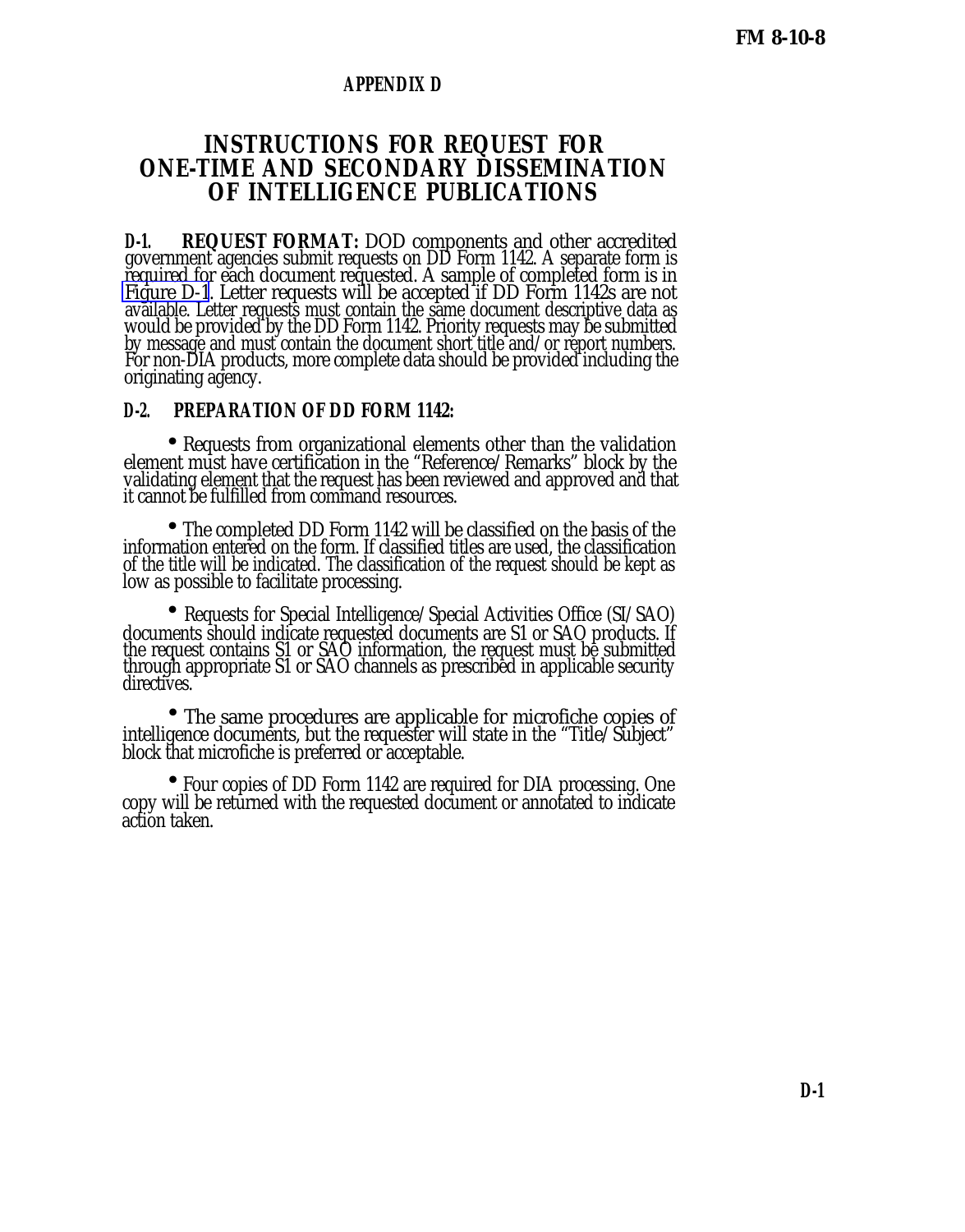<span id="page-38-0"></span>

|                                                                          | * U.S. GOVERNMENT PRINTING OFFICE: 1982-370-420                                                                                | $\rightarrow$<br>-)<br>$\lambda$<br>$\mathbf{r}$<br>J. |
|--------------------------------------------------------------------------|--------------------------------------------------------------------------------------------------------------------------------|--------------------------------------------------------|
|                                                                          |                                                                                                                                |                                                        |
|                                                                          | INSTRUCTIONS - USE TYPEWRITER - CLASSIFY REQUEST IF NECESSARY                                                                  |                                                        |
| <b>INTER-AGENCY DOCUMENT REQUEST</b>                                     | If classified info is<br>entered, enter appropriate<br>classification.                                                         | STAMP CLASSIFICATION<br>IF APPLICABLE                  |
| 10<br>DIA                                                                | FROM SAGA (Gen Purp Forces Div)                                                                                                | DATE OF REQUEST<br>CHARGE NUMBER                       |
| ATTN:<br>RTS-2A                                                          | 0JCS                                                                                                                           | DIA Acct                                               |
| WASHINGTON, DC 20301                                                     | WASHINGTON, DC 20301                                                                                                           | Number<br>$22$ Jul 8X                                  |
|                                                                          | <b>DESCRIPTION OF MATERIAL</b>                                                                                                 | <b>LENDING AGENCY REPORT</b>                           |
| SOURCE/AUTHOR (Originating Agency and Post or Individual)                |                                                                                                                                | DATE OUE                                               |
| DIA                                                                      |                                                                                                                                | Leave blank                                            |
|                                                                          |                                                                                                                                | <b>RETAIN</b>                                          |
| <b>TITLE/SUBJECT</b>                                                     |                                                                                                                                | NO RECORD                                              |
| Soviet Aircraft Order of Battle (U)                                      |                                                                                                                                |                                                        |
|                                                                          |                                                                                                                                | RESERVED FOR USE OF<br>LENDING AGENCY                  |
|                                                                          | SUR UA770 D311S (DIA Library Call Number; enter if known)                                                                      |                                                        |
|                                                                          |                                                                                                                                | <b>CLOSURE ONLY</b>                                    |
| <b>DOCUMENT NUMBER</b><br><b>I AC NUMBER</b>                             | PUBLICATION DATE<br><b>CLASSIFICATION</b>                                                                                      | LEAVE BLANK                                            |
| (Leave blank)<br>DDI-1300-101-8X                                         | <b>SECRET</b><br>Jan 8X                                                                                                        |                                                        |
| <b>MATERIAL IS</b>                                                       | <b>RETENTION ONLY</b><br>RETENTION OR LOAN(Specify loan period)                                                                |                                                        |
| <b>REQUESTED FOR</b>                                                     | $XX$   1 Aug - 30 Sep 8X                                                                                                       |                                                        |
| <b>REFERENCE/REMARKS</b><br>Use for:<br>(1)<br>2)<br>'3)<br>$\mathbf{A}$ | additional bibliographic information<br>urgency or priority of request<br>shipping instructions<br>authorization or validation |                                                        |
| DATE<br><b>MATERIAL RECEIVED</b>                                         | SIGNATURE                                                                                                                      |                                                        |
| <b>DD</b> <i>form</i> <sub>s</sub> 1142                                  | If classified info is<br>STAMP CLASSIFICATION<br>IF APPLICABLE<br>entered, enter appro-<br>priate classification.              |                                                        |

Figure D-1. Sample of completed DD Form 1142.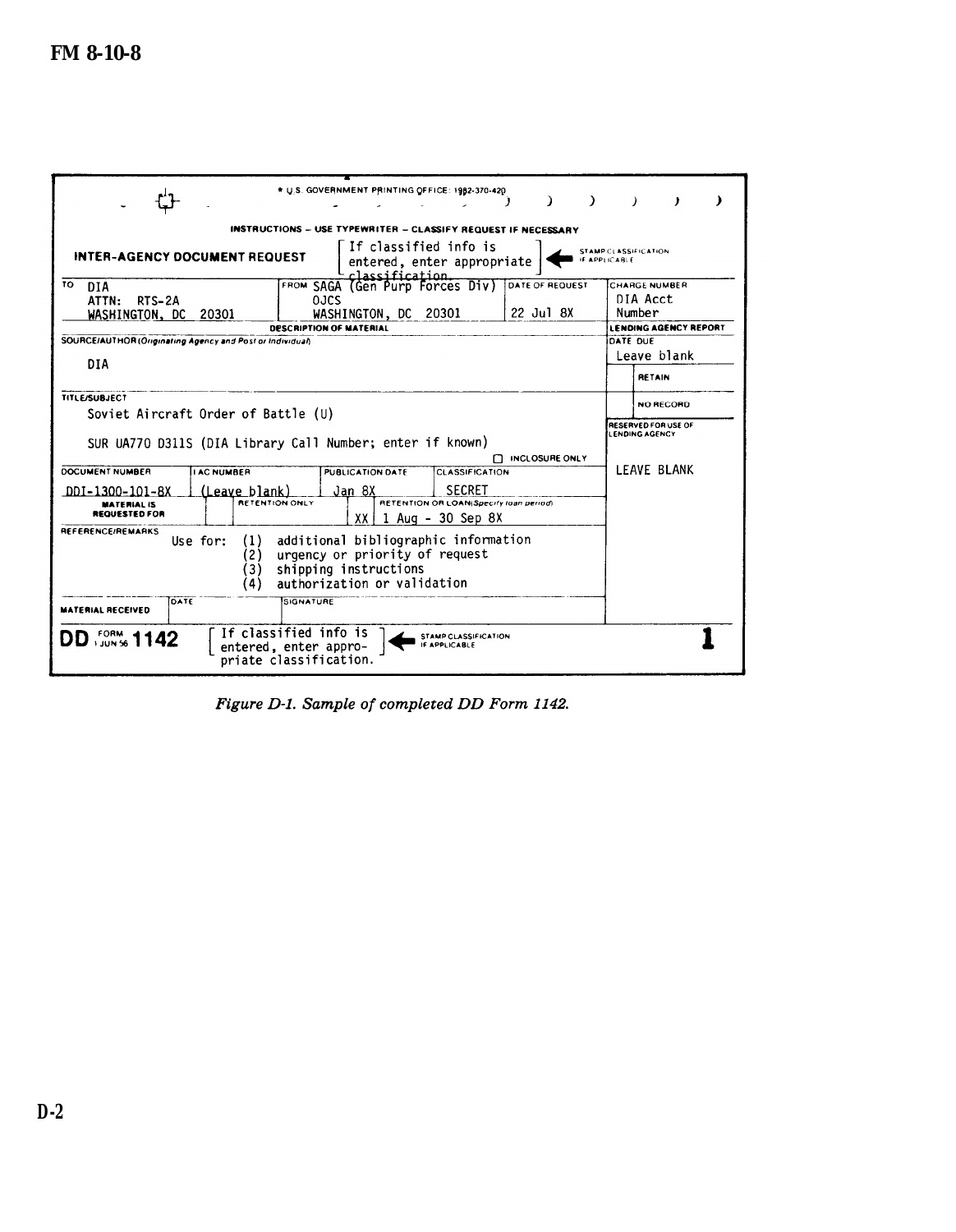# **GLOSSARY**

# **ACRONYMS AND ABBREVIATIONS**

| <b>AFMIC</b>       | — Armed Forces Medical Intelligence Center          |
|--------------------|-----------------------------------------------------|
| <b>AIA</b>         | -Army Intelligence Agency                           |
| <b>ALB</b>         | -AirLand Battle                                     |
| <b>AMEDD</b>       | -Army Medical Department                            |
| <b>ATTN</b>        | -attention                                          |
| Aug                | —August                                             |
| <b>AUTOVON</b>     | -automatic voice network                            |
| CE                 | -Communications-Electronics                         |
| <b>CBM</b>         | -chemical, biological, and medical                  |
| <b>CMEC</b>        | -captured materiel exploitations center             |
| <b>CONUS</b>       | -continental United States                          |
| DA                 | -Department of the Army                             |
| DC                 | -District of Columbia                               |
| <b>DD</b>          | -Department of Defense                              |
| <b>DIA</b>         | -Defense Intelligence Agency                        |
| <b>DIRAFMIC</b>    | -Director, Armed Forces Medical Intelligence Center |
| Div                | -division                                           |
| <b>DOD</b>         | -Department of Defense                              |
| <b>EACIC</b>       | -echelons above corps intelligence center           |
| <b>EPW</b>         | -enemy prisoner of war                              |
| FM                 | -field manual                                       |
| <b>FMMEP</b>       | -Foreign Medical Materiel Exploitation Program      |
| Ft                 | -Fort                                               |
| <b>FTDETRICKMD</b> | -Fort Detrick, Maryland                             |
| <b>FTS</b>         | -Federal Telecommunications System                  |
| <b>FY</b>          | -fiscal year                                        |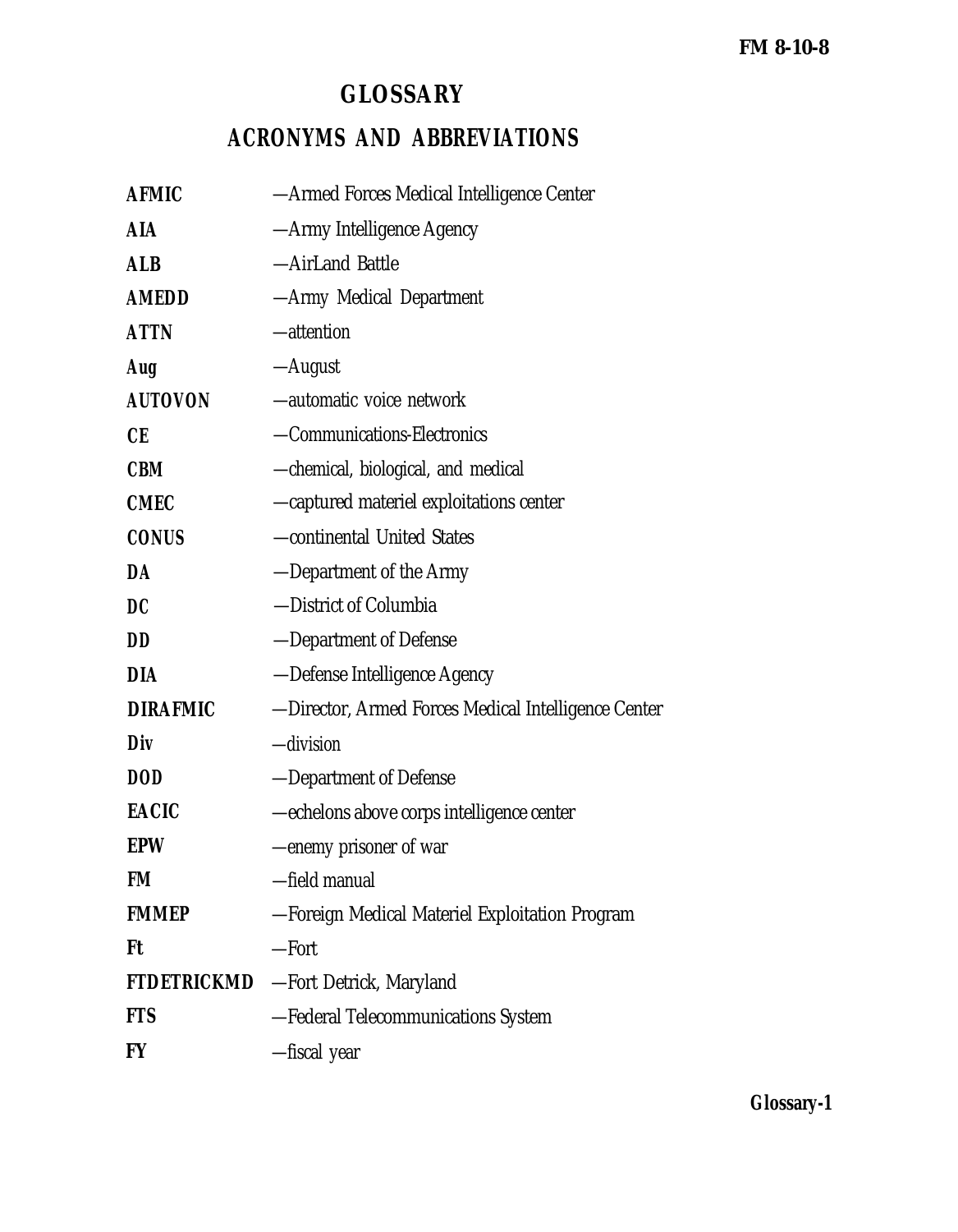| <b>GMI</b>     | -general medical intelligence                   |
|----------------|-------------------------------------------------|
| C <sub>2</sub> | -Assistant Chief of Staff, G2 (Intelligence)    |
| C <sub>3</sub> | -Assistant Chief of Staff, G3 (Operations)      |
| <b>GWS</b>     | -Geneva-Wounded and Sick                        |
| <b>HIV</b>     | -human immunodeficiency virus                   |
| <b>HSS</b>     | -health service support                         |
| <b>IPB</b>     | —intelligence preparation of the battlefield    |
| <b>IPR</b>     | -Intelligence Production Requirement            |
| <b>IPSP</b>    | -Intelligence Priorities for Strategic Planning |
| IR             | -information requirements                       |
| J2             | -Intelligence Directorate, Joint Staff          |
| J3             | -Operations Directorate, Joint Staff            |
| Jan            | -January                                        |
| <b>JCS</b>     | -Joint Chiefs of Staff                          |
| Jul            | —July                                           |
| <b>MAAG</b>    | -military assistance advisory groups            |
| <b>MAJ</b>     | -major                                          |
| <b>MD</b>      | —Maryland                                       |
| <b>MEDCAP</b>  | -medical capabilities study                     |
| <b>MEDSOM</b>  | -medical supply, optical, and maintenance       |
| MOPP           | -mission-oriented protective posture            |
| MS             | -Medical Service Corps                          |
| <b>NBC</b>     | -nuclear, biological, and chemical              |
| <b>NCOs</b>    | -noncommissioned officers                       |
| <b>OTSG</b>    | -Office of The Surgeon General                  |
| PIR            | -priority intelligence requirements             |

**Glossary-2**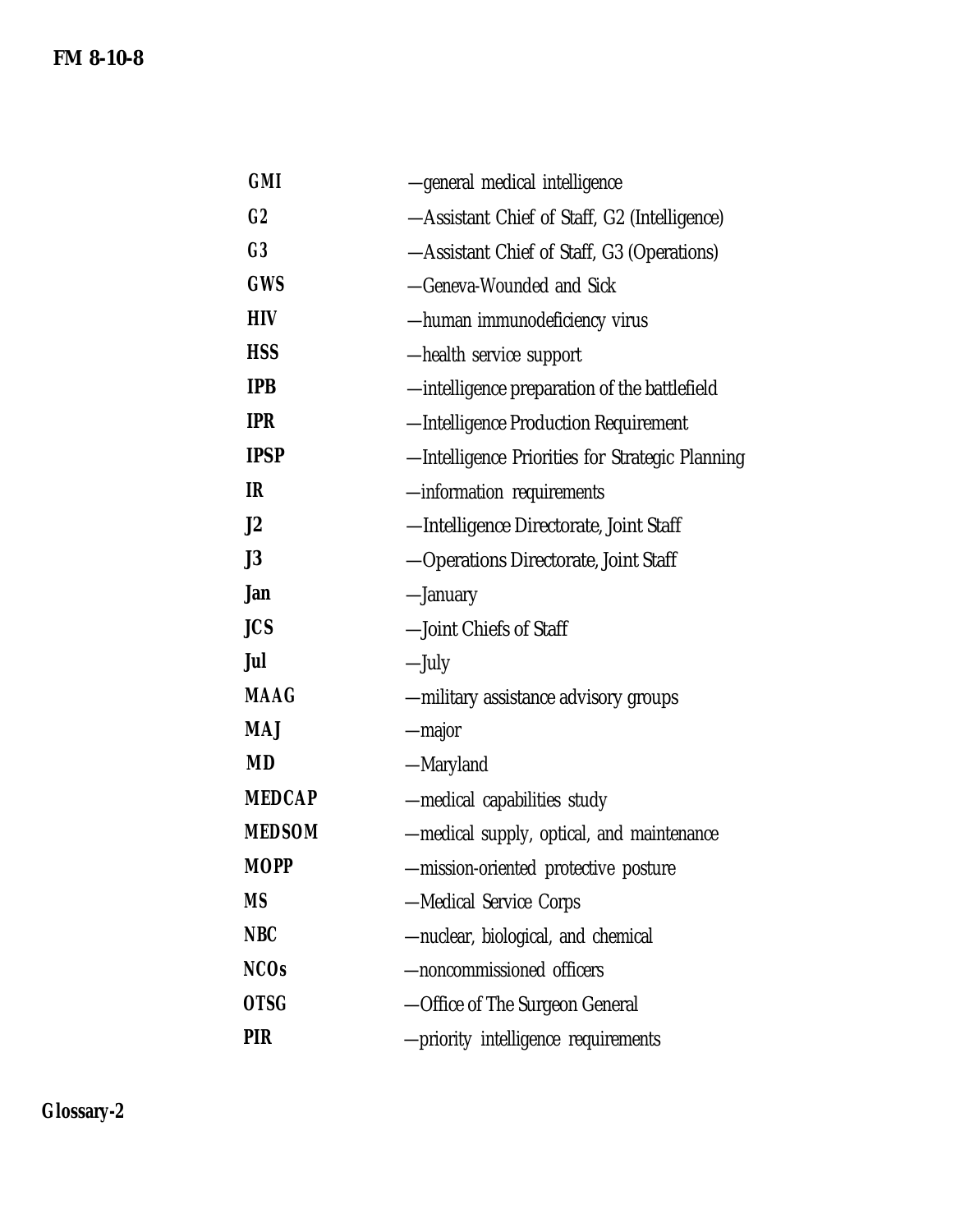| <b>PRETECHREP</b> | -preliminary technical report                   |
|-------------------|-------------------------------------------------|
| QR                | -quick response                                 |
| S <sub>2</sub>    | -Intelligence Officer (US Army)                 |
| S <sub>4</sub>    | -Supply Officer (US Army)                       |
| <b>SALUTE</b>     | $-Size$                                         |
|                   | $-Activity$                                     |
|                   | -Location                                       |
|                   | $-unit$                                         |
|                   | $-Time$                                         |
|                   | -Equipment                                      |
| SA <sub>O</sub>   | -Special Activities Office                      |
| <b>Sep</b>        | -September                                      |
| <b>SI</b>         | -special intelligence                           |
| S&TI              | -scientific and technical intelligence          |
| <b>SOP</b>        | - standing operating procedures                 |
| <b>STANAG</b>     | -standardization agreement                      |
| <b>STIR</b>       | -Scientific and Technical Intelligence Register |
| <b>TECHINT</b>    | -technical intelligence                         |
| <b>TX</b>         | $-$ Texas                                       |
| <b>US</b>         | -United States                                  |
| 1Q                | -first quarter                                  |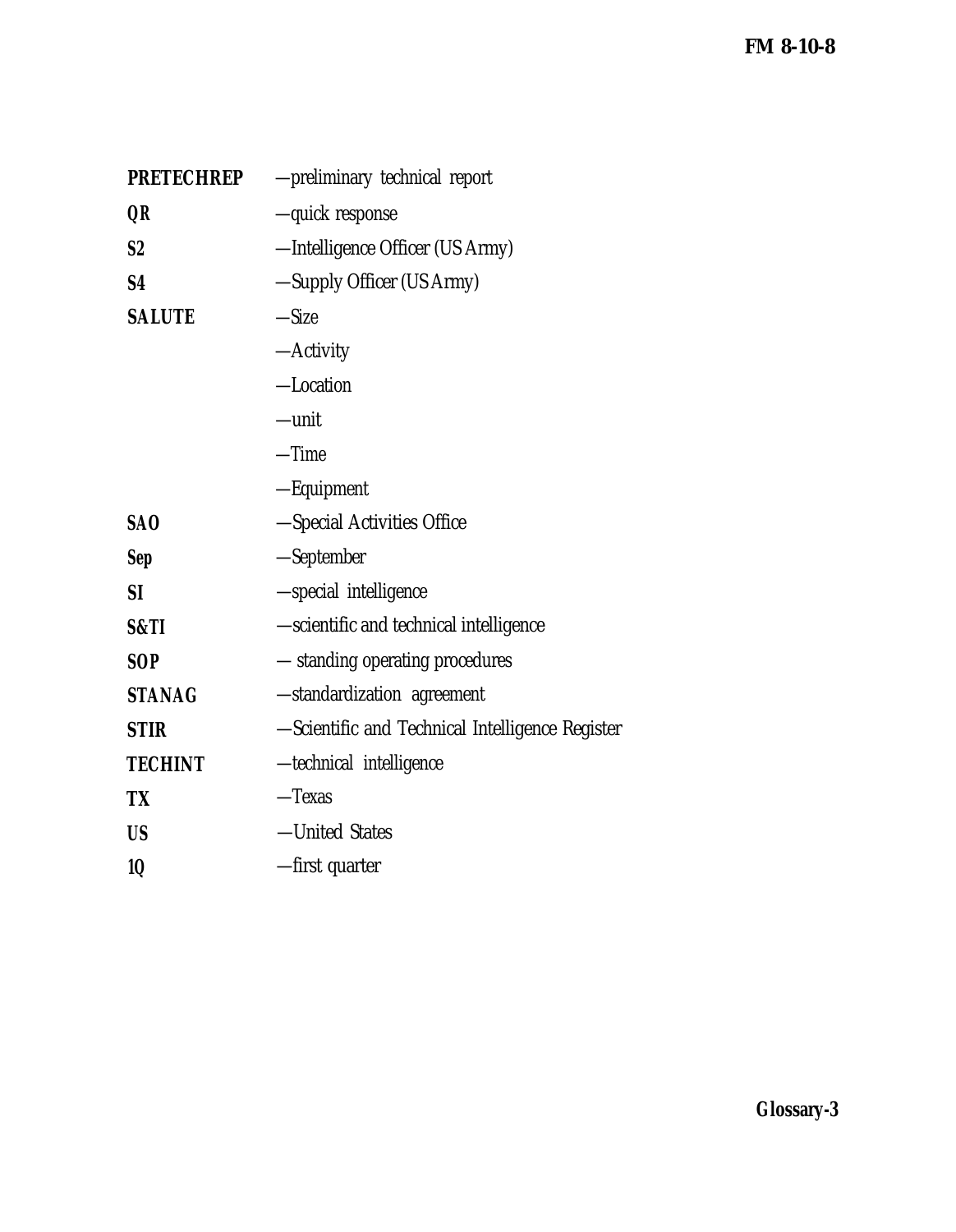# **REFERENCES**

# **REQUIRED PUBLICATIONS**

*Required publications are sources that users must read in order to understand or to comply with this publication.*

# **FIELD MANUALS (FM)**

| $3-3$            | <b>NBC Contamination Avoidance</b>                                                                           |
|------------------|--------------------------------------------------------------------------------------------------------------|
| $3-4$            | <b>NBC</b> Protection                                                                                        |
| $3 - 100$        | <b>NBC</b> Operations                                                                                        |
| $8 - 55$         | <b>Planning for Health Service Support</b>                                                                   |
| $34-1$           | Intelligence and Electronic Warfare Operations                                                               |
| $34-3$           | Intelligence Analysis                                                                                        |
| $100 - 5$        | <b>Operations</b>                                                                                            |
| $101 - 10 - 1/1$ | Staff Officers' Field Manual-Organizational,<br>Technical and Logistical Data (Volume 1)                     |
| $101 - 10 - 1/2$ | Staff Officers' Field Manual-Organizational,<br>Technical and Logistical Data Planning Factors<br>(Volume 2) |
|                  | <b>DEPARTMENT OF DEFENSE FORMS (DD FORMS)</b>                                                                |
| 1142             | Inter-Agency Document Request (AR 381-19)                                                                    |

**1497** Intelligence Production Requirement (S&I USAAGPC Baltimore, MD 21220 Only) (DIAI 57-5)

# **RELATED PUBLICATIONS**

*Related publications are sources of additional information. They are not required in order to understand this publication.*

# **DEPARTMENT OF THE ARMY PAMPHLET (DA PAM)**

**25-30** Consolidated Index of Army Publications and Blank Forms

# **FIELD MANUALS (FM)**

| $8 - 10$  | Health Service Support in a Theater of Operations    |
|-----------|------------------------------------------------------|
| $27-10$   | The Law of Land Warfare                              |
| $34 - 25$ | Corps Intelligence and Electronic Warfare Operations |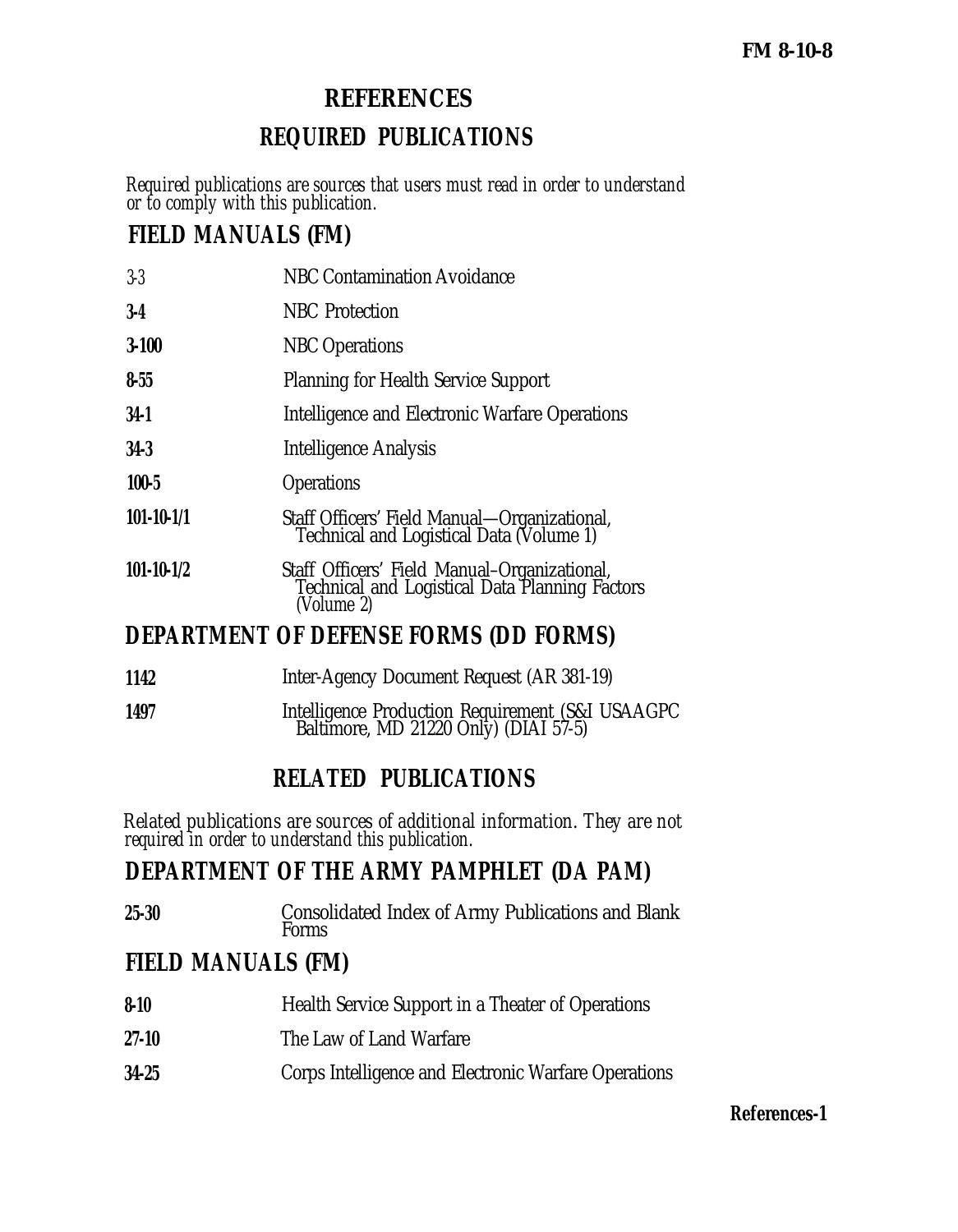| 34-37     | Echelons Above Corps Intelligence and Electronic<br><b>Warfare Operations</b> |
|-----------|-------------------------------------------------------------------------------|
| $34 - 52$ | Intelligence Interrogation                                                    |

**34-81/AFM 105-4** Weather Support for Army Tactical Operations

# **PROJECTED PUBLICATIONS**

*Projected publications are sources of additional information that are scheduled for printing but are not yet available. Upon print, they will be distributed automatically via pinpoint distribution. They may not be obtained from the USA AG Publications Center until indexed in DA Pamphlet 25-30.*

## **FIELD MANUAL (FM)**

**34-54** Battlefield Technical Intelligence

# **CIVILIAN SOURCE**

Great Books of the Western World *Hippocratic Writings,* published by Encyclopedia Britannica, Inc., 1952.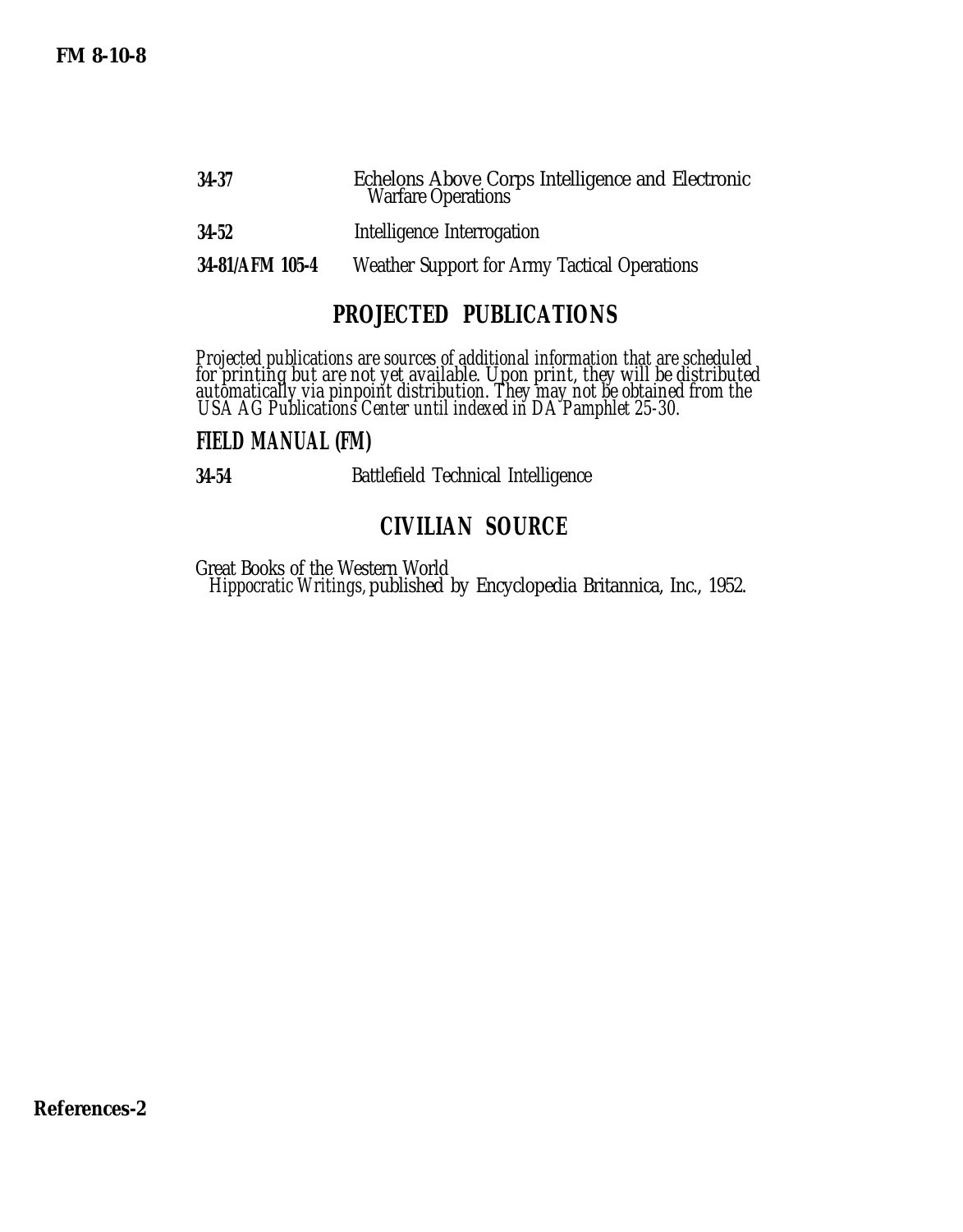# **INDEX**

 $\sim 10^{11}$ 

## Page

|                                                   | $3-5, 4-1, 5-2$               |
|---------------------------------------------------|-------------------------------|
|                                                   | $5-2$                         |
|                                                   | $5 - 2$                       |
|                                                   | $4-1$                         |
|                                                   | $4 - 3$                       |
|                                                   | $5 - 3$                       |
|                                                   | $5 - 2$                       |
|                                                   | $5 - 1$                       |
|                                                   | $3-1$                         |
|                                                   | $2 - 3$                       |
|                                                   | $4 - 5$                       |
|                                                   | $4 - 4$                       |
|                                                   | $4-4$                         |
|                                                   | $4 - 4$                       |
|                                                   | 4-5                           |
|                                                   | $4-4$                         |
|                                                   | $4 - 7$                       |
|                                                   | $B-2$                         |
|                                                   | $4 - 5$                       |
|                                                   | $3 - 5$                       |
|                                                   | $3-5$                         |
|                                                   | $5-2$ , D $-1$ , D $-2$       |
|                                                   | 3-5, 5-1, C-1.                |
|                                                   | $C-4$                         |
|                                                   | $3 - 5$                       |
| DOD Foreign Medical Material Exploitation Program | $4 - 2$                       |
|                                                   |                               |
|                                                   | $4-1$                         |
|                                                   | $2-3, 3-3, 3-5$               |
|                                                   | $3-3$                         |
|                                                   | $3-3$                         |
|                                                   | $3 - 2$                       |
|                                                   | $3-6$                         |
|                                                   |                               |
|                                                   | $3-3, 3-6$<br>$3-2, 3-3, 5-3$ |
|                                                   | $2 - 1$                       |
|                                                   |                               |
|                                                   | $3-1$<br>$2 - 2$              |
|                                                   |                               |
| medical (see medical intelligence)                | $2-2$                         |
|                                                   | $2 - 2$                       |
|                                                   |                               |
| production (see DD Form 1497)                     | $2 - 1$                       |
|                                                   |                               |
|                                                   | $2 - 1$                       |
|                                                   | $2-1, 4-7$                    |
|                                                   | $2 - 2$                       |
|                                                   | $2 - 2$                       |
|                                                   | $3-1$                         |
|                                                   | $3-1$                         |
|                                                   | $3-1$                         |
|                                                   | $3 - 2$                       |
|                                                   | $3 - 2$<br>$3-1$              |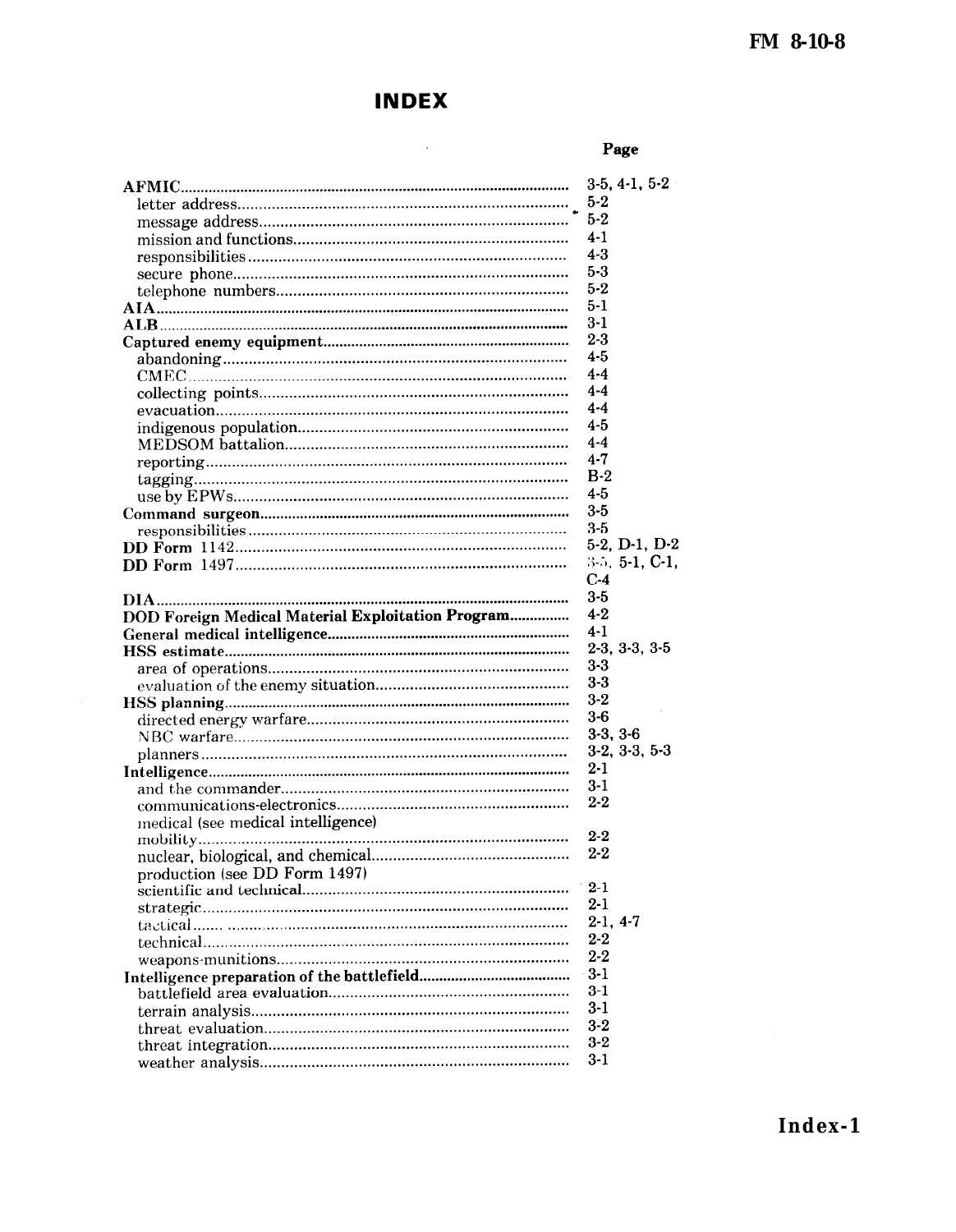## Page

| List                                                        |               |
|-------------------------------------------------------------|---------------|
|                                                             | $3-3$         |
|                                                             | $3 - 3$       |
|                                                             | $2-3, 4-3$    |
|                                                             | $2 - 3$       |
|                                                             | $2 - 2$       |
|                                                             | $5 - 3$       |
|                                                             | $2 - 3$       |
|                                                             | $2 - 3$       |
|                                                             | $5 - 1$       |
|                                                             | 4-1           |
| <b>Medical threat</b>                                       |               |
|                                                             | 1-3           |
|                                                             | $1 - 4$       |
|                                                             | $1-1, 1-2$    |
|                                                             | $1-3, 1-4$    |
|                                                             | $3-6$         |
|                                                             | 1-1           |
|                                                             | $1 - 1$       |
| Military intelligence company (technical intelligence)      | $4 - 4$       |
| nuclear, chemical, biological, and medical platoon of the   | $4-4$         |
|                                                             | $4-5, 4-6$    |
|                                                             | $5-2$         |
|                                                             | $4-5, 4-6$    |
|                                                             | $B-2$         |
|                                                             | $4-6$ , $B-1$ |
|                                                             | $B-1$         |
|                                                             | $4-6$ , $B-1$ |
|                                                             | $5-2$         |
| Requirements                                                |               |
|                                                             | $2-1, 3-2$    |
|                                                             | $3-5, 5-4$    |
|                                                             | $A-2, A-3$    |
|                                                             | $3-2, 3-5$    |
| requirements list (see List)                                |               |
|                                                             | $A-1$         |
|                                                             | $A-1, A-2$    |
| <b>Studies</b>                                              |               |
|                                                             | $4-1$         |
|                                                             | $4-3$         |
|                                                             | $4 - 3$       |
|                                                             | $4 - 3$       |
| on medical aspects of foreign chemical warfare capabilities | $4-1$         |
|                                                             | $4 - 4$       |
|                                                             | $4-3, 5-2$    |
| <b>Tactical</b>                                             |               |
|                                                             | $3-6$         |
|                                                             | 3-6           |
|                                                             | $3-6$         |
|                                                             | $4-4$         |
|                                                             |               |